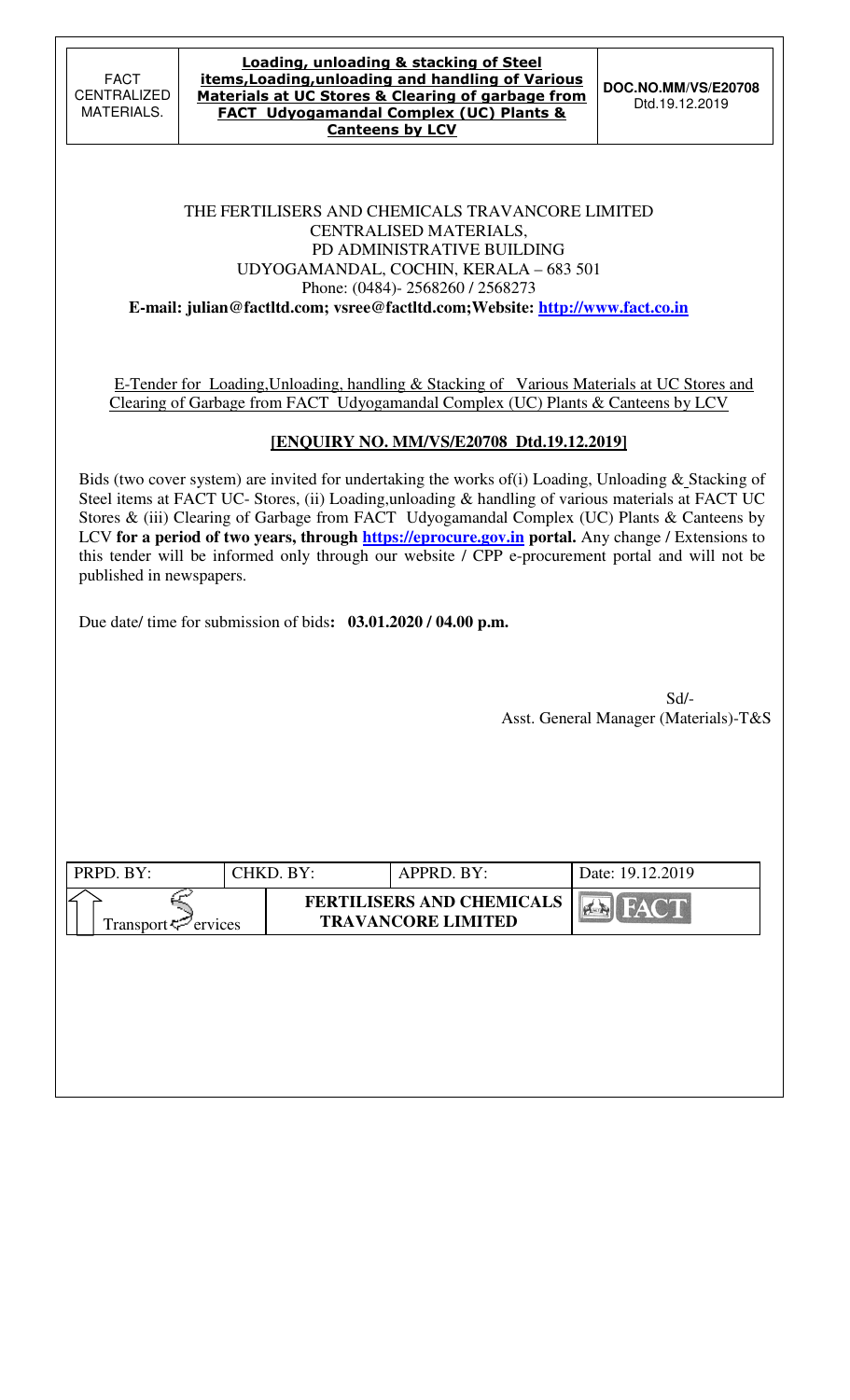#### Loading, unloading & stacking of steel items/Loading unloading and handling of Various Materials at UC Stores / Clearing of garbage from FACT Udyogamandal Complex (UC) Plants & Canteens by LCV

#### **THE FERTILISERS AND CHEMICALS TRAVANCORE LTD**  (A Government of India Enterprise)

# **NOTICE INVITING e-TENDERS**

e-Tenders (two cover system) are invited for undertaking the work of (i) Loading, Unloading & Stacking of Steel items at FACT-UC Stores (ii)Loading,unloading & handling of various materials at FACT-UC Stores & (iii) Clearing of Garbage from FACT Udyogamandal Complex (UC) Plants & Canteens by LCV **for a period of two years, through https://www.eprocure.gov.in portal.** The details of work are described in the Scope of Work (Annexure-II) attached. The bidders may also refer the Instructions to Bidders (Annexure-I) and Special Terms and Conditions (Annexure-VI) applicable for the proposed contract.

### **PLEASE NOTE THAT ONLY ONLINE BIDS WILL BE CONSIDERED AGAINST THIS TENDER**

**Visit https://www.eprocure.gov.in for online bid submission** 

| <b>General Information</b><br>1.0                  |                                                                                                                                                                                                                                                                 |
|----------------------------------------------------|-----------------------------------------------------------------------------------------------------------------------------------------------------------------------------------------------------------------------------------------------------------------|
| Enquiry No.                                        | MM/VS/E20708 dtd.19.12.2019                                                                                                                                                                                                                                     |
|                                                    | <b>TWO COVER SYSTEM</b>                                                                                                                                                                                                                                         |
| Mode of Tendering                                  | Part A: Pre-Qualification cum Techno-Commercial Bid                                                                                                                                                                                                             |
|                                                    | Part B: Price Bid (BOQ)                                                                                                                                                                                                                                         |
| Due date $&$ time for<br>Submission of bids        | 03.01.2020 / 04.00 p.m.                                                                                                                                                                                                                                         |
| Date $&$ Time for opening<br>of Part A of the Bid. | $04.01.2020 / 04.00$ p.m.                                                                                                                                                                                                                                       |
| Name of<br>Work/Description                        | Loading, Unloading & Stacking of Steel & Various Materials<br>and Clearing of Garbage from FACT Udyogamandal Complex<br>(UC) Plants & Canteens by LCV for a period of two years -<br><b>Annexure II attached</b>                                                |
| <b>EMD</b>                                         | Rs. 14,000/- for item No.I & Rs.100,000 for item II and<br>Rs.91,400 for item No. III                                                                                                                                                                           |
| <b>Security Deposit</b>                            | 5% of the total contract value                                                                                                                                                                                                                                  |
| Period of contract                                 | TWO years from the date of commencement of work                                                                                                                                                                                                                 |
| Contacts                                           | 1) e-Tender Helpline: Mr. Ajino Anandh, Tel: +91 0484 256<br>8374, 9497334230, email: ajinoanandh@gmail.com<br>2) Mr. V.Sreekumar, Tel: +91 484 256 8273,<br>e-mail: vsree@factltd.com<br>3) Mr. R.Julian, Tel: +91 484 256 8260,<br>e-mail: julian@factltd.com |

#### 2.0 **TENDER DOCUMENTS (e-TENDER)**

Visit our website **www.fact.co.in** or Central Public Procurement Portal https://www.eprocure.gov.in for tender documents. Bid submission shall be in electronic form through https://www.eprocure.gov.in only. See **Annexure I** 'Instructions to Bidders (e-Tender)'.

## **3.0 GENERAL**

#### 3.1 When bids are received from any proprietorship / firm / company having the same proprietor or

| PRPD. BY:                   | CHKD. BY: | APPRD. BY:                                                    |  |
|-----------------------------|-----------|---------------------------------------------------------------|--|
| Transport $\approx$ ervices |           | <b>FERTILISERS AND CHEMICALS</b><br><b>TRAVANCORE LIMITED</b> |  |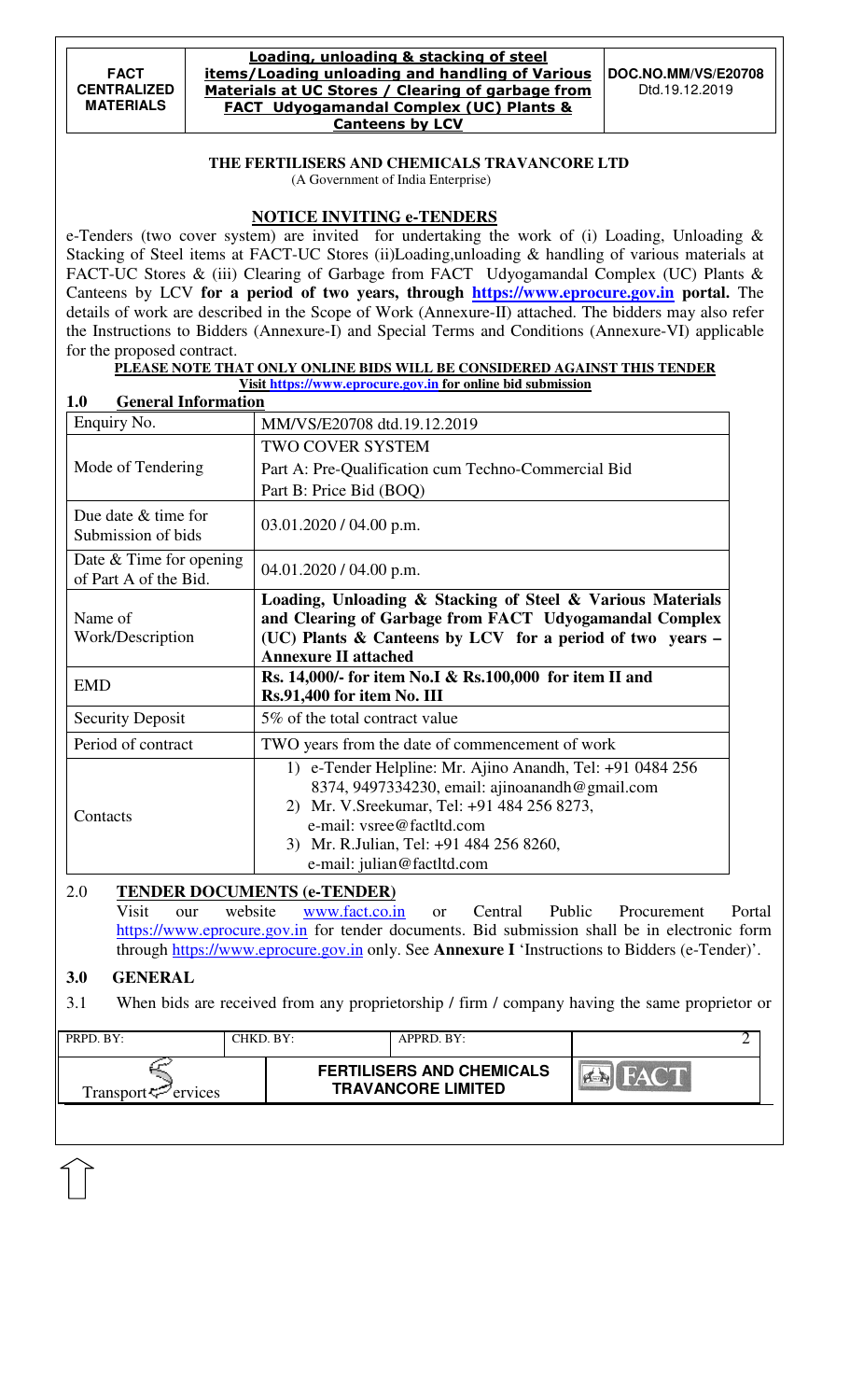one or more Partners/Directors in the business organisation of any other party quoting against this tender (hereinafter called Common Firms), such bids shall be considered having been received from only one applicant in different names and the lowest acceptable quotation of such Common Firm shall only be considered for evaluation.

- 3.2 EMD will be exempted for Govt. Depts. / Firms/ Public Sector units/ MSME units / Firms registered under NSIC / Khadi Board etc. on submission of valid documents as per applicable guidelines/govt. Directions.
- 3.4 Bids from bidders against whom any criminal case, enquiry or investigation/report by authorities like Vigilance, CBI etc., are pending in relation with FACT or bidders who are defaulting contractors of FACT shall be disqualified and rejected.
- 3.5 FACT reserves the right to reject any or all bids without assigning any reasons whatsoever, and / or based on the past unsatisfactory performance by bidders at FACT / other PSEs / Govt. Departments. The opinion of FACT regarding the same shall be final and conclusive
- 4.0 Evaluation of price bids (BoQ) bids and determination of the **lowest bidder** (L1) for each item of work shall be worked out by multiplying the rate per unit of each item quoted by the bidder with the respective quantity given as per schedule of work given in the price bid (BoQ) format and computing the combined total value of all the sub items of each work. L1 shall be determined for each of the three works and contracts shall be issued accordingly. Bidders can quote any one or more items of work. . Bidders quoting for item I shall quote for all the eight sub items of work, those quoting for item II shall quote all the three sub items of work, and those quoting for item III shall quote all the six sub items of work otherwise their offers shall become invalid.

 In case more than one bidder become the L1 based on the evaluation as above, such **L1 bidders alone shall be given an opportunity** to submit **revised lower price bids,** if any, in sealed cover on or before the due date and time specified. Instructions stipulated in the tender with regard to submission, opening and evaluation of price bids shall be applicable for such revised price bids. However, **while submitting the revised price bid, such bidders shall not increase any of the rates quoted by them in their original price bid**. In case more than one bidder continue to be L1 despite submitting the revised lower price bid as above, FACT reserves the right to accept the bid submitted by the bidder among those L1 bidders, having the highest capability in terms of volume of work handled during the period specified under PQ criteria.

## *For The Fertilisers And Chemicals, Travancore Limited*

## *SR. MANAGER (MATERIALS)-T&S*

| Transport <sup>7</sup> ervices |            |                                               | <b>FERTILISERS AND CHEMICALS</b><br><b>TRAVANCORE LIMITED</b> | <b>BIFACT</b>                      |  |              |  |
|--------------------------------|------------|-----------------------------------------------|---------------------------------------------------------------|------------------------------------|--|--------------|--|
| PRPD. BY:                      |            | CHKD. BY:                                     |                                                               | APPRD. BY:                         |  |              |  |
|                                | Annexure I |                                               |                                                               | Instructions to Bidders (e-Tender) |  |              |  |
| S1.No.                         | Document   |                                               |                                                               | <b>TITLE</b>                       |  | No. of Pages |  |
|                                |            | List of Enclosures of this NIT is as follows: |                                                               |                                    |  |              |  |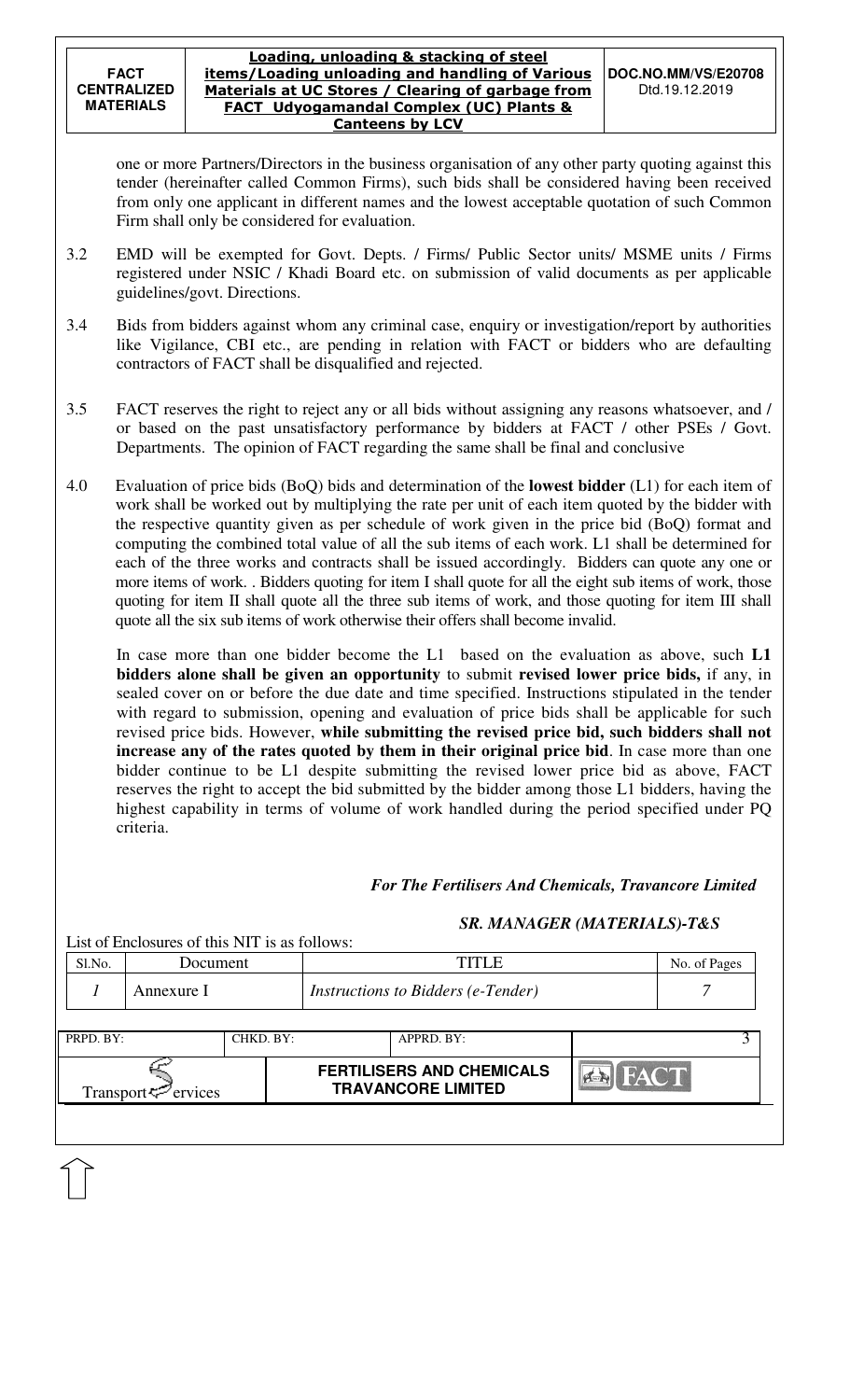׀<br>׀

#### Loading, unloading & stacking of steel items/Loading unloading and handling of Various Materials at UC Stores / Clearing of garbage from FACT Udyogamandal Complex (UC) Plants & Canteens by LCV

**DOC.NO.MM/VS/E20708**  Dtd.19.12.2019

| 2              | Annexure II-A, B & C | Scope of Work                                   |   |
|----------------|----------------------|-------------------------------------------------|---|
| $\mathfrak{Z}$ | Annexure III         | Pre-Qualification Criteria for bidders          | 2 |
| $\overline{4}$ | Annexure IV          | Vendor Data Updation (Declaration) Form         | 3 |
| 5              | Annexure V           | Compliance Statement                            |   |
| 6              | Annexure VI A, B & C | Special Terms and Conditions of Contract        | 9 |
| 7              | Annexure VII         | <b>Standard Terms and Conditions</b>            | 6 |
| 8              | Annexure VIII        | Un-priced copy of Price bid format              | 2 |
| 9              | Annexure IX          | Price bid format (BoQ)                          |   |
| 10             | Annexure X           | Proforma of Bank Guarantee for Security Deposit | 2 |
| 11             | Annexure XI          | Proforma of Agreement                           |   |

| Transport $\approx$ ervices |  | <b>FERTILISERS AND CHEMICALS</b><br><b>TRAVANCORE LIMITED</b> |  |
|-----------------------------|--|---------------------------------------------------------------|--|
|                             |  |                                                               |  |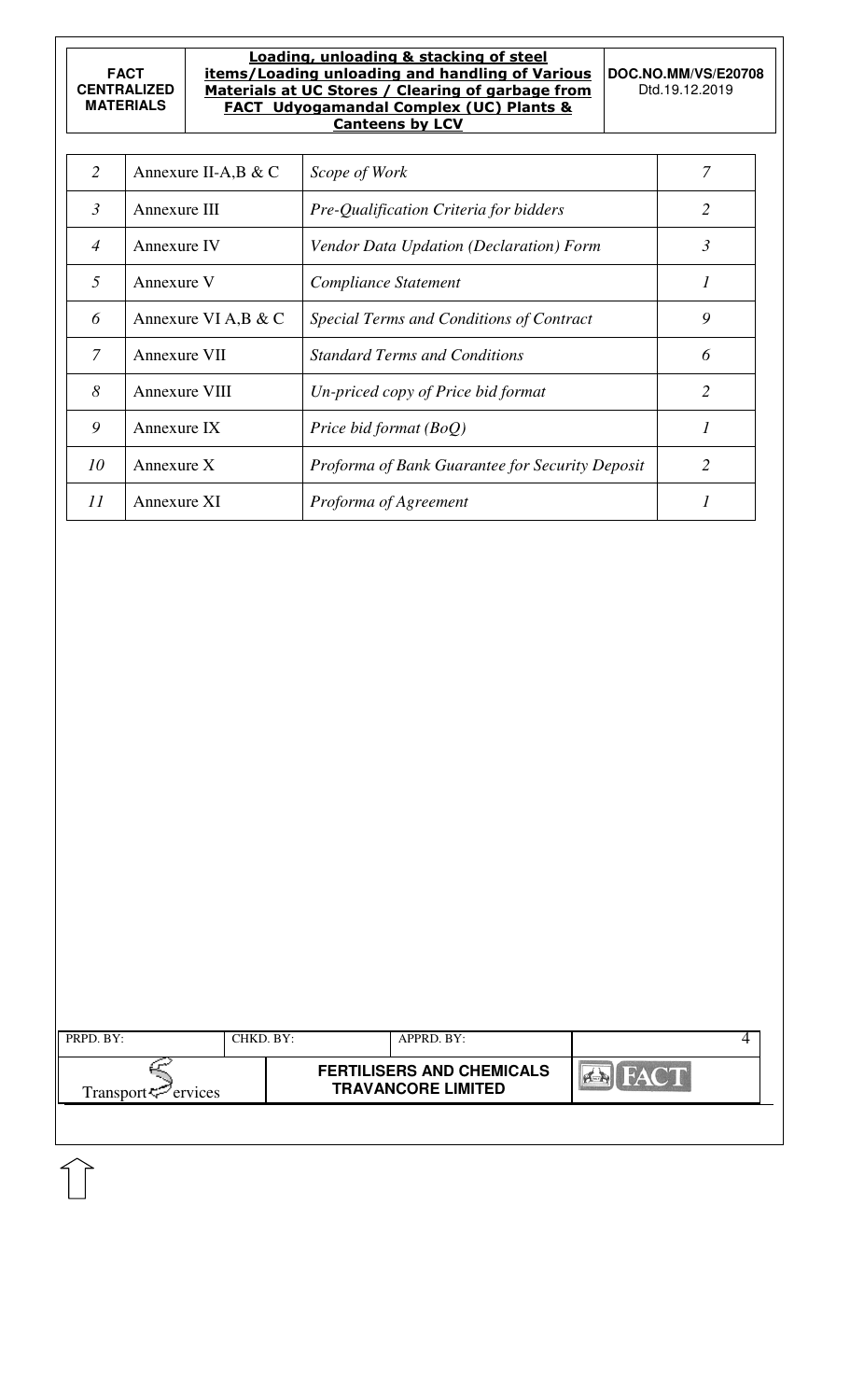#### Loading, unloading & stacking of steel items/Loading unloading and handling of Various Materials at UC Stores / Clearing of garbage from FACT Udyogamandal Complex (UC) Plants & Canteens by LCV

**DOC.NO.MM/VS/E20708**  Dtd.19.12.2019

### **Annexure-I**

## **Instructions to Bidders (OPEN e-Procurement)**

- 1.0 Bidders shall study carefully the complete tender documents viz. NIT with Prequalification criteria, Instructions to Bidders (ANNEXURE-I), Technical Procurement Specifications if any, Terms & Conditions and any other documents forming part of this tender attached herewith. All conditions set out there in shall be binding on the bidders unless conflicting with any conditions expressly stated by FACT while accepting any bid in the event of such acceptance. One signed and scanned copy of the above documents shall accompany their online bids signifying their acceptance of the same. Bidder shall also submit along with his bid Vendor data updation (Declaration) Form, Check list and Compliance Statement duly filled with all details required therein and also attach supporting documents as required.
- 2.0 Before submitting the bid, the bidder shall familiarise himself about the details of the work, operating conditions during different seasons of year, etc., collect all necessary data regarding the facilities available at various points indicated in Special Terms and Conditions, applicable timings, routes etc., and satisfy himself on all aspects relating to this work which he has to handle and execute for the full contract period and shall make due provisions in his rates for any contingency or difficulty involved in the work covered by this enquiry. Claiming lack of knowledge shall not be a reason for exoneration of the bidder of his contractual obligations, if the contract is awarded to him or for demand for increase in rate.
- 3.0 Offers against this NIT shall be submitted online on e-Tendering portal https://eprocure.gov.in, with valid digital signature certificate. Offers submitted on any other platform or in any other mode or including e-mails, physical submission of offers etc. SHALL NOT be accepted.
- 3.1 The bidders are requested to register themselves on the above website with their valid digital signature certificate, if not done already. It is mandatory for bidder to have valid digital signature certificate (Class II or Class III) issued by any of the Certifying Authority approved by Govt. of India for participating in the tender. The digital signature certificate shall be arranged by the bidder at his cost. Bidders may refer **Bidders Manual Kit**  available on the above website for detailed information and instructions for registration, bid submission etc.
- 3.2 The documents, if any, which necessarily have to be submitted in originals if specified specifically in the enquiry documents, shall be submitted offline. However scanned copies of such documents shall be uploaded along with the offer submitted online.
- 3.3 The cover (s) containing the documents in original etc. to be submitted offline as required in the enquiry documents shall be duly superscribed with enquiry No., due date of enquiry, bidder's name & address and contact details. The documents shall be submitted to the following on or before the due date :

| PRPD. BY:                      | CHKD. BY: | APPRD. BY:                                                    |      |  |
|--------------------------------|-----------|---------------------------------------------------------------|------|--|
| Transport <sup>7</sup> ervices |           | <b>FERTILISERS AND CHEMICALS</b><br><b>TRAVANCORE LIMITED</b> | HACT |  |
|                                |           |                                                               |      |  |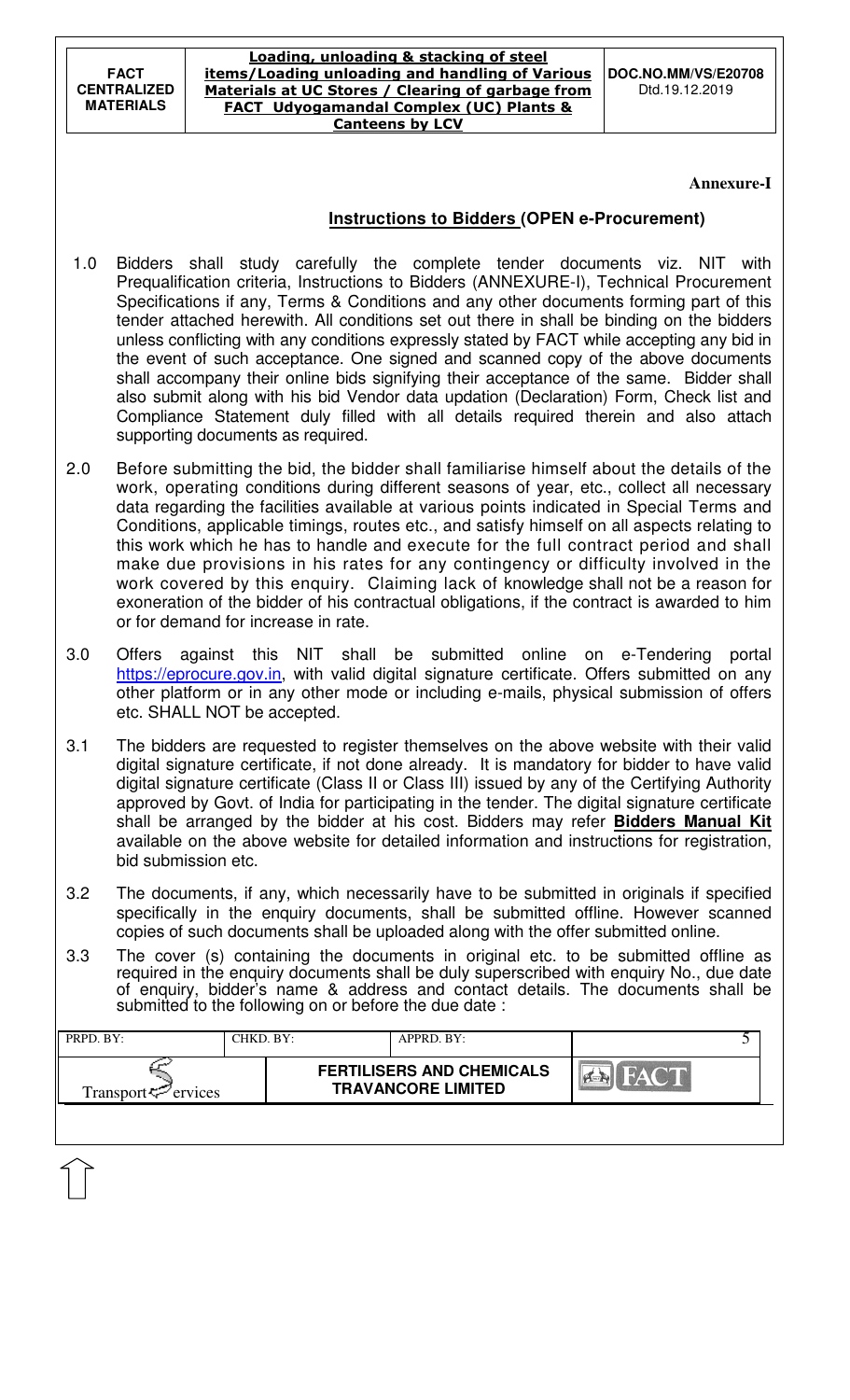The Asst.General Manager (T&S), Centralized Materials, PD Administrative Building, FACT Ltd., Udyogamandal PO, Kochi – 683 501, Kerala

### **4.0 SUBMISSION OF BIDS: The bid shall be uploaded with all relevant documents before due date and time in the above portal as given above.**

5.0 Bid documents shall consist of Part-A and Part B as detailed below:

# 5.1 **Part A (Pre-qualification-cum-Techno Commercial Bid) shall contain:**

- 1. Documentary proof for remittance of EMD such as scanned copy of EMD Instrument (UTR No./Payment Receipt/Challan), as applicable or Claim for EMD exemption with documentary proof.
- 2. Scanned copies of supporting documents for satisfying Pre-Qualification criteria.
- 3. Digitally Signed copies of NIT, Instructions to Bidders (Annexure I) and terms conditions.
- 4. Scanned copy of Signed & duly filled Vendor Data Updation Declaration Form'
- 5. Signed and duly filled up Check List for Commercial Terms' (if applicable) and scanned copies of attached documents as detailed in Check list.
- 6. Scanned copy of Signed & duly filled 'Compliance Statement'
- 7. Scanned copy of Signed "Un-priced bid indicating "QUOTED" in the applicable columns. Rates shall not be indicated in Un-priced Bid.
- 5.2 **Part-B: shall comprise of the filled Price bid. The filled price bid ie. BoQ attached to the tender shall be uploaded after filling all relevant details such as name and address of the bidder, rates etc. as applicable.**
- 5.3 The priced BOQ shall be uploaded strictly in the format attached, failing which the offer is liable to be rejected. Renaming or changing the format of the BoQ is not permitted and the System will not accept any such changed document.
- 5.4 Fill-in all the relevant fields of the BoQ either in value or as a percentage as specified in the BoQ. Blank field, if any, in the uploaded BoQ shall be considered as Nil (not Quoted). No claim or revisions shall be entertained in this regard.
- 5.5 Bidders shall quote prices in the BOQ only and nowhere else. No other documents shall be enclosed with Price Bid (BOQ).
- 5.6 Rates shall be quoted in the same unit of measure given in the BOQ and shall be considered accordingly.
- 5.7 Bidders shall ensure that all the required documents as per enquiry are uploaded in the System before due date and time. The System does not allow submission of bids or any other document forming part of the bid after due date & time of bid submission. Nonsubmission of documents or incomplete documents may result in rejection of offers and no communication in this regard will be entertained. FACT reserves the right to reject any bid not submitted as per instructions at their discretion.
- 5.8 Timely submission of offers along with all the relevant documents online is the responsibility of the bidder concerned. The bids may be submitted well in advance to avoid last minute issues like non availability of internet, server not available, power failure etc. FACT shall not be held responsible for bidder's inability to submit documents in time,

| PRPD. BY:                      | CHKD. BY: | APPRD. BY:                                                    |      |  |
|--------------------------------|-----------|---------------------------------------------------------------|------|--|
| Transport <sup>2</sup> ervices |           | <b>FERTILISERS AND CHEMICALS</b><br><b>TRAVANCORE LIMITED</b> | HACT |  |
|                                |           |                                                               |      |  |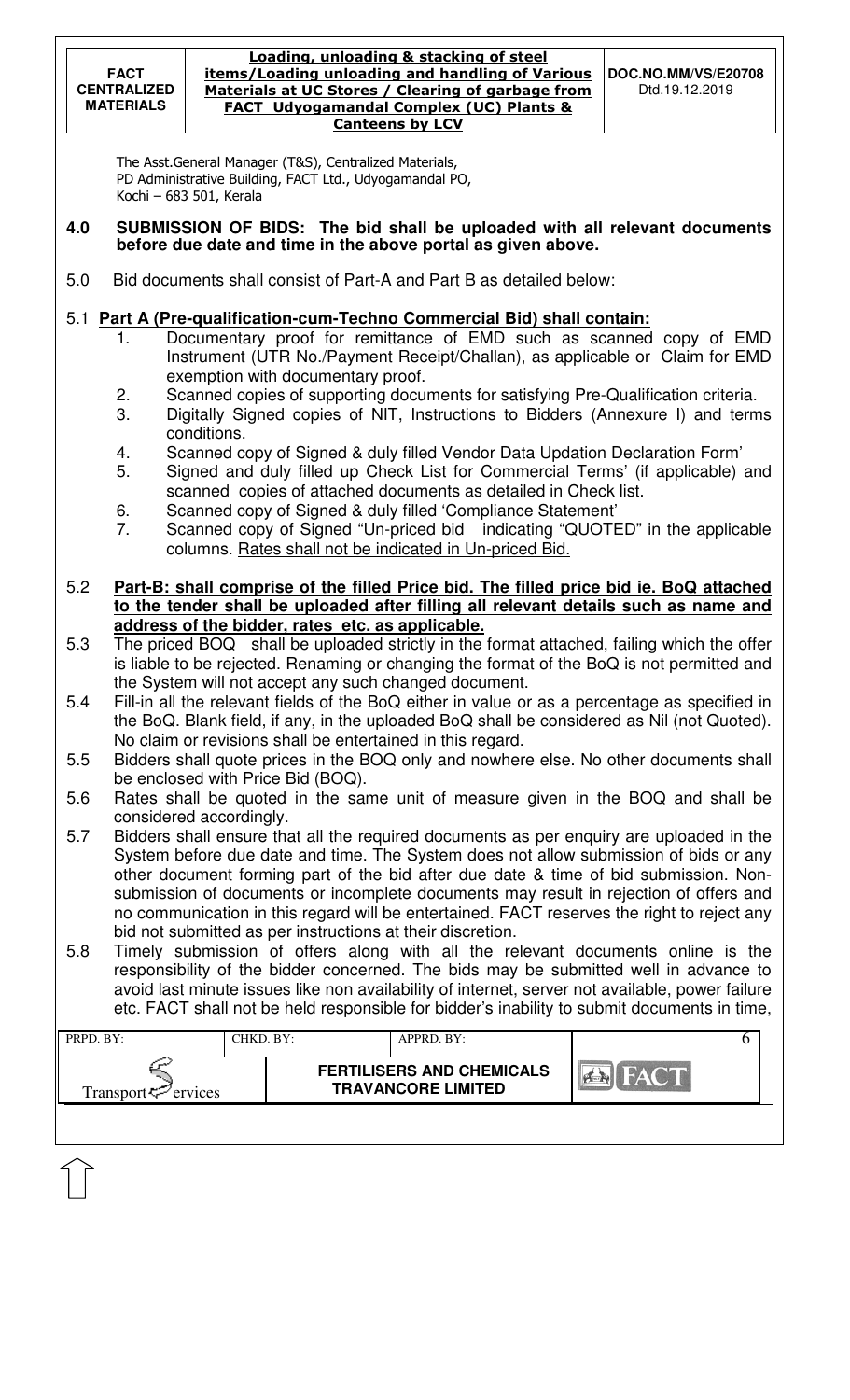incomplete submission of offers or non-submission of any documents forming part of the offers etc.

5.9 Bidders shall meet all expenses in connection with submission of his bid, attending the bid opening, meetings etc.

## **6.0 BID OPENING:**

- 6.1 **Part-A** of the bids of all bidders who submit their Bids as per the instructions on or before the due date and time shall be opened online, on the specified bid opening date and time. Bids submitted not in conformity with the Enquiry instructions are liable to be rejected without further processing.
- 6.2 **Part-B** Price bids of those bidders whose Part-A bid is acceptable, based on prequalification and techno-commercial evaluation, only shall be opened online on a subsequent date, on completion of evaluation.

# **7.0 EARNEST MONEY:**

- 7.1 **Earnest Money Deposit (EMD)** shall be furnished for the respective amount indicated in the NIT only through **NEFT/RTGS to FACT a/c No. 57017844467 with the State Bank of India, Udyogamandal Branch, IFSC Code SBIN0070158.** A scanned copy of the Payment Receipt /UTR No. shall also be furnished along with Part-A bid. **Bids without EMD or inadequate amount of EMD will be rejected**. No interest shall be paid on the EMD. EMD of the unsuccessful bidder will be refunded after awarding the contract. EMD furnished against one enquiry will not be adjusted against any other enquiry.
- 7.2 Bids without EMD shall be rejected except in the following cases. EMD will be exempted for Govt. Depts/firms/public sector units/ Startups recognized by Dept. of Industrial policy & Promotion, MSE units registered under MSMED Act/ firms registered under NSIC/Khadi Board etc. as per applicable govt. directions, on submission of valid documents in proof of the same.
- 7.3 If any bidder retracts from or without request of FACT revises his bid during its validity period or fails to submit Security Deposit and execute the required agreement when the contract is awarded or fails to commence the execution of the work on the stipulated date, the EMD furnished shall be liable to be forfeited without prejudice to FACT's other right to claim damages.

## **8.0 PURCHASE PREFERENCE:**

This tender shall be based on MSME order dt. 23<sup>rd</sup> March 2012, and as amended from time to time, pertaining to Public Procurement Policy in respect of procurement of goods and services, produced and provided by micro and small enterprises, including special benefits to MSE firms owned by SC/ST and women entrepreneurs, on furnishing relevant documents as proof. Declaration of UAM numbers on CPPP is mandatory, failing which bidders will not be able to enjoy the benefits as per PP policy.

In divisible tenders, participating MSEs quoting price within price band of L1+15% shall also

| <b>FERTILISERS AND CHEMICALS</b><br>$\frac{1}{2}$ $\triangle$<br><b>TRAVANCORE LIMITED</b> | PRPD. BY:                   | CHKD. BY: | $APPRD$ . $BY$ : |  |
|--------------------------------------------------------------------------------------------|-----------------------------|-----------|------------------|--|
|                                                                                            | Transport $\approx$ ervices |           |                  |  |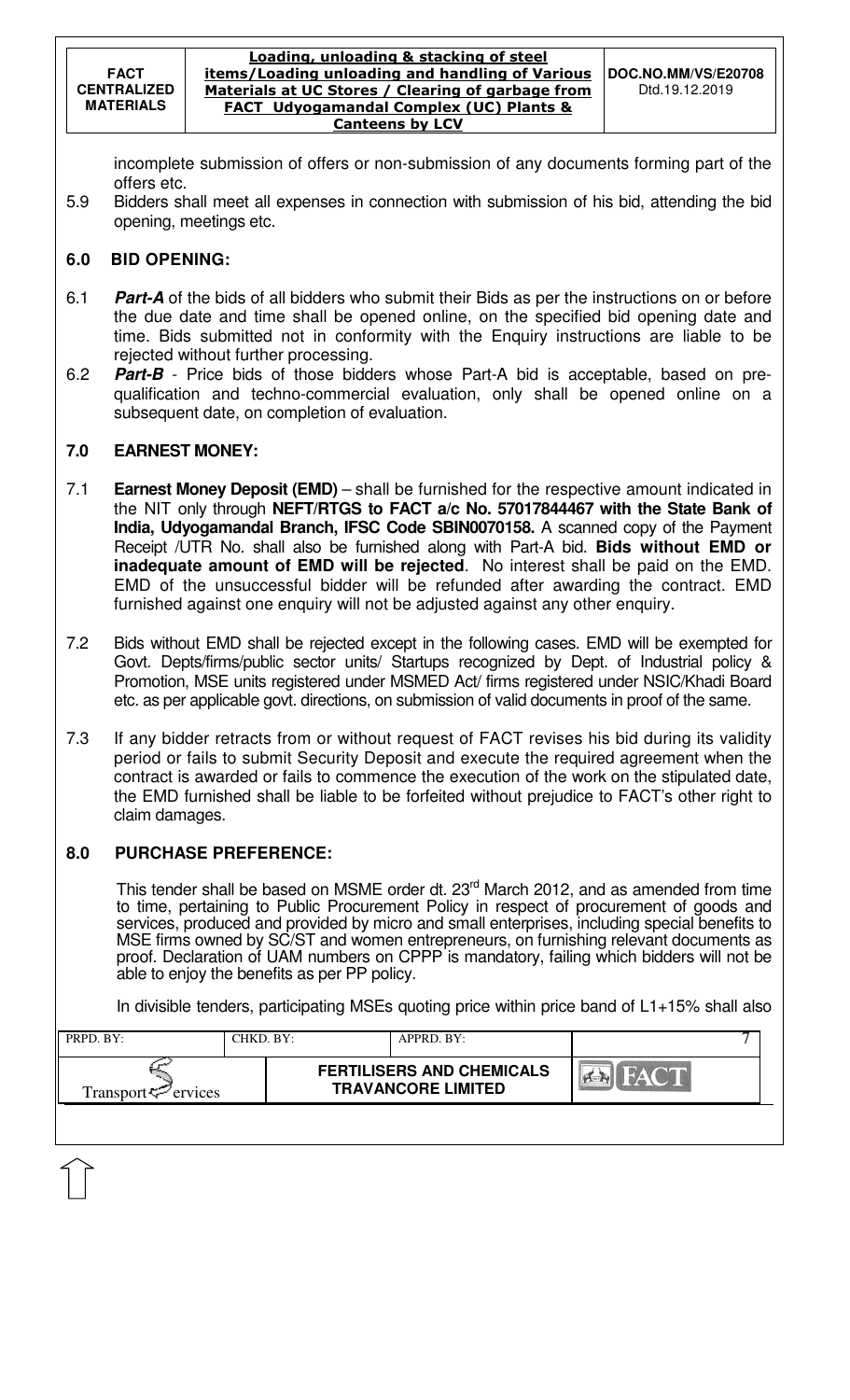be allowed to supply a portion of requirement by bringing down their price to L1 price in a situation where L1 price is from someone other than an MSE. Such MSEs shall be allowed to supply atleast 25% (or as applicable) of the total tendered value. In case of more than one such MSE, the supply will be shared proportionately (to tendered quantity). Special provisions extended to certain categories of MSEs as per the order shall also be applicable.

In case of non divisible tenders, an MSE quoting in the price band of L1+15% may be awarded for full/compete work of tendered value, considering the spirit of policy for enhancing the Government procurement from MSEs subject to bringing down of price to L1 by the MSE concerned.

This tender is non divisible.

# **9.0 DEVIATIONS:**

- 9.1 Deviations in the tender clauses shall not be accepted.
- 9.2 FACT reserves the right to reject the offers with deviations without further correspondence.
- 9.3 Bidder shall clearly indicate the time required for mobilisation /commencement of work from the date of receipt of Letter of Intent (LOI) / Work Order.

## **10.0 CONFORMITY:**

Bids must conform in all respects with the applicable terms and conditions of this enquiry. Bidder must certify in the compliance Statement that his bid complies with all Enquiry documents and technical specifications.

## **11.0 Rates:**

11.1 Bidder shall quote his lowest rate for the work strictly as per the BoQ (Price Bid format) . Bids not complying with the above are liable to be rejected.

The Un-priced bid shall be submitted along with Part-A bid duly signed by the Bidder, indicating "QUOTED" in the columns. Rates shall not be indicated in Un-priced Bid.

- 11.2 Bidder shall quote all-inclusive rate for the work, but **exclusive of GST.** GST if applicable will be payable extra by FACT as per statutory notification.
- 11.3 The rates quoted in the tender are to hold good for a period of four months from the date of opening of the Pre-Qualification-cum-Techno-Commercial bid (Part-A). If contract is awarded, the work order rates shall be valid for the entire period of contract inclusive of extension / extensions. **No bidder can withdraw his tender or revoke or revise the rates within the aforesaid period of 120 days.** If the bidder withdraws/revises/revokes OR shows unwillingness to confirm with his offer, the Earnest Money Deposit (EMD) remitted by the bidder against the tender shall be forfeited by FACT, without prejudice to FACT's other rights to claim damages.

| PRPD. BY:                   | CHKD. BY: | $APPRD$ . BY:                                                 |       |  |
|-----------------------------|-----------|---------------------------------------------------------------|-------|--|
| Transport $\varphi$ ervices |           | <b>FERTILISERS AND CHEMICALS</b><br><b>TRAVANCORE LIMITED</b> | HACTE |  |
|                             |           |                                                               |       |  |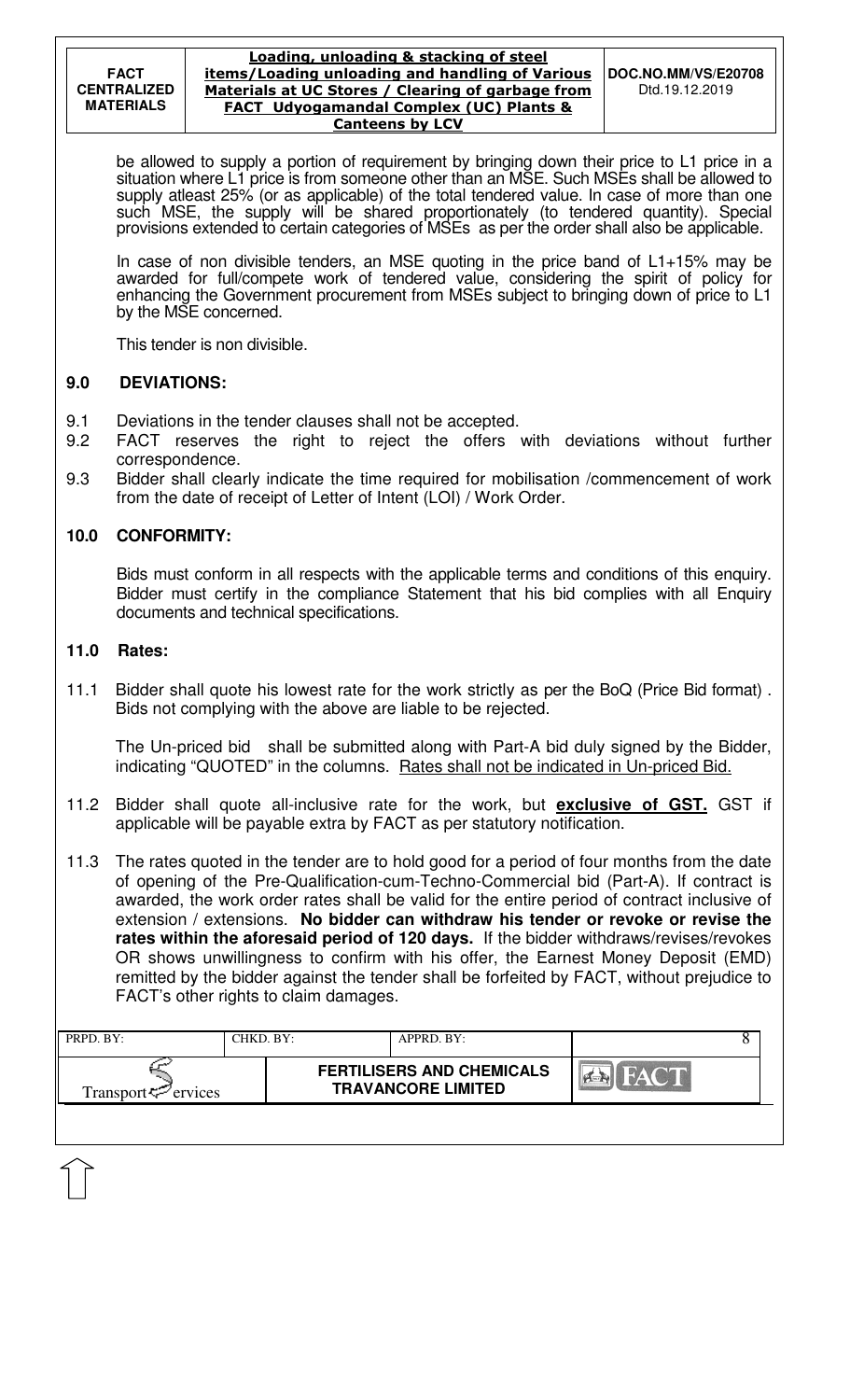#### Loading, unloading & stacking of steel items/Loading unloading and handling of Various Materials at UC Stores / Clearing of garbage from FACT Udyogamandal Complex (UC) Plants & Canteens by LCV

### 12.0 **SECURITY DEPOSIT**:

- 12.1 The successful bidder (Contractor) shall be required to furnish an interest free Security Deposit (SD) equivalent to **five percent (5%) of the total contract value** by DD/NEFT/RTGS or by Bank Guarantee issued by a Nationalised / Scheduled Bank as per the Proforma prescribed within 15 days of issue of the work order. The Bank Guarantee shall be valid till the expiry of the contract with a claim period of six months thereafter. FACT a/c No. 57017844467 with the State Bank of India, Udyogamandal Branch, IFSC Code SBIN0070158 shall be used in case of remittance of Security deposit by NEFT/RTGS and proof of remittance shall be submitted to FACT.
- 12.2 In case the bidder whose bid is accepted, fails to deposit the prescribed Security Deposit or fails to execute the agreement or fails to commence the execution of the work within the specified time, the contract issued to him is liable to be terminated and the Earnest Money already deposited by the contractor shall be forfeited without any further reference to the contractor and alternative arrangements made at the risk and cost of the Contractor.

## **13.0 PURCHASER'S RIGHT:**

 FACT reserves the right to reject any or all bids without assigning any reason whatsoever. No claims shall lie against FACT on this account and FACT's decision in this regard shall be final and binding on the bidders. FACT reserves the right to negotiate with the lowest bidder.

# 14.0 **CONTRACTOR TO EXECUTE AGREEMENT**:

 The contractor's responsibility under this contract will commence on the date specified in the Letter of Intent/Work Order. The successful Bidder shall be required to execute an Agreement with FACT, within 15 days of the receipt by him of the Work order issued by FACT for carrying out the work according to the terms and conditions of the contract given along with the Work Order. The Agreement shall be executed on Rs.200/- Stamp paper and shall be in the pro forma as specified by FACT. The provisions contained in tender papers and other documents exchanged between the Bidder and FACT shall form part of the contract. The Earnest Money Deposit is liable to be forfeited in case the contractor fails to execute the Agreement within the stipulated period as mentioned above.

## **15.0 The bidder shall furnish the following along with the offers.**

- 1. The GST registration Number and details. In the case of Provisional ID, GST Registration Number shall be provided on receipt of the same.
- 2. Place of supply/Service
- 3. Address of the supplier/service provider's billing the item if it is different from 2 above
- 4. GST rates applicable for each item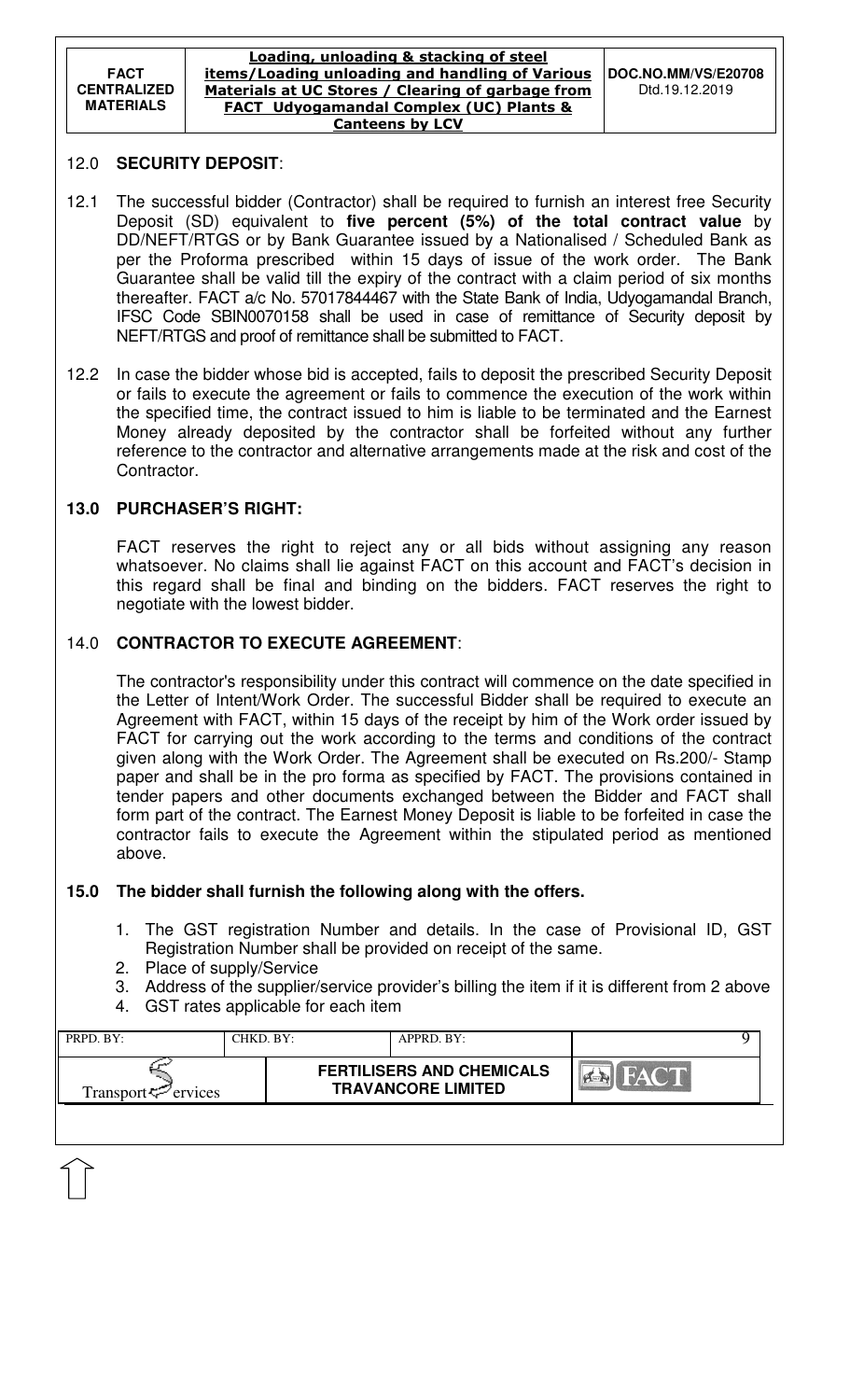5. HSN / SAC codes of each of the goods / services quoted

In case of unregistered contractor, a declaration to that effect with reason should be furnished.

FACT's GST No. in the state of Kerala is **32AAACT6204C1Z2**. FACT's GST numbers in other southern states is as follows:

| Tamilnadu:      | 33AAACT6204C1Z0 |
|-----------------|-----------------|
| Karnataka:      | 29AAACT6204C1ZP |
| Andhra Pradesh: | 37AAACT6204C1ZS |
| Telangana:      | 36AAACT6204C1ZU |
| Puducherry:     | 34AAACT6204C1ZY |

The supplier/contractor shall do the following:

- a) Submit GST compliant tax invoice to FACT along with supply.
- b) Shall ensure uploading the above invoice as per statute &
- c) File monthly returns in time enabling FACT to claim the input tax credit.

GST charged by the supplier/contractor shall be released separately to the supplier/contractor only after filing of (i) the outward supply details & the monthly return on GSTN portal by the supplier/contractor and (ii) on matching the input tax credit to such invoice with the corresponding details of outward supply of the supplier/contractor.

In case FACT incurs any liability (like interest, penalty etc.,) due to denial/reversal of such input tax credit in respect of the invoice submitted by the supplier/contractor, for the reasons attributable to the supplier/contractor, the same shall be recovered from the supplier/contractor

Further in case FACT is deprived of the input tax credit due to any reason attributable to the supplier/contractor, the same shall not be paid or recovered if already paid to the supplier/contractor.

## 16.0 **GENERAL:**

- 16.1 FACT reserves the right to extend without giving any reason, the last date for submission and opening of bid, but such extension will be duly intimated to those who have submitted online. In case the date of bid opening happens to be a day of strike/hartal etc. due to any reasons or happens to be a holiday for FACT, declared due to unforeseen and emergency reasons or due to any tech problems, the bids will be opened at the same time on the next full working day.
- 16.2 FACT reserves the right to make changes in the tender documents, but such changes will be published in our portal as a corrigendum. Bidders are requested to counter check with portal before submitting their bids.
- 16.3 Mere submission of all the documents will not necessarily mean that the Bidder is

| PRPD. BY:                   | CHKD. BY: | $APPRD$ . BY:                                                 |  |
|-----------------------------|-----------|---------------------------------------------------------------|--|
| Transport $\approx$ ervices |           | <b>FERTILISERS AND CHEMICALS</b><br><b>TRAVANCORE LIMITED</b> |  |
|                             |           |                                                               |  |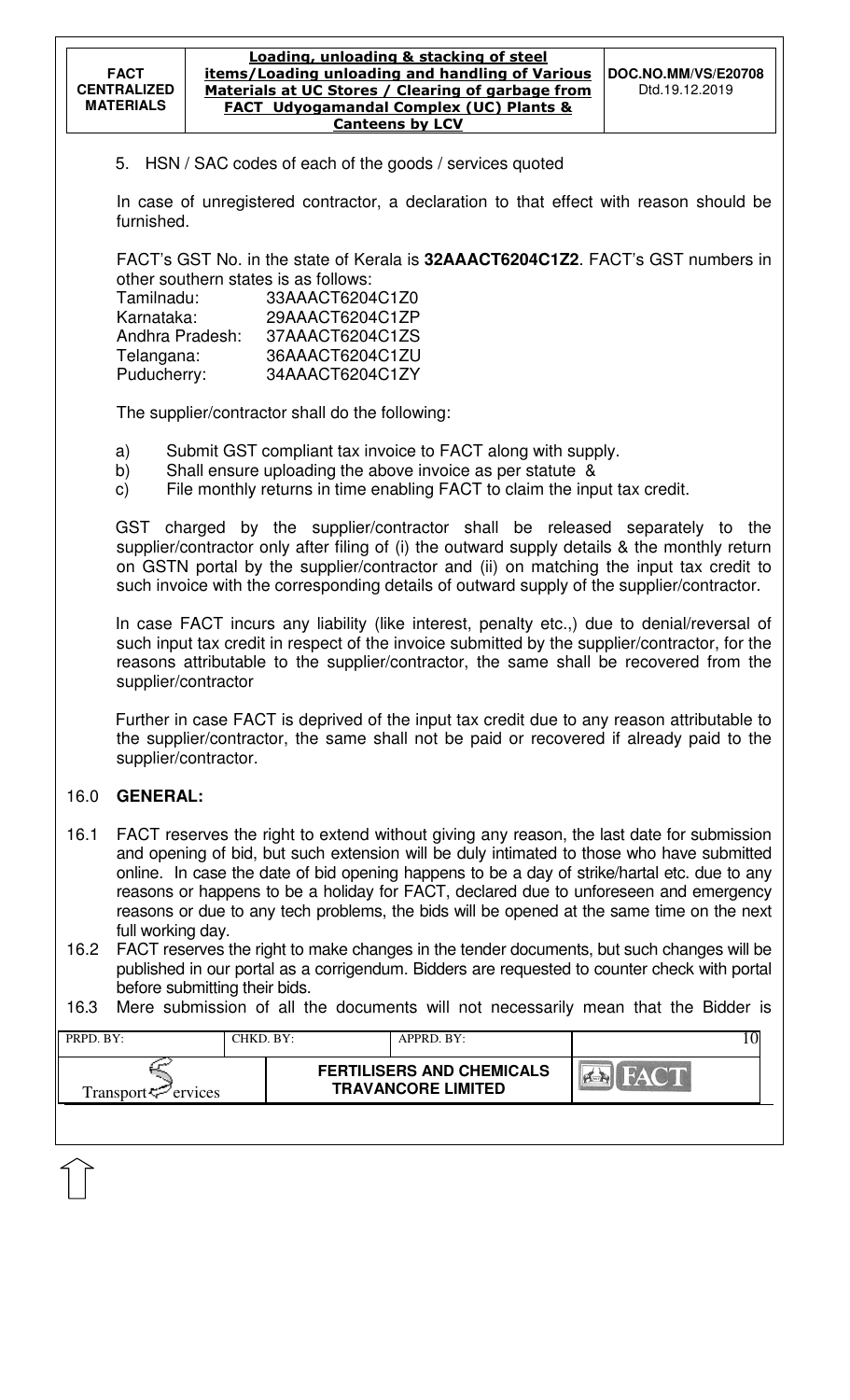#### Loading, unloading & stacking of steel items/Loading unloading and handling of Various Materials at UC Stores / Clearing of garbage from FACT Udyogamandal Complex (UC) Plants & Canteens by LCV

suitable. Worthiness assessed by FACT will be final and binding on the Bidder.

- 16.4 FACT may relax condition of prior turnover and prior experience with respect to Micro & Small Enterprises (MSEs) subject to meeting of quality and technical specifications if so specified in the tender.
- 16.5 Except in the cases of items/services related to public safety, health, critical security operations and equipment etc., FACT at its discretion may relax the conditions of prior turnover and prior experience for Startups recognised by Dept. of Industrial policy and promotion (DIPP) subject to meeting quality and technical specifications, on furnishing copies of relevant certificates / documents in proof of such recognition by DIPP.
- 16.6 All clarification and correspondence related to this enquiry shall be made only in English to the Asst.General Manager(Materials)T&S, Centralised Materials, PD Administrative Building, FACT Ltd., Udyogamandal – 683 501, Tel : 0484-2568260/2568629/2546427, FAX No: 0484-2545196, Email:julian@factltd.com
- 16.7 All disputes and questions, claims, rights, matters or things, whatsoever, in any way, arising out of or relating to the calling of bids, evaluation of offers, award of contract, change in structure of bids or any other matter relating to finalization of contract are to be referred to the sole Arbitrator who shall be the General Manager [Materials] of FACT. The award shall be binding on both the parties. The bidders are advised to get informed of all details they require regarding the work before submitting their bids.
- 16.8 Work order shall be issued by Asst. General Manager [Materials]-T&S.

# **17.0 TENDER UPDATES:**

Bidders are requested to visit Central Public Procurement Portal (https://eprocure.gov.in) regularly for any updates/corrigendum on the tender, including extension of due date, if any. No other mode of communication shall be made in this regard.

## **18.0 FRAUD PREVENSION POLICY:**

Bidders shall comply with Fraud Prevention Policy of FACT 2012 (FPPF 2012). The said Policy is available in FACT's Website www.fact.co.in.

# **ASST. GENERAL MANAGER (MATERIALS)-TS**

| PRPD. BY:                      | CHKD. BY: | $APPRD$ . $BY$ :                                              |  |
|--------------------------------|-----------|---------------------------------------------------------------|--|
| Transport <sup>7</sup> ervices |           | <b>FERTILISERS AND CHEMICALS</b><br><b>TRAVANCORE LIMITED</b> |  |
|                                |           |                                                               |  |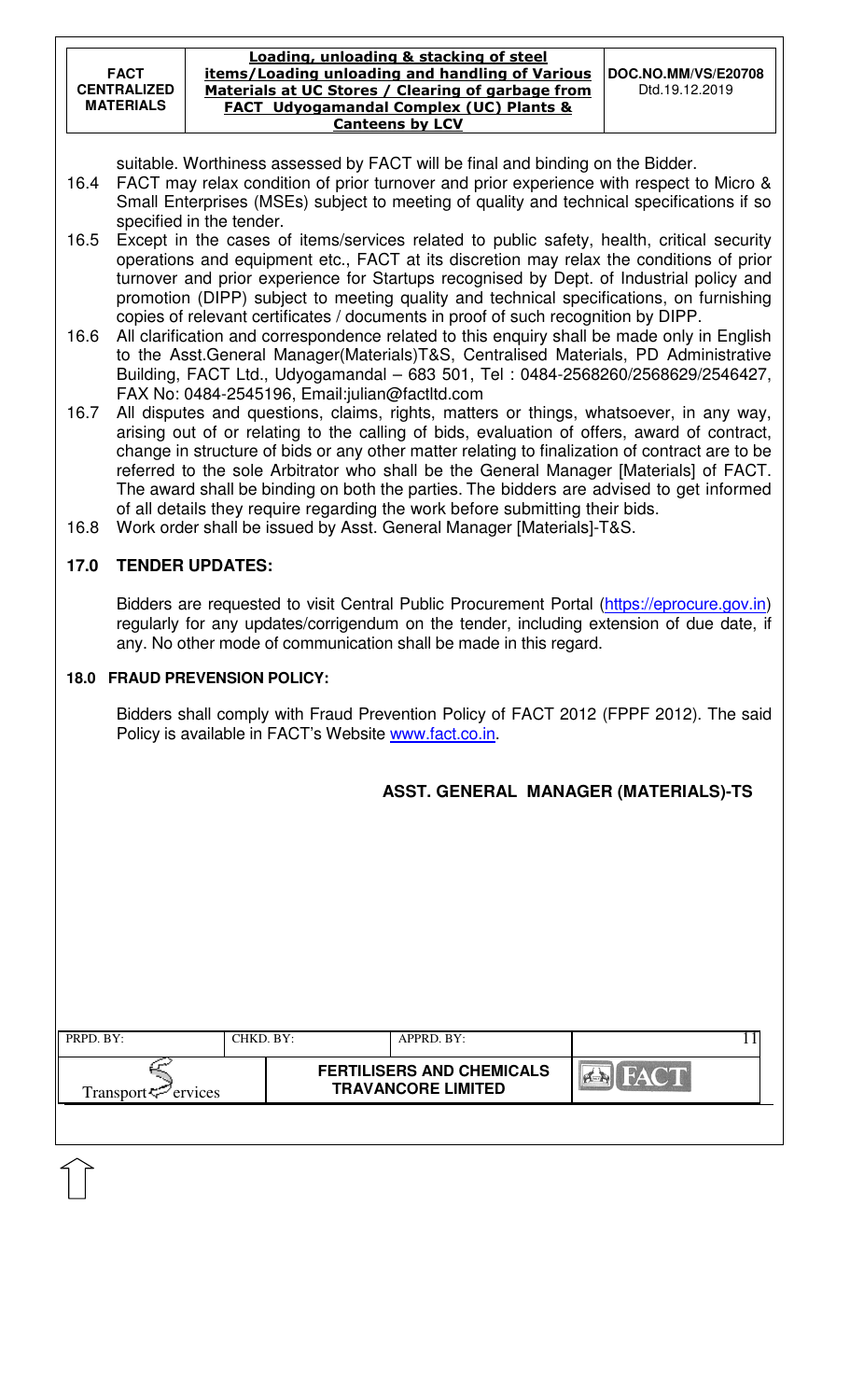**DOC.NO.MM/VS/E20708**  Dtd.19.12.2019

#### **ANNEXURE – II A**

### **SCOPE OF WORK & QUANTITY**

### **Item I : Loading, unloading & stacking of Steel items at UC Stores, Udyogamandal**

| SI.<br>No.     | <b>Items of work</b>                                                                                                  | Unit<br>of Measurement<br>$($ UoM $)$ | <b>Estimated</b><br><b>Quantity for</b><br>Two years |
|----------------|-----------------------------------------------------------------------------------------------------------------------|---------------------------------------|------------------------------------------------------|
| 1              | Unloading and stacking of steel plates at FACT UD site without Crane /<br>Forklift-I.                                 | <b>MT</b>                             | 20                                                   |
| $\overline{2}$ | Unloading and stacking of Structural steel items excluding plates at FACT<br><b>UD</b> site with Crane / Forklift.    | <b>MT</b>                             | 1200                                                 |
| 3              | Unloading and stacking of Structural steel items excluding plates at FACT<br><b>UD</b> site without Crane / Forklift. | <b>MT</b>                             | 40                                                   |
| 4              | Unloading and stacking of steel plates at FACT UD site with Crane /<br>Forklift.                                      | <b>MT</b>                             | 80                                                   |
| 5              | Loading of Structural steel items excluding plates from FACT UD site<br>with Crane / Forklift.                        | <b>MT</b>                             | 10                                                   |
| 6              | Loading of Structural steel items excluding plates from FACT UD site<br>without Crane / Forklift.                     | <b>MT</b>                             | 10                                                   |
| 7              | Loading of steel plates from FACT UD site with Crane / Forklift.                                                      | <b>MT</b>                             | 10                                                   |
| 8              | Loading of steel plates from FACT UD site without Crane / Forklift.                                                   | <b>MT</b>                             | 10                                                   |

| PRPD. BY:                      | CHKD. BY: | APPRD. BY:                                                    |             |
|--------------------------------|-----------|---------------------------------------------------------------|-------------|
| Transport <sup>7</sup> ervices |           | <b>FERTILISERS AND CHEMICALS</b><br><b>TRAVANCORE LIMITED</b> | <b>FACT</b> |
|                                |           |                                                               |             |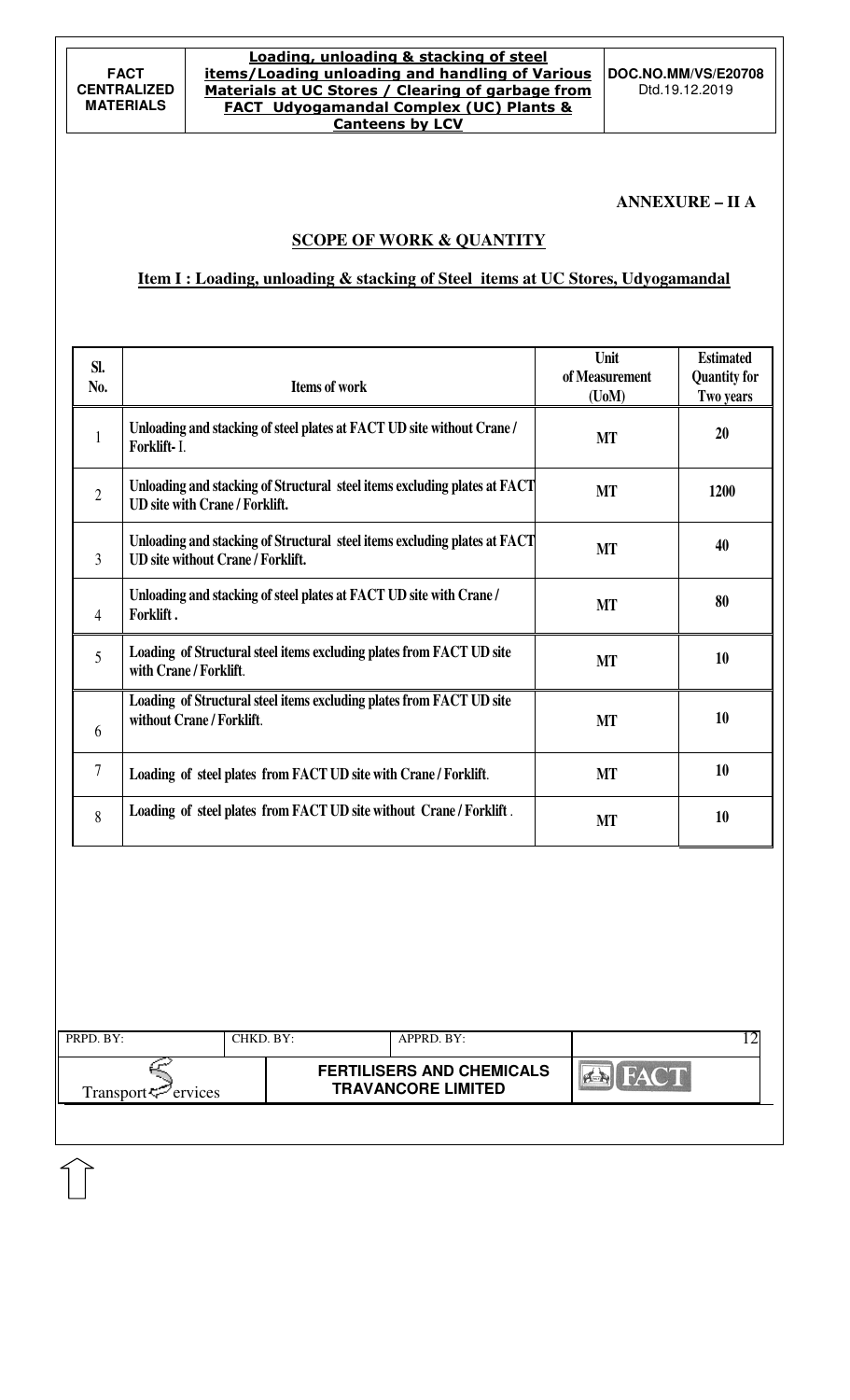#### Loading, unloading & stacking of steel items/Loading unloading and handling of Various Materials at UC Stores / Clearing of garbage from FACT Udyogamandal Complex (UC) Plants & Canteens by LCV

**DOC.NO.MM/VS/E20708**  Dtd.19.12.2019

#### **ANNEXURE II B**

## **SCOPE OF WORK & QUANTITY**

### **Item II: Loading, unloading & Handling of various materials at UC Stores**

| SI.<br>No. | Items of work                                                                                                                                                                                                                                                                                                               | Unit<br>of Measurement<br>$($ UoM $)$ | <b>Estimated</b><br>Quantity for one<br>year |
|------------|-----------------------------------------------------------------------------------------------------------------------------------------------------------------------------------------------------------------------------------------------------------------------------------------------------------------------------|---------------------------------------|----------------------------------------------|
|            | Code No UDS-HM-01 : Handling of materials such as steel,<br>structural, pipes, rods and sheets, packing materials,<br>chemicals, waste oil, heavy packages, scrap items and other<br>miscellaneous items like frig wool, bricks, valves, wire<br>ropes, cables, cement, AC materials etc. and stacking them<br>as required. | <b>MT</b>                             | 12,000                                       |
| 2          | Code No. UDS-OP-01: Opening bags containing rasching<br>rings, saddles, honeycomb bodies etc. sorting, measuring and<br>stacking serviceable and unserviceable items respectively.                                                                                                                                          | $M^3$                                 | 50                                           |
| 3          | Code No. UDS-UL-01A: Unloading and loading of<br>Materials, excluding steel plates and structurals at at FACT<br>UC Stores - FERT.                                                                                                                                                                                          | МT                                    | 5,000                                        |

- 1. The contractor shall carry out works as per instructions of the Sr.Manager (Stores)-UC or concerned officers in Udyogamandal Stores. The contractor shall also arrange to carry out the work, anywhere in FACT-UD based on specific instruction from Sr.Manager (Stores)-UC.
- 2. The quantity shown in the scope of work is only indicative and no guarantee for the quantum of work involved can be given.
- 3. Unloading/Loading cement and country bricks is not in the scope of work.
- 4. Note: In case items handled are voluminous, rate per  $M<sup>3</sup>$  will be applicable. In such cases where the materials handled are very light and also where weight / Volume are not exactly ascertainable, one full days work will be considered as 3 MT for men and 2.5 MT for women.

| PRPD. BY:                   | CHKD. BY: | APPRD. BY:                                                    |             |
|-----------------------------|-----------|---------------------------------------------------------------|-------------|
| Transport $\approx$ ervices |           | <b>FERTILISERS AND CHEMICALS</b><br><b>TRAVANCORE LIMITED</b> | <b>FACT</b> |
|                             |           |                                                               |             |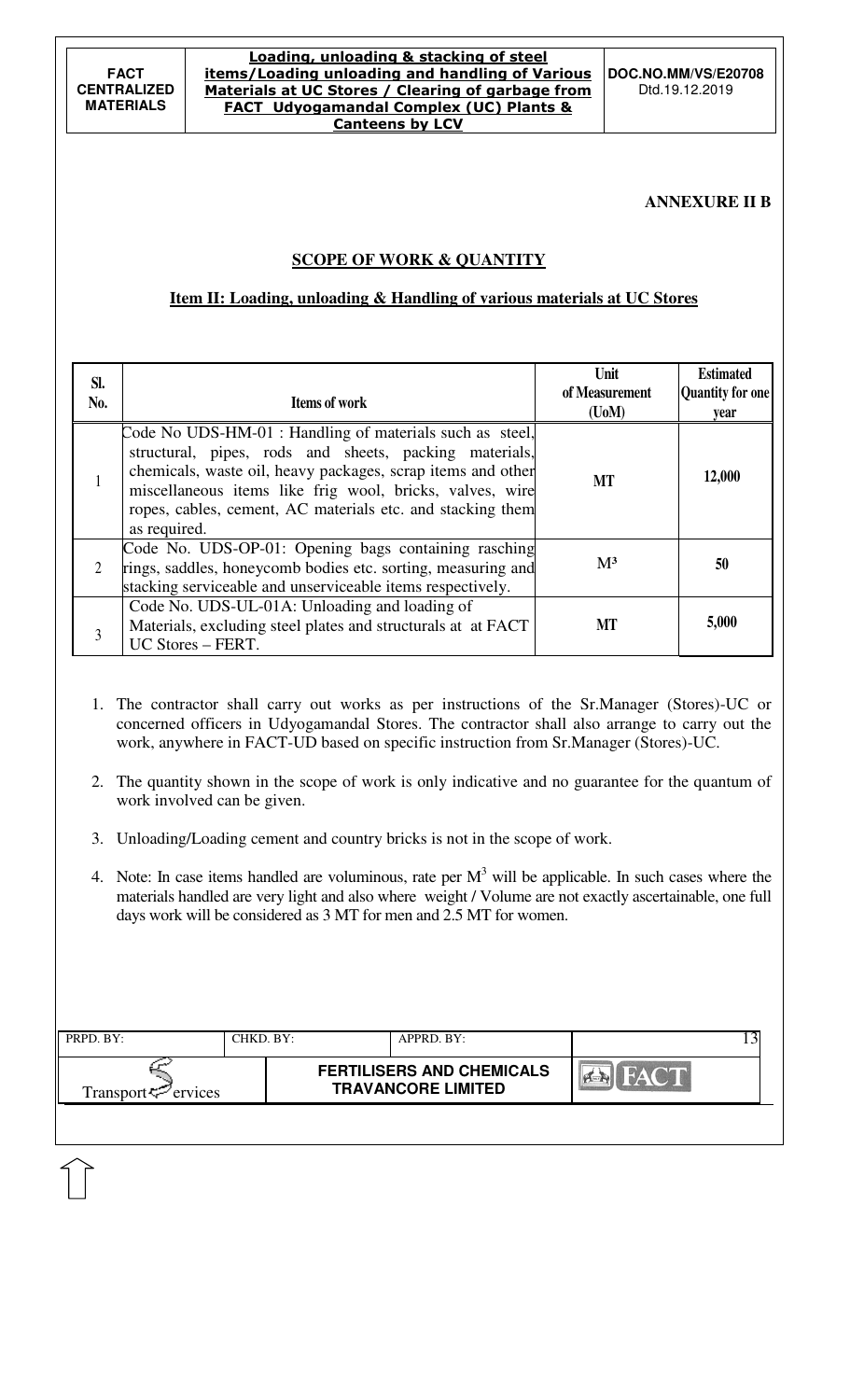### **ANNEXURE II C**

### **SCOPE OF WORK & TERMS**

### **Item III : Clearing of garbage from FACT Udyogamandal Complex (UC) Plants & Canteens by LCV**

- 1. Clearing of garbage from Fertiliser Plants of FACT Udyogamandal Complex including Ammonia Complex daily except on Sundays and Holidays.
- 2. Clearing of garbage from FACT Petrochemical Plants of FACT Udyogamandal Complex on every Mondays and Thursdays.
- 3. Removal of Cob-webs, dust etc from the racks and surrounding areas in stores building at Petrochemical Plants of FACT Udyogamandal Complex once in two weeks.
- 4. Removal of Additional quantity of Garbage from Petrochemical Plants of FACT Udyogamandal complex on any other day as instructed by the Sanitary Inspector (Maistry) / Welfare Officer.
- 5. Removal of solid food waste from Udyogamandal Cafeteria, Dining Hall at Ammonia complex, Managerial canteen and Canteen at Petrochemical Plants of FACT Udyogamandal complex daily except on Sundays and Holidays and dumping the waste into the biogas plant/area earmarked for the purpose as instructed by the Welfare Officer / Shift in Charge (Cafeteria) including removal of Coconut shells from Cafeteria in Udyogamandal weekly and deposit the same at locations earmarked inside the factory area / township as instructed by the Sanitary inspector / Maistry from time to time.
- **6.** Disposal/burning of the garbage in the area earmarked for the purpose in the Township at Udyogamandal daily except on Sundays and Holidays as per instructions from the Sanitary Department**.**
- 7. The Contractor shall have to provide suitable LCV (Four Wheeler) of good condition in all respects with Driver for transportation of Garbage from FACT – Udyogamandal Complex as shown above. The vehicle shall be available with Driver having valid **Heavy Vehicle Driving Licence on all days excluding Sundays and Holidays** and required number of workers for **loading garbage** from the bins to the vehicle and **unloading** the same at the dumping ground.
- 8. The garbage deposited in dust bins and surroundings and at different places in the plant area are to be cleared and taken to the dumping grounds/area/pit specifically earmarked for disposal/burning. Garbage from all the places inside the factory should be removed and burned. Canteen waste from Cafeteria and different dining halls shall be transported to the designated area for the purpose.

| PRPD. BY:                      | CHKD. BY: | $APPRD$ . BY:                                                 |             |
|--------------------------------|-----------|---------------------------------------------------------------|-------------|
| Transport <sup>7</sup> ervices |           | <b>FERTILISERS AND CHEMICALS</b><br><b>TRAVANCORE LIMITED</b> | <b>FACT</b> |
|                                |           |                                                               |             |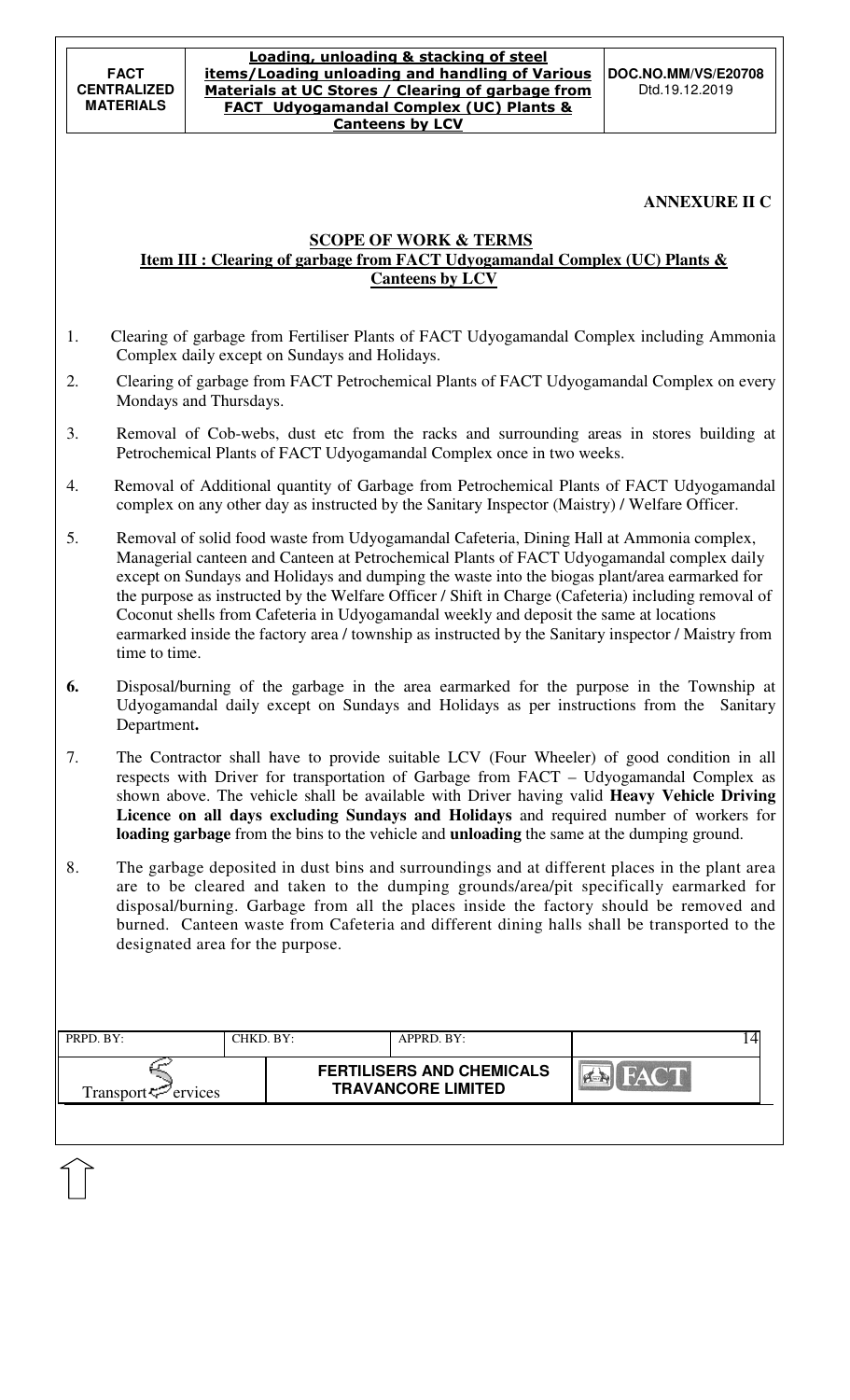#### Loading, unloading & stacking of steel items/Loading unloading and handling of Various Materials at UC Stores / Clearing of garbage from FACT Udyogamandal Complex (UC) Plants & Canteens by LCV

# 9.0 Capacity of Contractor:

- 9.1 Contractor shall own/control through lease agreement suitable LCV and other resources to undertake the subject work for FACT as detailed in clauses 10.1 to 10.23 below.
- 9.2 If suitable LCV is not owned by the contractor, consent letter/lease agreement in Rs.200/- worth Kerala Government Stamp paper and proof of ownership and other documents shall be produced from the lawful owners permitting the use of their vehicle for transportation of garbage for the contract period without any liability to FACT for any damage, loss that may be incurred by the owner during operations connected with the contract. Statutory obligations with regard to the vehicles and its drivers, operators etc., shall be complied with by the Contractor.
- 10.0 Liability of the Contractor:
- 10.1 Contractor will have to supply the LCV with driver as per instructions from Officer (Canteen)/Asst.Manager(W)UC or their nominees failing which alternative arrangements shall be made by FACT to meet the requirement and any extra expenditure incurred by FACT in this connection shall be recoverable from the Contractors' bills.
- 10.2 Vehicle shall be ready in all respects with fuel, Driver, First Aid Box etc. before reporting to us.
- 10.3 The Contractor shall ensure that the vehicles engaged by him for transportation of garbage shall carry appropriate fire extinguishers and flame arrestors on exhaust pipes.
- 10.4 The Contractor should employ only adult workers, not below 18 years age. He should not employ person who are disabled, infirm, mentally unsound, women in advanced stage of pregnancy, or persons who have crossed the age of 58.
- 10.5 The Contractors should employ only ESI registered workmen. If the contractor has workmen who are not yet registered under the ESI, he should ensure that the workers have been duly registered before employing them in the work.
- 10.6 The Contractor should register eligible workmen in the Provident Fund Scheme as per provisions of the Provident Fund Act/Rules and ensure remittance of PF Contributions at the rates applicable.
- 10.7 The Contractor should keep a muster roll/wage register of all the labourers employed by him at the site, noting their daily attendance and wages. The signature or thumb impression of the workers should be obtained in respect of payment of wages in the rolls. This register should be available for scrutiny by FACT at all times.
- 10.8 The Contractor should ensure proper supervision of the work by himself or his representative.
- 10.9 If the body of the vehicle to be used under the contract is not suitable to permit easy movement of the vessels, necessary modifications shall be made on the body to suit the requirements at the risk and cost of the Contractor.
- 10.10 When vehicle(s) have to be taken out of service for statutory inspection or repairs, Contractor shall obtain prior permission of Officer (Canteen) / Dy. Manager (W)UC and shall make

| PRPD. BY:                     | CHKD. BY: | $APPRD$ . BY:                                                 |  |
|-------------------------------|-----------|---------------------------------------------------------------|--|
| $Transport \leq \leq$ ervices |           | <b>FERTILISERS AND CHEMICALS</b><br><b>TRAVANCORE LIMITED</b> |  |
|                               |           |                                                               |  |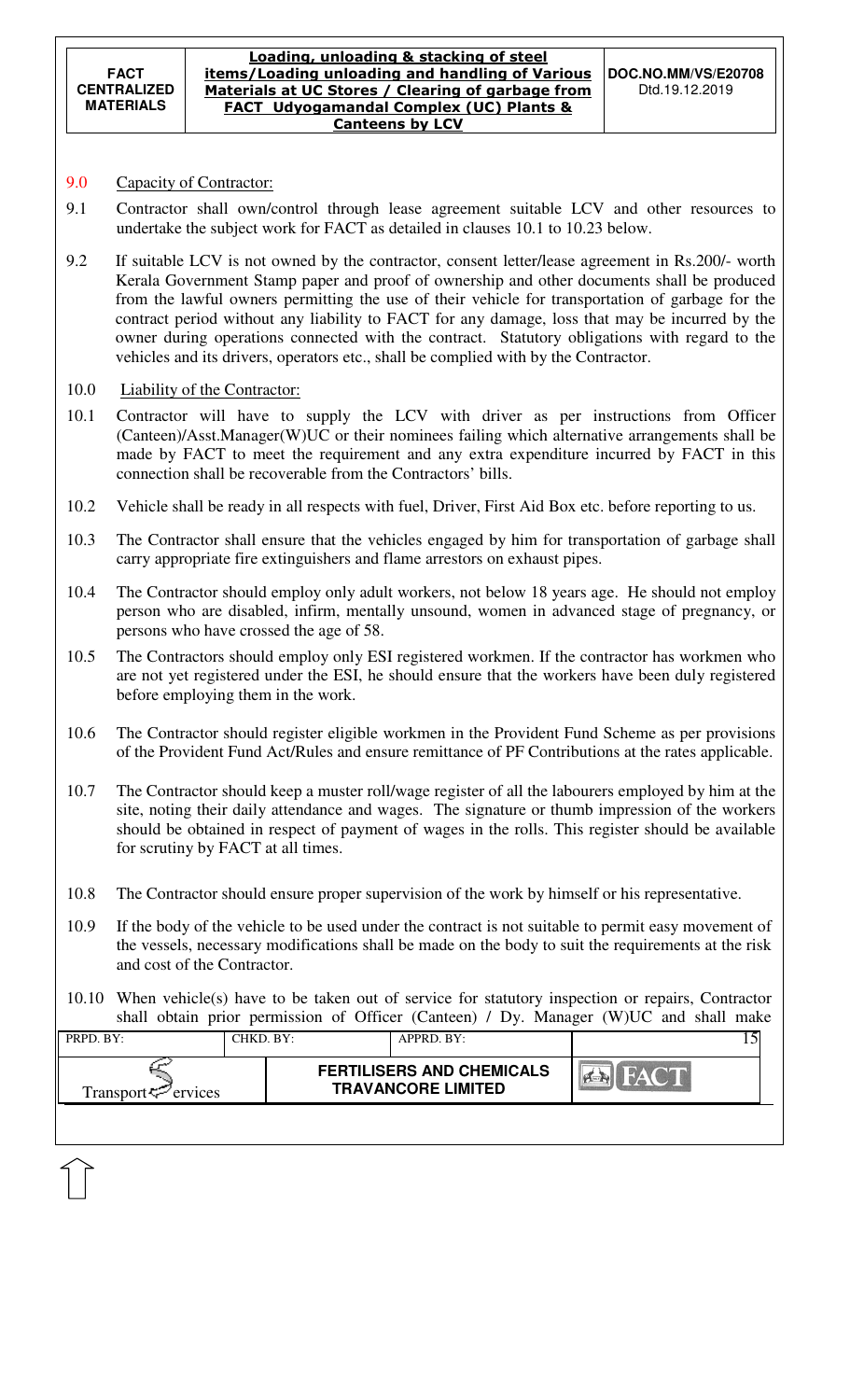alternative arrangements for carrying out the work without additional cost to FACT with the prior permission of FACT, failing which FACT shall have the right to make alternate arrangements for removal of garbage at the risk and cost of the Contractor and realize from the Contractor any loss sustained by FACT on account of such arrangements.

- 10.11 During the pendency of this work order, if the Contractor uses vehicles not owned by him, consent letters shall be produced from the owners permitting the use of their vehicles, without any liability to FACT for any damage, loss that may be incurred by the owner/contractor during operations connected with the order. Statutory obligations regarding these vehicles, personnel working in it etc. shall be complied with by the contractor as if the vehicles were owned by him.
- 10.12 The Insurance coverage of the vehicle and crew shall be arranged by the Contractor at his own cost.
- 10.13 The Contractor shall be liable for payment of all claims of damages, compensation or expenses payable as a result of any accident or injury sustained by the workmen, employed or hired by him in the execution of the contract. The expenses, if any, incurred by the Company on the above will be realized from any amount that may be due to the Contractor from the Company or otherwise.
- 10.14 The Contractor shall arrange to undertake the work based on oral / written instruction from Officer Canteen / Dy..Manager (Welfare) UC or his authorised representative. The Contractor shall not be paid for the days for which the vehicle / crew is not engaged. Pro-rata deduction from the contract amount will be made for any disruption in the work. In addition to this, additional amount incurred by us for getting the work done through any other agency will be realized from the contractor if the contractor fails to carry out the work as per terms & conditions of the contract.
- 10.15 Deduction will be made on the basis of the report from the Sanitary Department.
- 10.16 Solving any dispute arising between the contractor and workmen employed by him for the execution of the work resulting out of this order, is the sole responsibility of the Contractor.
- 10.17 The workers deployed by the Contractor for the work shall be covered under the PF & ESI Acts. The Contractor shall ensure full compliance to the above Acts. The Contractor shall be responsible for making all payments to his workmen, including ESI and Provident Fund benefits etc., as applicable. Deductions towards PF  $\&$  ESI contributions on behalf of the workers will be made from the Contractor's bills, if applicable, and remitted to the concerned Departments by FACT based on wage roll cum attendance roll to be furnished by the Contractor. If the workers are not presently registered with PF & ESI, necessary applications signed by the workers shall be submitted by the Contractor for enabling their registration. It is also made clear that FACT shall not make any payments to the Contractor other than the rates agreed for the work. All extra payments, if any, to be made to the Contractor's workmen during the course of contract period shall be borne entirely by the Contractor. In case the Contractor fails to discharge his statutory obligations leading to a situation wherein FACT is to incur any expenditure/loss in their capacity as the Principal Employer, such expenditure/loss shall be realized from the Contractor.

10.18 If the work entails engaging more than 20 contract workers, the contractor should produce the

| PRPD. BY:                      | CHKD. BY: | $APPRD$ . BY:                                                 |       |
|--------------------------------|-----------|---------------------------------------------------------------|-------|
| Transport <sup>7</sup> ervices |           | <b>FERTILISERS AND CHEMICALS</b><br><b>TRAVANCORE LIMITED</b> | HAY T |
|                                |           |                                                               |       |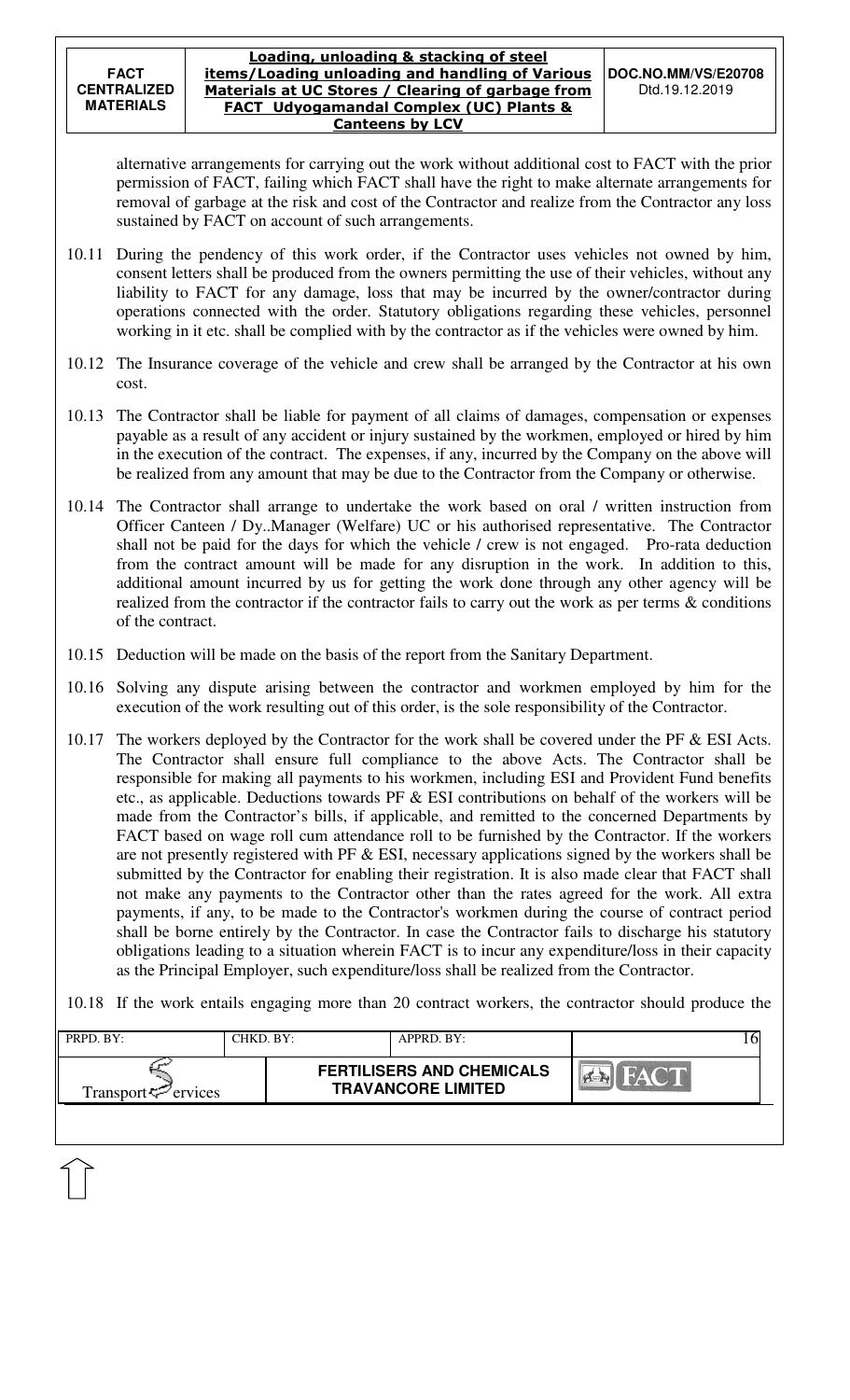license from the competent authority, as per provisions of Contract Labour (Regulations & Abolition) Act 1970.

- 10.19 The contractor shall keep the roads and premises of the plants and buildings free of garbage.
- 10.20 Damages to any of the equipment/materials and loss of tools, if any, issued to the contractor will be assessed by the Officer-in-Charge and the cost thereof will be recovered from the contractor.
- 10.21 Additional clearing of garbage as and when instructed by Dy.Manager (Welfare)- UC shall be done.
- 10.22 If any Company Holidays fall on Mondays / Thursdays, the clearing of Garbage as per cl.1 to 2 of Scope of work may be done on the next day.
- 10.23 The Contractor shall comply with all safety and standing rules applicable inside the company. Any accident/damage to men/machinery/equipments due to non-compliance in this regard or careless operation by the contractor will have to be borne by the Contractor/deducted from the contractors bills at the discretion of FACT and FACT shall be indemnified from all consequences thereof.
- 11.0 Working Hours: The Contractor shall have to undertake transporting on all days as per the schedule excluding Sundays and Holidays.
- 11.1 The work done by the Contractor in each plant/area on the specified days as per the scope and schedule of work of the contract shall be entered in work register(s) at the custody of the respective welfare/sanitary dept. As a proof of having done the work in each plant/area on the respective days noted in the work register, the contractor shall obtain signature from the concerned officer of each plant/office/area on these days. This shall be verified and countersigned by the respective sanitary inspector for all the works except removal of cobwebs at PD store building which shall be carried out in accordance with the schedule of work and certified under instruction from the concerned officer. Also the work register(s) shall be certified by DM(W)/SM(Stores)UC (or) the authorized representatives for the respective work(s). The details recorded in the work register(s) shall be employed for assessing the penalty for non performance.
- 11.2 In addition to the above, monthly Garbage Clearance Certificate signed by the concerned officer/authorised representatives of each plant/section/area after completion of every month shall be obtained in the prescribed format for the areas covered in the scope of work and shall be enclosed along with the monthly bills as a prerequisite for certifying payment

#### **12.0 Penalty for Non-Performance:**

- 12.1 Contractor shall deploy adequate number of workers/labourers/vehicle with driver on each day of work, as required for carrying out the work as per the contract and based on instructions from Dy.Manager (Welfare)-UC or their authorised representative.
- 12.2 If the Contractor fails to do the work on any day in the respective area(s) as per the schedule/scope of work and / or fail to obtain the respective signature from the concerned officer, corresponding pro-rata reduction from the monthly bills shall be made at the sole discretion of

| PRPD. BY:                   | CHKD. BY: | APPRD. BY:                                                    |  |
|-----------------------------|-----------|---------------------------------------------------------------|--|
| Transport $\approx$ ervices |           | <b>FERTILISERS AND CHEMICALS</b><br><b>TRAVANCORE LIMITED</b> |  |
|                             |           |                                                               |  |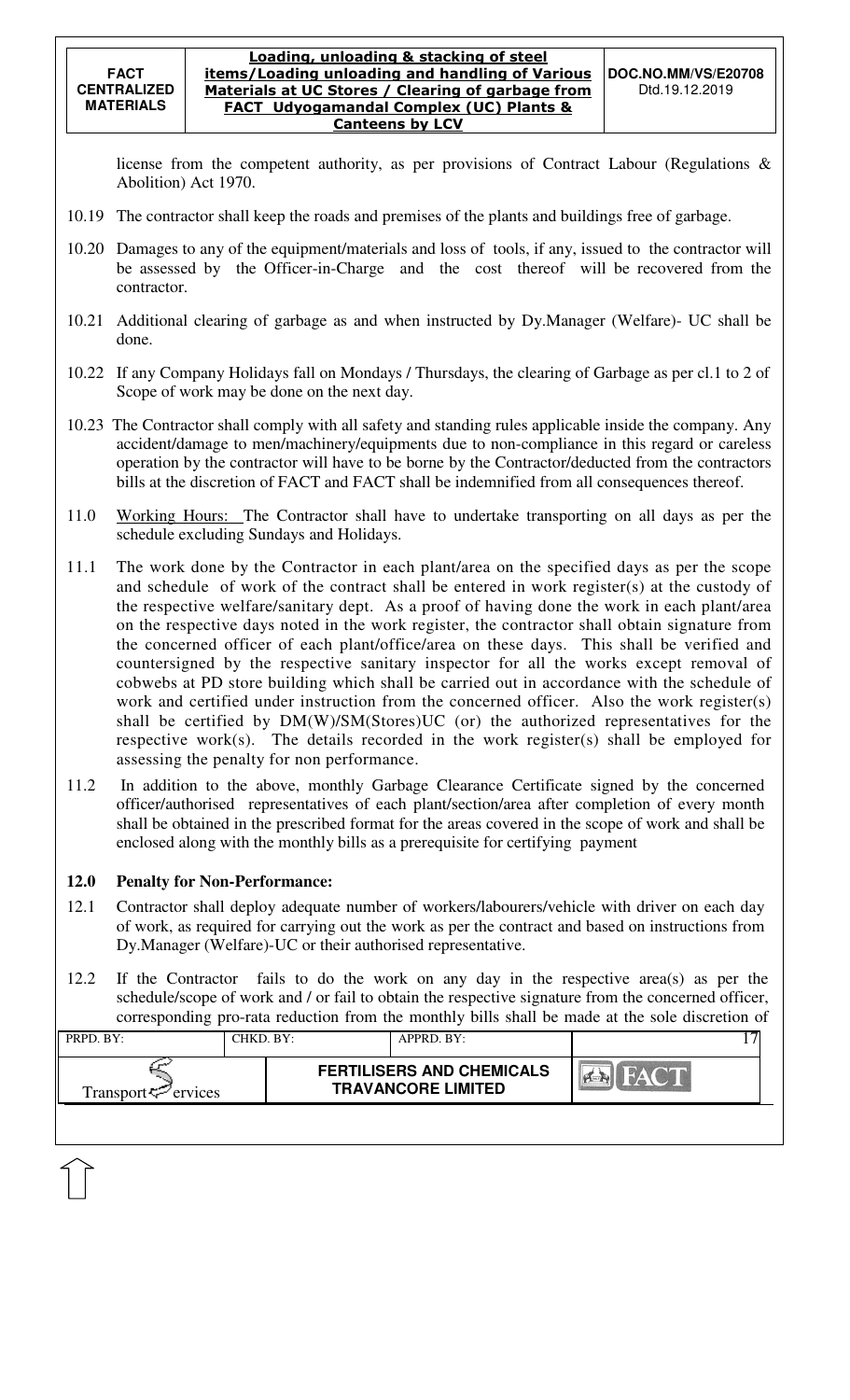FACT. Also FACT can make alternate arrangements for the work without notice to the Contractor, and all the cost incurred on such arrangements shall be recovered from the contractor without prejudice to FACT's other rights under the contract.

- 12.3 The contractor will ensure quality in the work entrusted to him. In the event of the quality not being satisfactory, the contract is terminable with a notice of 30 days. Incompletion of particular schedule of work for the particular day will attract penalty and payment will not be made for the corresponding schedule of work. The contractor will not be entitled to any compensation on account of the termination of the contract and the security deposit will be forfeited.
- 13.0 Payment: Payment will be effected on a monthly basis. Bills together with monthly garbage clearance certificate vide sl.no.6.2, other supporting documents etc shall be submitted to Dy. Manager(Welfare)UC or any other Officer authorised by him for scrutiny/processing. The payment will be made in accordance with the rates given in the Price Bid Format attached based on certification of Welfare Dept. The payment shall be made after deduction of applicable penalty for non performance, statutory deduction of Income Tax, ESI, Provident Fund, other deductions etc to the extend applicable.
- 13.1 Payments as per terms & conditions of Purchase Order/Work Order will be credited to your bank through National Electronic Fund Transfer or RTGS. Please inform the following details along with your Banker's authorization letter.

a)Bank Name, b)Branch Name c)MICR Code, d)IFSC Code, e) Account type f) Account No.

14.0 Contract Administration: The contract shall be administered by the Dy. Manger (Welfare)-UC or his authorized representative. The Contractor or his authorized representative shall call on / report to the above officer on daily basis to receive instructions regarding the work to be undertaken by him and arrange to work accordingly. DGM(HR) shall be the over-all authority for all the activities related to this contract and his decision shall be final and binding.

- - - - - - - - - - - - - - - - -

| <b>FERTILISERS AND CHEMICALS</b><br>FACT<br><b>TRAVANCORE LIMITED</b><br>Transport $\leq$ ervices |  |
|---------------------------------------------------------------------------------------------------|--|
|                                                                                                   |  |
|                                                                                                   |  |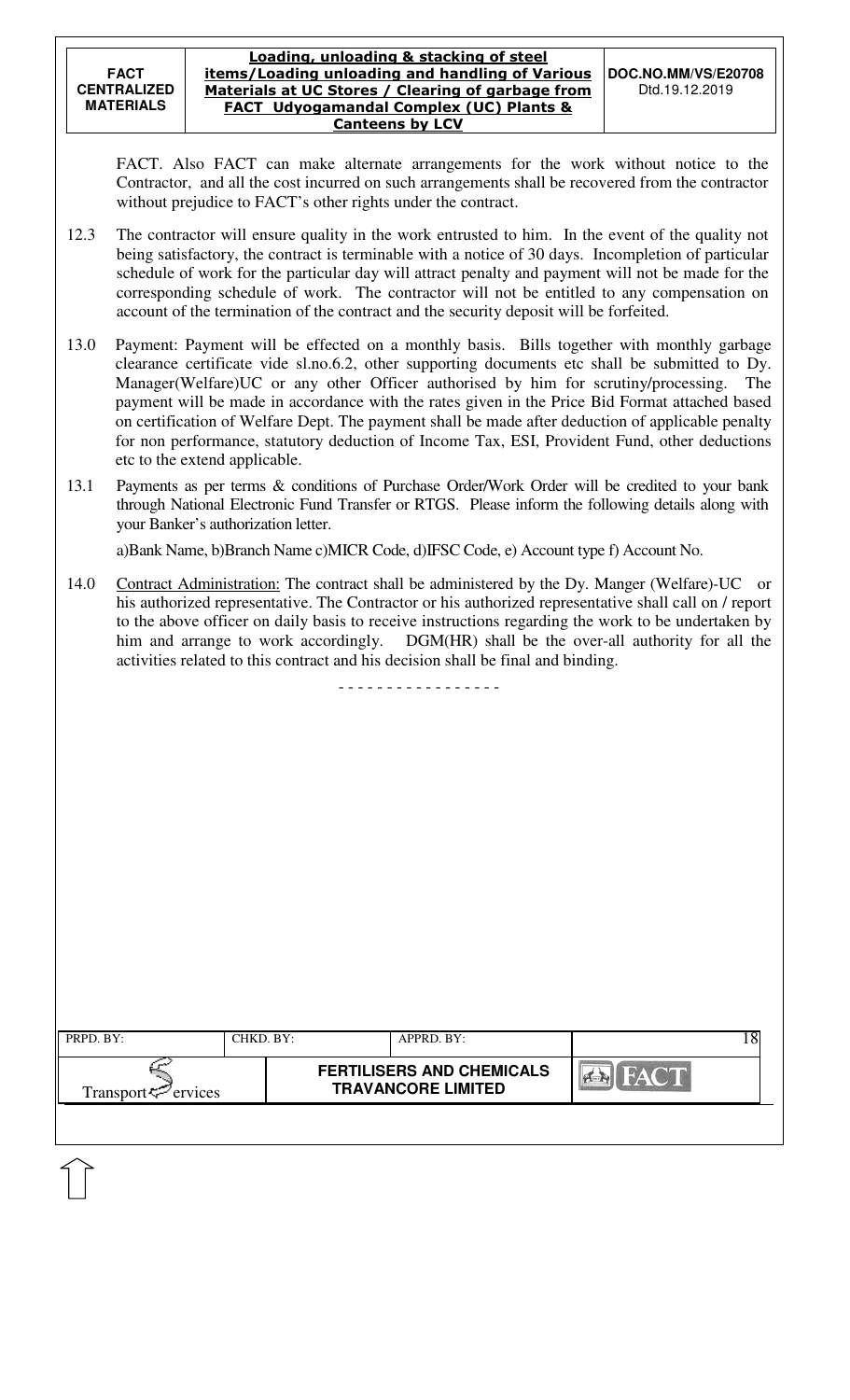#### Loading, unloading & stacking of steel items/Loading unloading and handling of Various Materials at UC Stores / Clearing of garbage from FACT Udyogamandal Complex (UC) Plants & Canteens by LCV

#### **ANNEXURE - III**

# **PRE-QUALIFICATION CRITERIA FOR BIDDERS**

#### **I Loading , Unloading and stacking of Steel items at UC Stores –Fert** and **II Loading, Unloading & Handling of various Materials at UC Stores-Fert**

 Bidder should have experience in undertaking similar works like, loading / unloading / stacking / handling / sorting works for a minimum of 100 MT(10 MT for item I) of items such as Structural steel items, Cement, packing materials, heavy packages, bagged products etc., for an organisation of similar standing as FACT, or organisations of sound financial capability and having status of principal employer; or Govt./Quasi Govt. Depts., which do their work mainly through public contracts, during any of the preceding five years as on the date of opening of Part-A (Prequalification-cum Techno-commercial) Bids. Documentary evidence in support of the above, including scanned copies of (1) Work orders (2) Experience Certificate (3) Performance Certificates etc., from Organizations served, shall be enclosed along with the Part-A bid.

## **III Clearing of Garbage by LCV from various points in FACT Udyogamandal Complex**

- (a) Bidder should have experience in undertaking at least one similar job (transportation, handling etc.) for a minimum contract value of not less than Rs.1.00 lakh for any organization during any one of the last 5 years as on date of opening of Part A Bids. Bidder shall enclose notary attested copies of any of the documents (i) Work order (ii) Experience certificate and (iii) Work completion certificate issued by the contractee with Part A bid as documentary evidence. For this purpose, the documents from organisations of similar standing as FACT, or organisations of sound financial capability and having status of principal employer; or Govt./Quasi Govt. Depts. which do their work mainly through public contracts shall be considered for acceptance.
- (b) Bidders must own/ have control of minimum one LCV (Four wheeler) from the date of opening of bid till the expiry of the contract period with sufficient proof either in partners name or firm's name. Documentary evidence in support of the above shall be submitted along with the bid. In case of lease, lease agreement in original (in Rs.200/- stamp paper) shall also be enclosed along with the bid.

## **AND common for all the three items of work :**

- (a) The bidder must of sound financial standing. The bidder shall enclose along with prequalification bid any of the following documents towards proof of financial soundness: (a) Copies of Latest Income Tax returns for 3 years , (b) Copies of Latest balance sheet / Profit & loss Account for 3 years and (c) Solvency Certificate in original (for item I Rs. 10,000/- and for item II & III, Rs.100000/- ) from a Nationalized / Scheduled Bank. The solvency Certificate shall be issued dated after the date of enquiry.
	- . Must have a representative in Cochin / nearby areas with communication facility and sufficient authority to co-ordinate day-to-day activities with FACT at Udyogamandal.

*Note: The offers of such bidders who meet PQ criteria shall only be considered for technical evaluation and opening of price bids. Offers received without supporting documents or with incomplete form/documents are liable to be rejected. FACT reserves the right to verify the claim of the bidders/documents submitted by them, directly with the clients or any other agency in this regard.* 

|                                                                                                           |  | APPRD. BY: | CHKD. BY: | PRPD. BY: |
|-----------------------------------------------------------------------------------------------------------|--|------------|-----------|-----------|
| <b>FERTILISERS AND CHEMICALS</b><br>HACT.<br><b>TRAVANCORE LIMITED</b><br>Transport $\mathcal{P}$ ervices |  |            |           |           |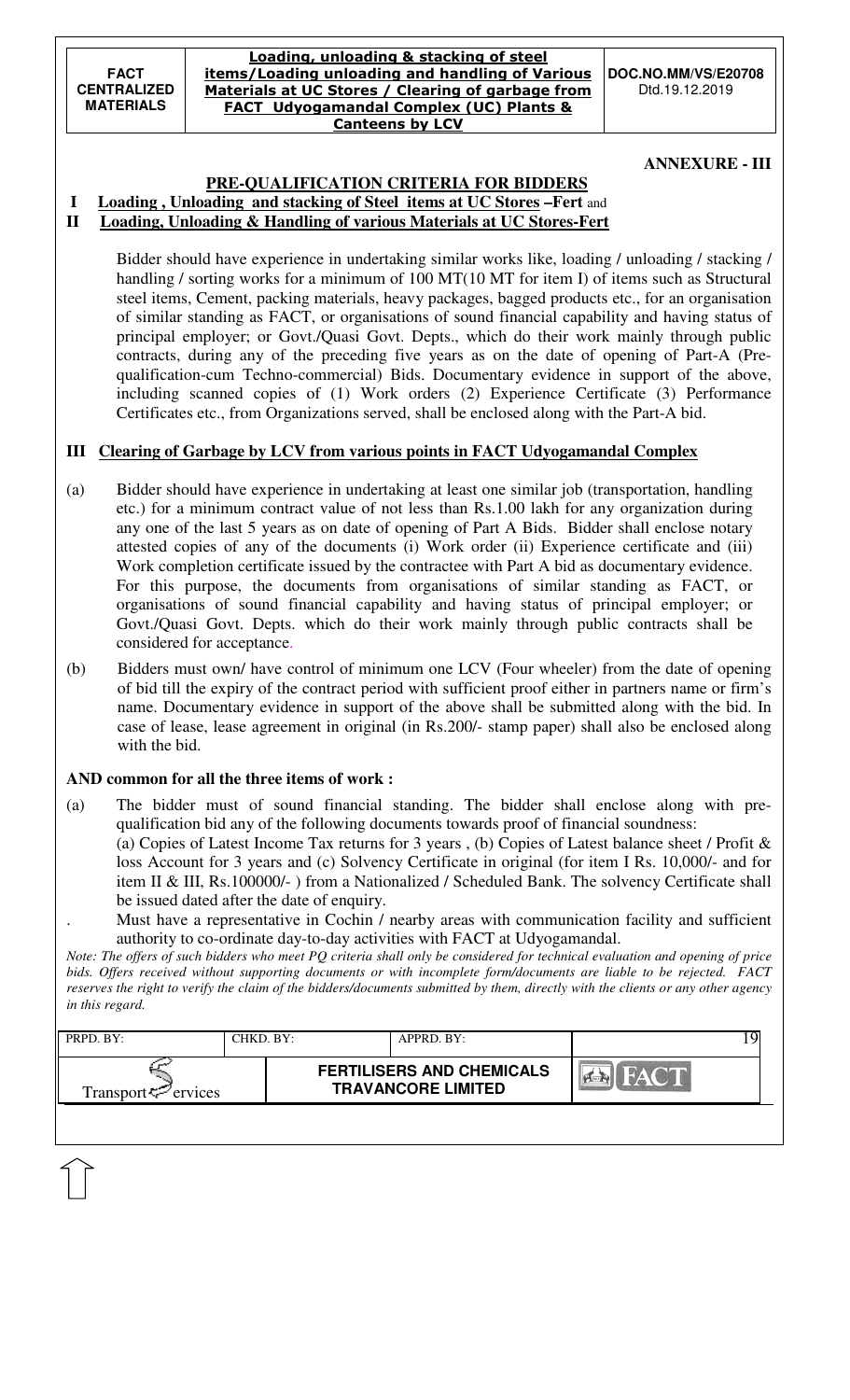|                    | Loading, unloading & stacking of steel             |                            |
|--------------------|----------------------------------------------------|----------------------------|
| <b>FACT</b>        | items/Loading unloading and handling of Various    | <b>DOC.NO.MM/VS/E20708</b> |
| <b>CENTRALIZED</b> | Materials at UC Stores / Clearing of garbage from  | Dtd.19.12.2019             |
| <b>MATERIALS</b>   | <b>FACT Udyogamandal Complex (UC) Plants &amp;</b> |                            |
|                    | <b>Canteens by LCV</b>                             |                            |

Note for Micro and Small Enterprises: Prequalification criteria specified above shall also be applicable for Micro and Small Enterprises without any relaxation.

| PRPD. BY:                   | CHKD. BY: | APPRD. BY:                                                    | 20          |  |  |
|-----------------------------|-----------|---------------------------------------------------------------|-------------|--|--|
| Transport $\approx$ ervices |           | <b>FERTILISERS AND CHEMICALS</b><br><b>TRAVANCORE LIMITED</b> | <b>FACT</b> |  |  |
|                             |           |                                                               |             |  |  |
|                             |           |                                                               |             |  |  |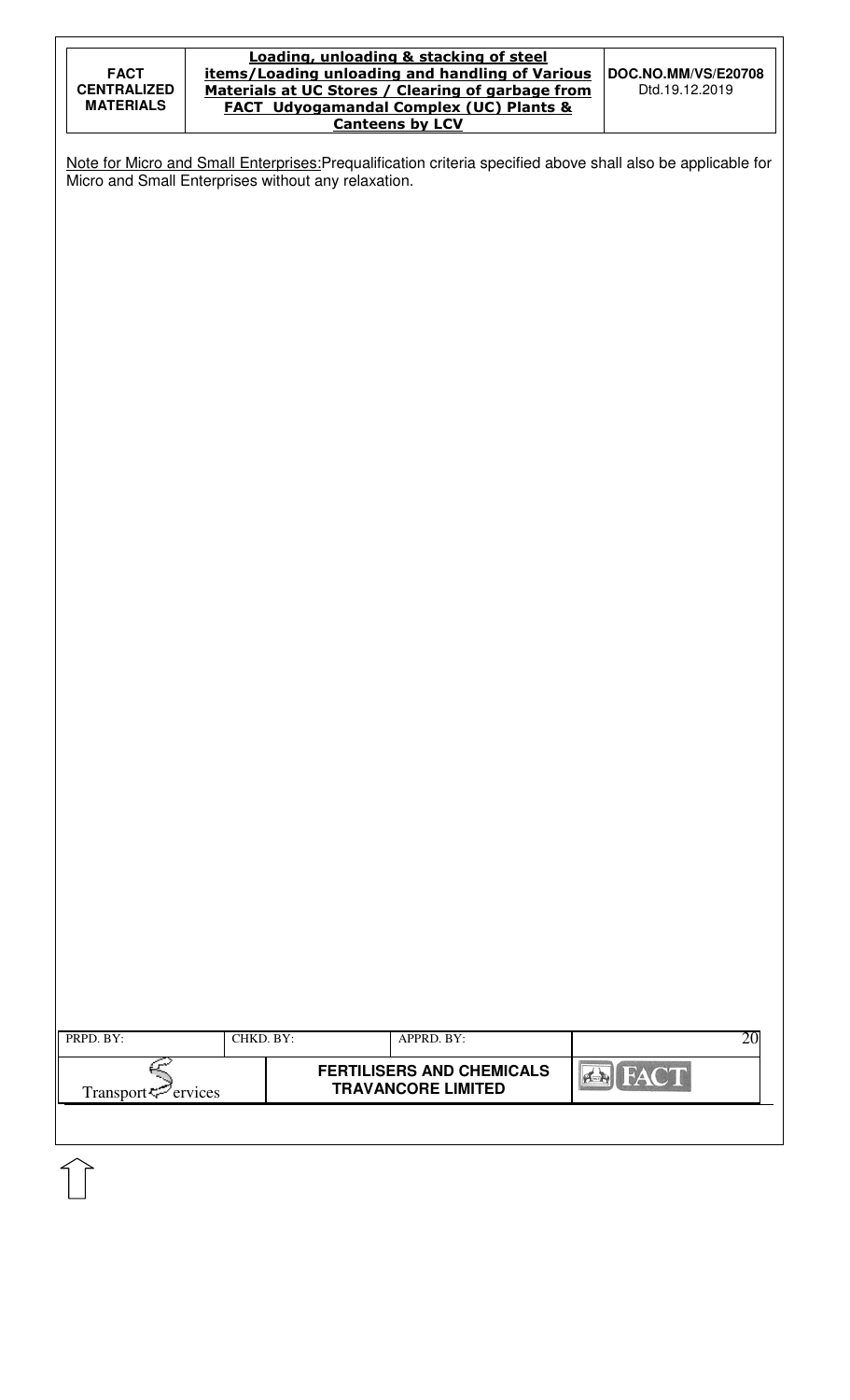#### Loading, unloading & stacking of steel items/Loading unloading and handling of Various Materials at UC Stores / Clearing of garbage from FACT Udyogamandal Complex (UC) Plants & Canteens by LCV

**DOC.NO.MM/VS/E20708**  Dtd.19.12.2019

### **ANNEXURE-IV**

### **VENDOR DATA UPDATION FORM**

(PLEASE USE ADDITIONAL SHEETS, IF SPACE IS INSUFFICIENT)

FACT reserves the right to verify the information given as per the format and enclosures. It is the responsibility of the bidder to give the full details asked for as per this format for evaluating his bid as per this Enquiry. Any misrepresentation of facts and withholding of information may result in disqualification.

| Sl.<br>N <sub>o</sub> | Description                                                                                                                                                                 |           |                                                |  |                                                               | To be filled in by Vendor  |
|-----------------------|-----------------------------------------------------------------------------------------------------------------------------------------------------------------------------|-----------|------------------------------------------------|--|---------------------------------------------------------------|----------------------------|
| $\mathbf{1}$          | Name of the bidder                                                                                                                                                          |           |                                                |  |                                                               |                            |
| $\mathbf{2}$          | Address and designation of the Bidder                                                                                                                                       |           |                                                |  |                                                               |                            |
| 3                     |                                                                                                                                                                             |           | Telephone Nos. (with Country/STD codes)        |  |                                                               |                            |
| 4                     | Tele fax Nos.                                                                                                                                                               |           |                                                |  |                                                               |                            |
| 5                     | E-Mail id                                                                                                                                                                   |           |                                                |  |                                                               |                            |
| 6                     | not applicable                                                                                                                                                              |           | Constitution of the firm: (Strike out which is |  | Proprietorship /<br>Company                                   | Regd. Partnership/ Limited |
| 7.                    | Year of Establishment                                                                                                                                                       |           |                                                |  |                                                               |                            |
| 8.                    | Name, Address, Telephone Nos. of<br>Proprietor/Partner/Directors                                                                                                            |           |                                                |  |                                                               |                            |
| a.                    | Name                                                                                                                                                                        |           |                                                |  |                                                               |                            |
| b.                    | Address                                                                                                                                                                     |           |                                                |  |                                                               |                            |
| c.                    | Phone No.                                                                                                                                                                   |           |                                                |  | Office:<br>Residence:                                         |                            |
| d.                    | Mobile No.                                                                                                                                                                  |           |                                                |  |                                                               |                            |
| e.                    | Fax No.                                                                                                                                                                     |           |                                                |  |                                                               |                            |
| f.                    | Email id.                                                                                                                                                                   |           |                                                |  |                                                               |                            |
| 9                     | Name and Address of the authorised<br>signatory                                                                                                                             |           |                                                |  |                                                               |                            |
| 10.                   | <b>CATEGORY:</b>                                                                                                                                                            |           |                                                |  |                                                               |                            |
| a                     | Whether the entrepreneur comes under the<br>following status (please tick)<br>In case of Micro/Small pl. enclose UAM<br>certificate and declare UAM number in CPP<br>Portal |           |                                                |  | Micro/Small/Medium                                            |                            |
| PRPD. BY:             |                                                                                                                                                                             | CHKD. BY: |                                                |  | APPRD. BY:                                                    | 21                         |
|                       | Transport <sup>7</sup> ervices                                                                                                                                              |           |                                                |  | <b>FERTILISERS AND CHEMICALS</b><br><b>TRAVANCORE LIMITED</b> | <b>EN FACT</b>             |
|                       |                                                                                                                                                                             |           |                                                |  |                                                               |                            |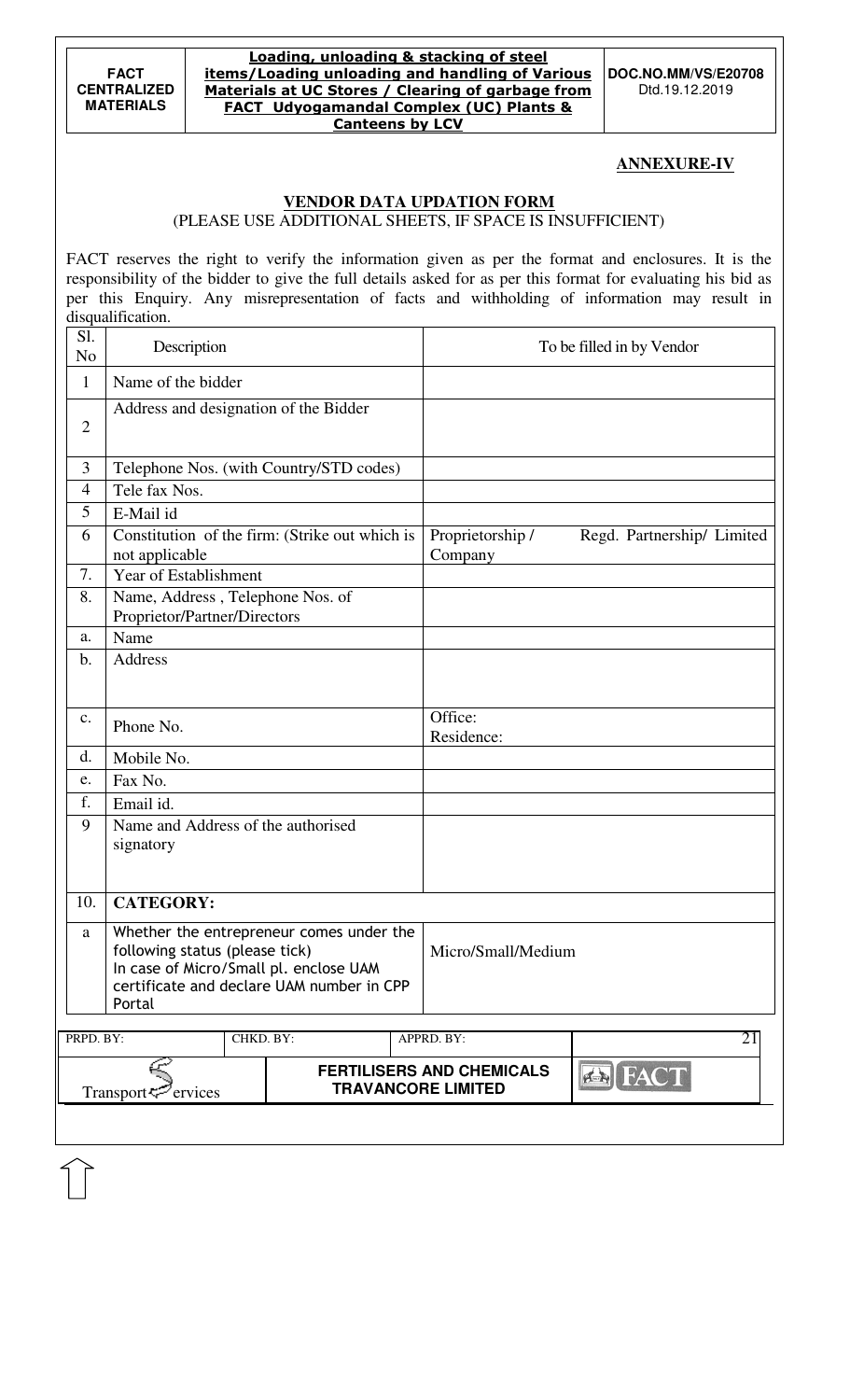ていしょう インタン インタン インタン インタン かんしゃく しゅうしょう じゅんじょう かいしゃ しゅうかい かいしゃ

#### Loading, unloading & stacking of steel items/Loading unloading and handling of Various Materials at UC Stores / Clearing of garbage from FACT Udyogamandal Complex (UC) Plants & Canteens by LCV

**DOC.NO.MM/VS/E20708**  Dtd.19.12.2019

| $\mathbf b$    | In case the bidder is an Entrepreneur                 |           |                  |                                                                                         |        |                                                                                             |
|----------------|-------------------------------------------------------|-----------|------------------|-----------------------------------------------------------------------------------------|--------|---------------------------------------------------------------------------------------------|
|                | whether he/she belongs to SC/ST category              |           |                  |                                                                                         |        | Copies of the following documents (Sl.No.11 to 17) shall be attached along with Part A bid. |
| 11             | Document showing Provident Fund code No.              |           |                  |                                                                                         |        |                                                                                             |
| 12             | PAN CARD No.                                          |           |                  |                                                                                         |        |                                                                                             |
|                |                                                       |           |                  |                                                                                         |        |                                                                                             |
| 13.            | <b>GST Registration Certificate</b>                   |           |                  |                                                                                         |        |                                                                                             |
| 14.            | Copy of Audited Balance Sheet and Profit &            |           |                  |                                                                                         |        |                                                                                             |
|                | Loss A/c (for 3 years-2016-17,2017-18 &<br>2018-2019) |           |                  |                                                                                         |        |                                                                                             |
| 15             | Authorisation Letter/Document certifying              |           |                  |                                                                                         |        |                                                                                             |
|                | the name and signature of authorised                  |           |                  |                                                                                         |        |                                                                                             |
|                | signatory                                             |           |                  |                                                                                         |        |                                                                                             |
| 16.            | Copy of certificate for having registration           |           |                  |                                                                                         |        |                                                                                             |
|                | with ESI                                              |           |                  |                                                                                         |        |                                                                                             |
| 17.            | Power of attorney in favour of Authorised             |           |                  |                                                                                         |        |                                                                                             |
|                | signatory                                             |           |                  |                                                                                         |        |                                                                                             |
| 18             | <b>Mobilization Period</b>                            |           |                  |                                                                                         |        |                                                                                             |
| 19             |                                                       |           |                  | Name of the Bank and the Branches with which bidder has dealing                         |        |                                                                                             |
|                |                                                       |           |                  |                                                                                         |        |                                                                                             |
|                | 1) Details of credit limits/facilities enjoyed        |           |                  |                                                                                         |        |                                                                                             |
|                | Sl.No.                                                |           | Name of the Bank | Type of credit(ie                                                                       |        | Amount of credit limit                                                                      |
|                |                                                       |           |                  | CC/C, O/D etc.                                                                          |        | sanctioned                                                                                  |
|                | a.<br>$\mathbf{b}$ .                                  |           |                  |                                                                                         |        |                                                                                             |
|                | c.                                                    |           |                  |                                                                                         |        |                                                                                             |
|                |                                                       |           |                  | 20. Please furnish the following details along with your Banker's Authorisation letter: |        |                                                                                             |
|                |                                                       |           |                  |                                                                                         |        |                                                                                             |
| $\mathbf{1}$   | Income Tax PAN No.                                    |           |                  |                                                                                         |        |                                                                                             |
| $\overline{2}$ | GST Registration No.                                  |           |                  |                                                                                         |        |                                                                                             |
| 3              | Name of the Bank with address                         |           |                  |                                                                                         |        |                                                                                             |
| $\overline{4}$ | Name of the Branch with                               |           |                  |                                                                                         |        |                                                                                             |
|                | address                                               |           |                  |                                                                                         |        |                                                                                             |
| 5              | <b>MICR Code</b>                                      |           |                  |                                                                                         |        |                                                                                             |
| 6              | <b>IFSC Code</b>                                      |           |                  |                                                                                         |        |                                                                                             |
| 7              | <b>Account Type</b>                                   |           |                  |                                                                                         |        |                                                                                             |
| 8              | Bank Account No.                                      |           |                  |                                                                                         |        |                                                                                             |
| 9              | <b>Account holder's Name</b>                          |           |                  |                                                                                         |        |                                                                                             |
| 10             | Vendor email address                                  |           |                  |                                                                                         |        |                                                                                             |
| 21             | any other Public /sector/Govt./Quasi Govt.            |           |                  | Whether your firm/company is blacklisted by FACT or                                     | Yes/No |                                                                                             |
|                | Organisation/any other client                         |           |                  |                                                                                         |        |                                                                                             |
|                |                                                       |           |                  |                                                                                         |        |                                                                                             |
|                |                                                       |           |                  |                                                                                         |        |                                                                                             |
|                |                                                       |           |                  |                                                                                         |        |                                                                                             |
| PRPD. BY:      |                                                       | CHKD. BY: |                  | APPRD. BY:                                                                              |        | 22                                                                                          |
|                |                                                       |           |                  | <b>FERTILISERS AND CHEMICALS</b>                                                        |        | <b>FAC</b><br>$\sqrt{2}$                                                                    |
|                | Transport                                             | ervices   |                  | <b>TRAVANCORE LIMITED</b>                                                               |        |                                                                                             |
|                |                                                       |           |                  |                                                                                         |        |                                                                                             |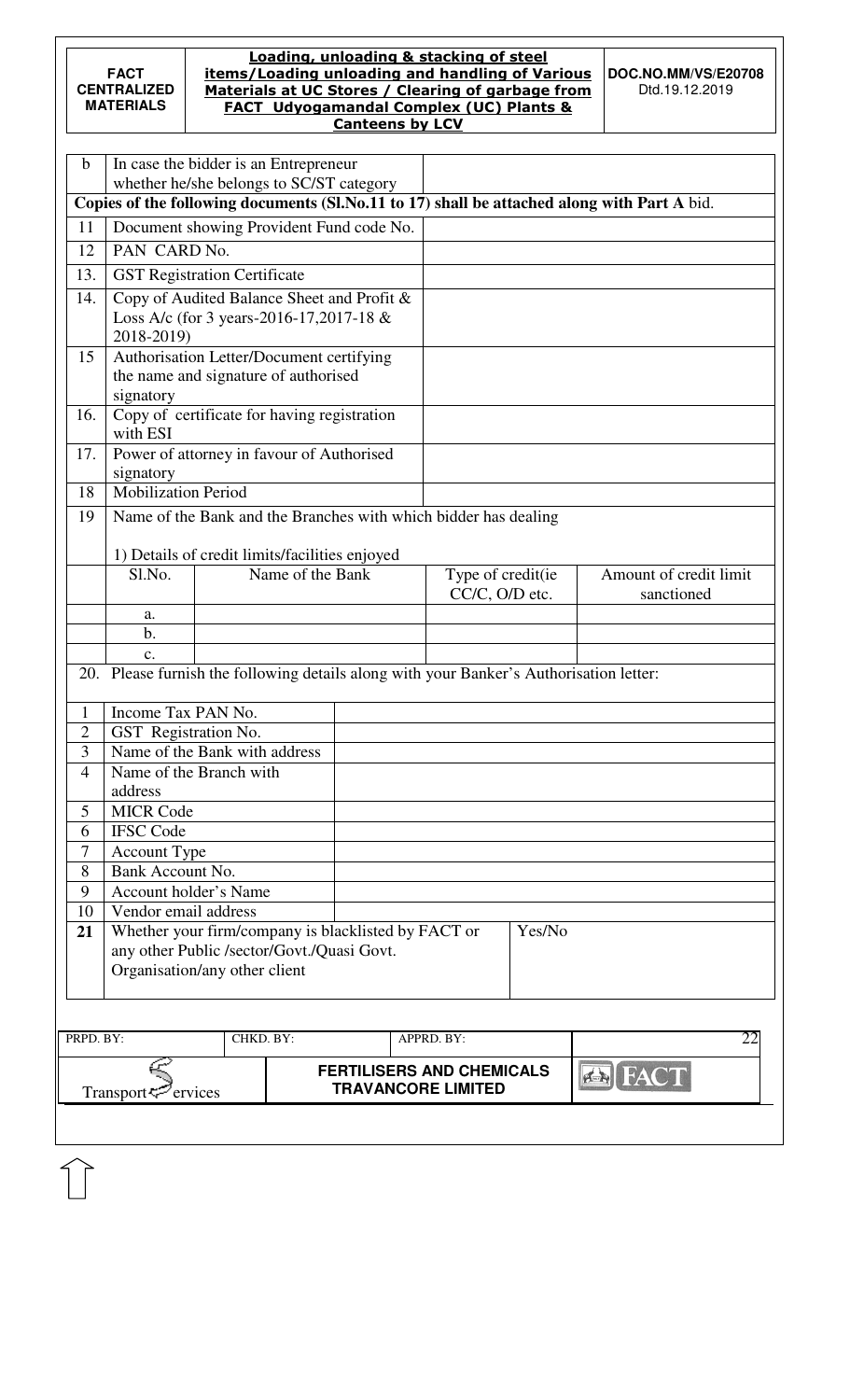| Loading, unloading & stacking of steel<br>items/Loading unloading and handling of Various<br><b>FACT</b><br>Materials at UC Stores / Clearing of garbage from<br><b>CENTRALIZED</b><br><b>MATERIALS</b><br><b>FACT Udyogamandal Complex (UC) Plants &amp;</b><br><b>Canteens by LCV</b>                                                                                                                                                                                                        |                  |                                              |                                                                                                                                                                    |            |                             | DOC.NO.MM/VS/E20708<br>Dtd.19.12.2019                                                                                                                                                                                                                                                                                                                              |  |  |
|------------------------------------------------------------------------------------------------------------------------------------------------------------------------------------------------------------------------------------------------------------------------------------------------------------------------------------------------------------------------------------------------------------------------------------------------------------------------------------------------|------------------|----------------------------------------------|--------------------------------------------------------------------------------------------------------------------------------------------------------------------|------------|-----------------------------|--------------------------------------------------------------------------------------------------------------------------------------------------------------------------------------------------------------------------------------------------------------------------------------------------------------------------------------------------------------------|--|--|
| 22                                                                                                                                                                                                                                                                                                                                                                                                                                                                                             |                  | Organisation/any other client                | Whether your contract was terminated before expiry of<br>contract period or security deposit/EMD forfeited by<br>FACT or any other Public Sector/Govt./Quasi Govt. |            | Yes/No                      |                                                                                                                                                                                                                                                                                                                                                                    |  |  |
| 23                                                                                                                                                                                                                                                                                                                                                                                                                                                                                             |                  |                                              | Whether Proprietor/Partner/Director(as applicable) has<br>been prosecuted by any judicial court for any criminal                                                   |            | Yes/No                      |                                                                                                                                                                                                                                                                                                                                                                    |  |  |
| 25                                                                                                                                                                                                                                                                                                                                                                                                                                                                                             |                  | Declaration on Proprietor/Partners/Directors |                                                                                                                                                                    |            |                             |                                                                                                                                                                                                                                                                                                                                                                    |  |  |
|                                                                                                                                                                                                                                                                                                                                                                                                                                                                                                |                  | Full Name of the Proprietor/Partner/Director |                                                                                                                                                                    |            | proprietor/partner/Director | Name of the other firm(s) of which bidder is a                                                                                                                                                                                                                                                                                                                     |  |  |
| a                                                                                                                                                                                                                                                                                                                                                                                                                                                                                              |                  |                                              |                                                                                                                                                                    |            |                             |                                                                                                                                                                                                                                                                                                                                                                    |  |  |
| $\mathbf b$                                                                                                                                                                                                                                                                                                                                                                                                                                                                                    |                  |                                              |                                                                                                                                                                    |            |                             |                                                                                                                                                                                                                                                                                                                                                                    |  |  |
| $\mathbf c$<br>d                                                                                                                                                                                                                                                                                                                                                                                                                                                                               |                  |                                              |                                                                                                                                                                    |            |                             |                                                                                                                                                                                                                                                                                                                                                                    |  |  |
| e                                                                                                                                                                                                                                                                                                                                                                                                                                                                                              |                  |                                              |                                                                                                                                                                    |            |                             |                                                                                                                                                                                                                                                                                                                                                                    |  |  |
|                                                                                                                                                                                                                                                                                                                                                                                                                                                                                                |                  |                                              | advertisement, pl mention the name of the firm/firms.                                                                                                              |            |                             | I/We hereby solemnly declare that the Proprietor/Partner/Director of this firm/company<br>mentioned at Sl.No.(s) above is/are common/not common(Strike off whichever is not<br>applicable/with any other firm/company who has applied for against same advertisement. In case<br>of common Proprietor/Partner/Director in other firm, who has applied against same |  |  |
| 26                                                                                                                                                                                                                                                                                                                                                                                                                                                                                             | Details of EMD   |                                              |                                                                                                                                                                    |            |                             |                                                                                                                                                                                                                                                                                                                                                                    |  |  |
|                                                                                                                                                                                                                                                                                                                                                                                                                                                                                                | <b>Branch</b>    | Name of Bank/issuing                         | UTR No./Challan/ Receipt<br>No.                                                                                                                                    |            | Date                        | Amount(Rs.)                                                                                                                                                                                                                                                                                                                                                        |  |  |
|                                                                                                                                                                                                                                                                                                                                                                                                                                                                                                |                  |                                              |                                                                                                                                                                    |            |                             |                                                                                                                                                                                                                                                                                                                                                                    |  |  |
|                                                                                                                                                                                                                                                                                                                                                                                                                                                                                                |                  |                                              |                                                                                                                                                                    |            |                             |                                                                                                                                                                                                                                                                                                                                                                    |  |  |
| <b>DECLARATION</b><br>I/We certify that all information furnished by me/us against this enquiry are true and correct to the best<br>of my/our knowledge and belief. In the event of any information given by me/us is found to be<br>untrue/incorrect, I /We have no objection in FACT disqualifying me/us against this enquiry and<br>banning me/us from participating in future enquiries as well.<br>Authorised Signatory,<br>Date:<br>Name<br>Place:<br>Designation<br>Signature<br>(Seal) |                  |                                              |                                                                                                                                                                    |            |                             |                                                                                                                                                                                                                                                                                                                                                                    |  |  |
| PRPD. BY:                                                                                                                                                                                                                                                                                                                                                                                                                                                                                      |                  | CHKD. BY:                                    |                                                                                                                                                                    | APPRD. BY: |                             | 23                                                                                                                                                                                                                                                                                                                                                                 |  |  |
|                                                                                                                                                                                                                                                                                                                                                                                                                                                                                                | Transport $\leq$ | Pervices                                     | <b>FERTILISERS AND CHEMICALS</b><br><b>TRAVANCORE LIMITED</b>                                                                                                      |            |                             |                                                                                                                                                                                                                                                                                                                                                                    |  |  |
|                                                                                                                                                                                                                                                                                                                                                                                                                                                                                                |                  |                                              |                                                                                                                                                                    |            |                             |                                                                                                                                                                                                                                                                                                                                                                    |  |  |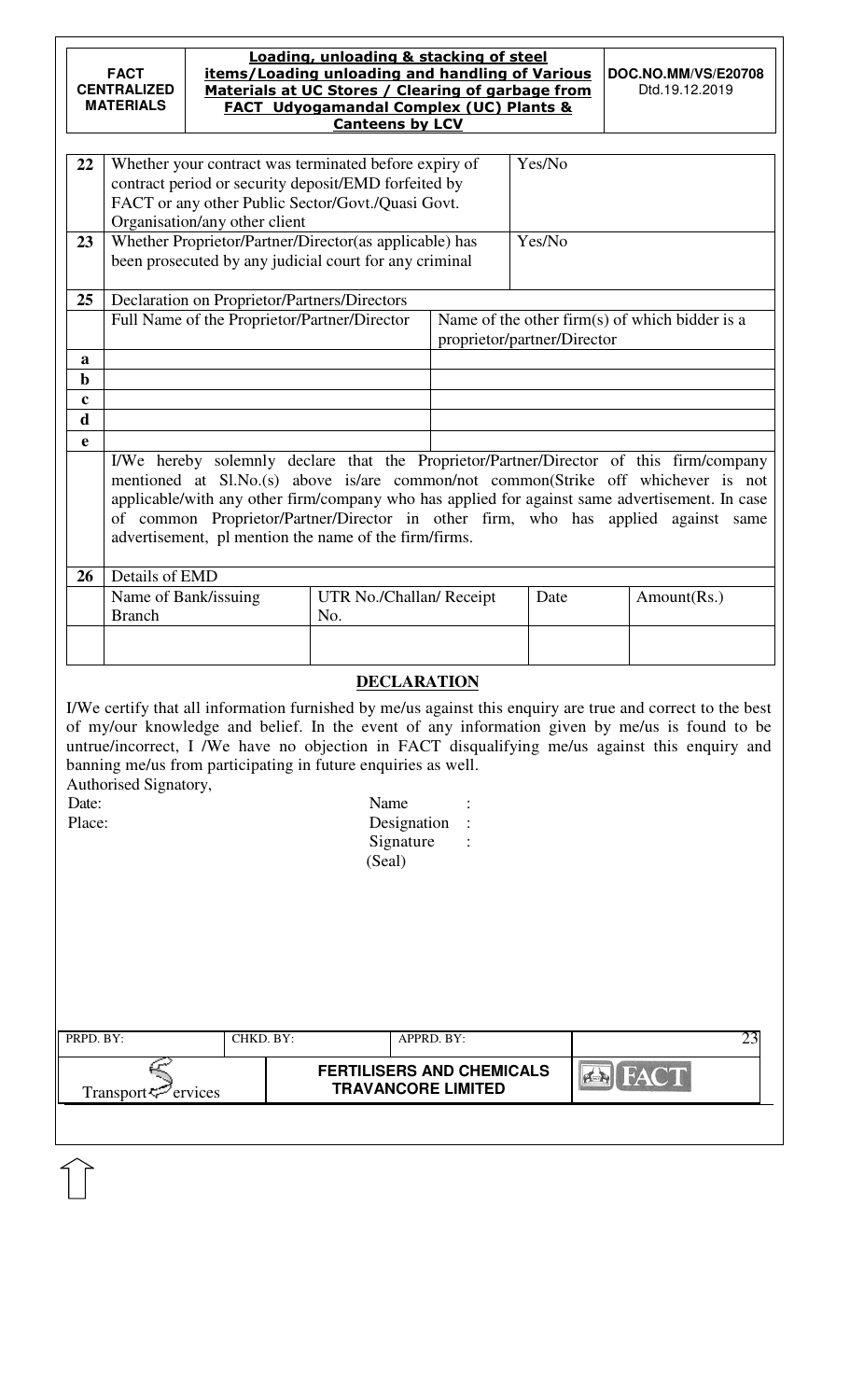**DOC.NO.MM/VS/E20708**  Dtd.19.12.2019

## **ANNEXURE –V**

# **COMPLIANCE STATEMENT**

We state that our bid is in full compliance with the documents issued against the Enquiry No: MM/TS2/Exxxxx dtd. xx.xx.2017 and we have read and understood the Notice Inviting Tender, Scope of Work, Instructions to Bidders and Terms and Conditions of Contract attached with this enquiry referred above and hereby confirm our acceptance to the same.

Name of bidder : Signature of the Bidder:

Place: Date: Date: (Seal)

| PRPD. BY:                | CHKD. BY: | APPRD. BY:                                                    |             |  |
|--------------------------|-----------|---------------------------------------------------------------|-------------|--|
| Transport $\leq$ ervices |           | <b>FERTILISERS AND CHEMICALS</b><br><b>TRAVANCORE LIMITED</b> | <b>FACT</b> |  |
|                          |           |                                                               |             |  |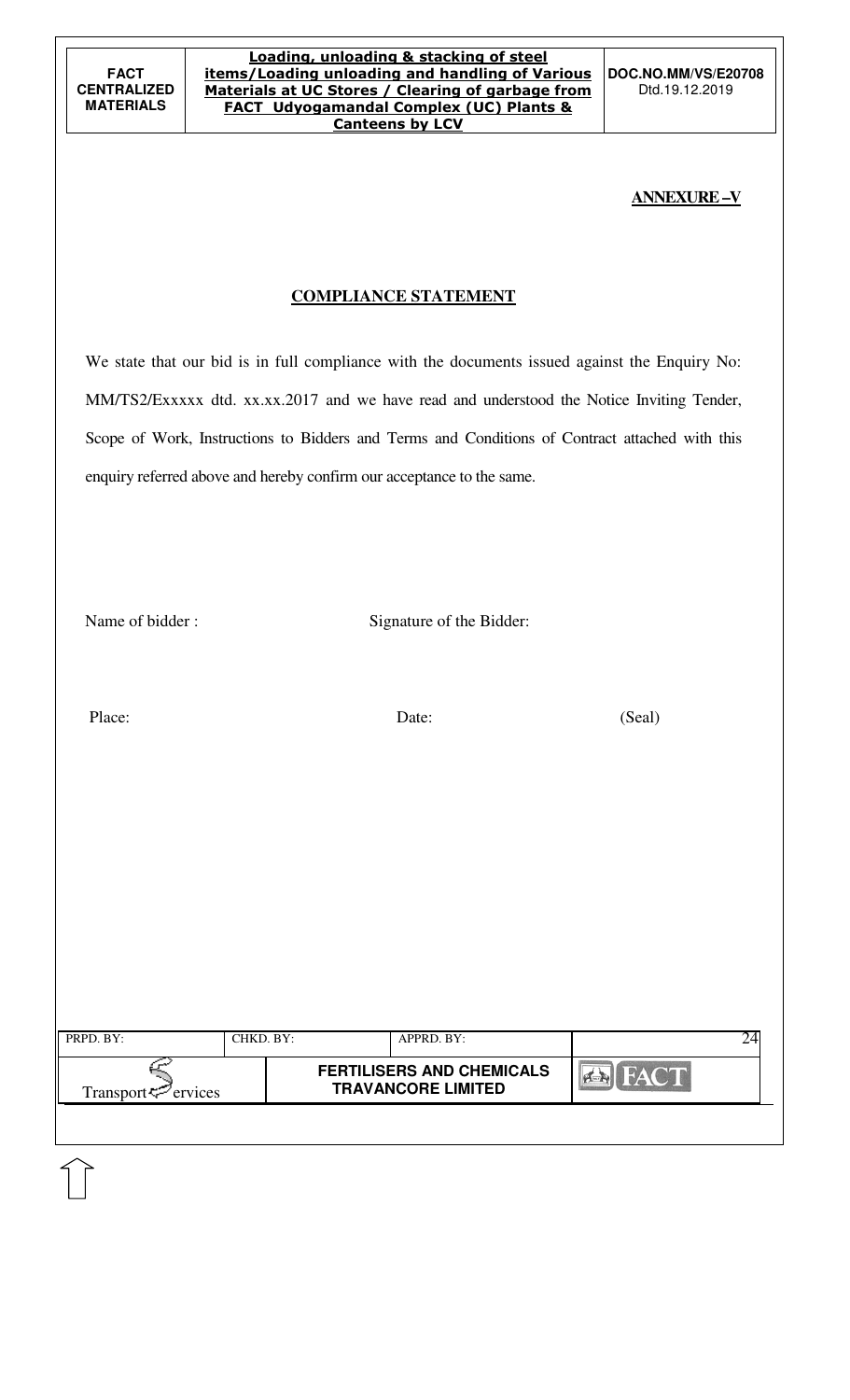#### Loading, unloading & stacking of steel items/Loading unloading and handling of Various Materials at UC Stores / Clearing of garbage from FACT Udyogamandal Complex (UC) Plants & Canteens by LCV

**DOC.NO.MM/VS/E20708**  Dtd.19.12.2019

## **ANNEXURE- VI**

### **SPECIAL TERMS AND CONDITIONS OF CONTRACT**

### **1 DEFINITIONS**

- **1(a)** FACT shall mean THE FERTILISERS AND CHEMICALS TRAVANCORE LIMITED with Registered office at Udyogamandal, Kochi-683501, its operating Divisions at Udyogamandal (FACT-UD) and at Ambalamedu (FACT-CD) and Marketing offices spread across South India (which expression shall repugnant to the context or meaning thereof, include its successors and assigns).
- **1(b)** "Contractor" shall mean the individual / firm / company, who has been awarded the Work Order (contract) against his/their bid in response to the enquiry issued by FACT and shall include his/their legal representatives heirs, successors and assigns.

### **2. PERIOD OF CONTRACT**

 The period of Contract shall be for **two years** from the date of issue of Letter of Intent (LOI)/ Work order.

### **3. AGREEMENT**

 **Contractor to Execute Agreement**: The contractor shall execute an Agreement with FACT, within 15 days of receipt of the Work Order. The Agreement shall be executed on stamp paper (of appropriate value) as per the proforma as specified by FACT.

### **4. SECURITY DEPOSIT**

- **4.1** The contractor shall furnish an interest free Security Deposit (SD) equivalent to 5% (five percent) of the total initial Work Order value as given in the Work Order (irrespective of actual quantity of work executed during the contract period), by DD/NEFT/RTGS or by Bank Guarantee issued by a Nationalised / Scheduled Bank as per the Proforma prescribed by FACT within 15 days of receipt of the work order.
- **4.2** In case the contractor fails to deposit the prescribed Security Deposit or fails to execute the agreement or fails to commence the work within the specified time, the contract issued to him is liable to be terminated and the Earnest Money Deposit (EMD) shall be forfeited and alternative arrangements made at the risk and cost of the contractor. The contractor will also be liable for getting delisted from FACT and will not be eligible to participate in future tender(s) as per FACT's policy in vogue.
- **4.3** The SD shall remain at the disposal of FACT, as a security for the satisfactory execution and completion of the work in accordance with the terms and conditions of the contract. The SD shall not be released until the work as per the Contract is satisfactorily completed and accepted and final bills paid. In case the contractor fails to make good any amount due from him inter-alia, losses, damages, penalties, dues etc. as may be payable by the contractor, FACT shall be at

| PRPD. BY:                      | CHKD. BY: | APPRD. BY:                                                    |  |
|--------------------------------|-----------|---------------------------------------------------------------|--|
| Transport <sup>7</sup> ervices |           | <b>FERTILISERS AND CHEMICALS</b><br><b>TRAVANCORE LIMITED</b> |  |
|                                |           |                                                               |  |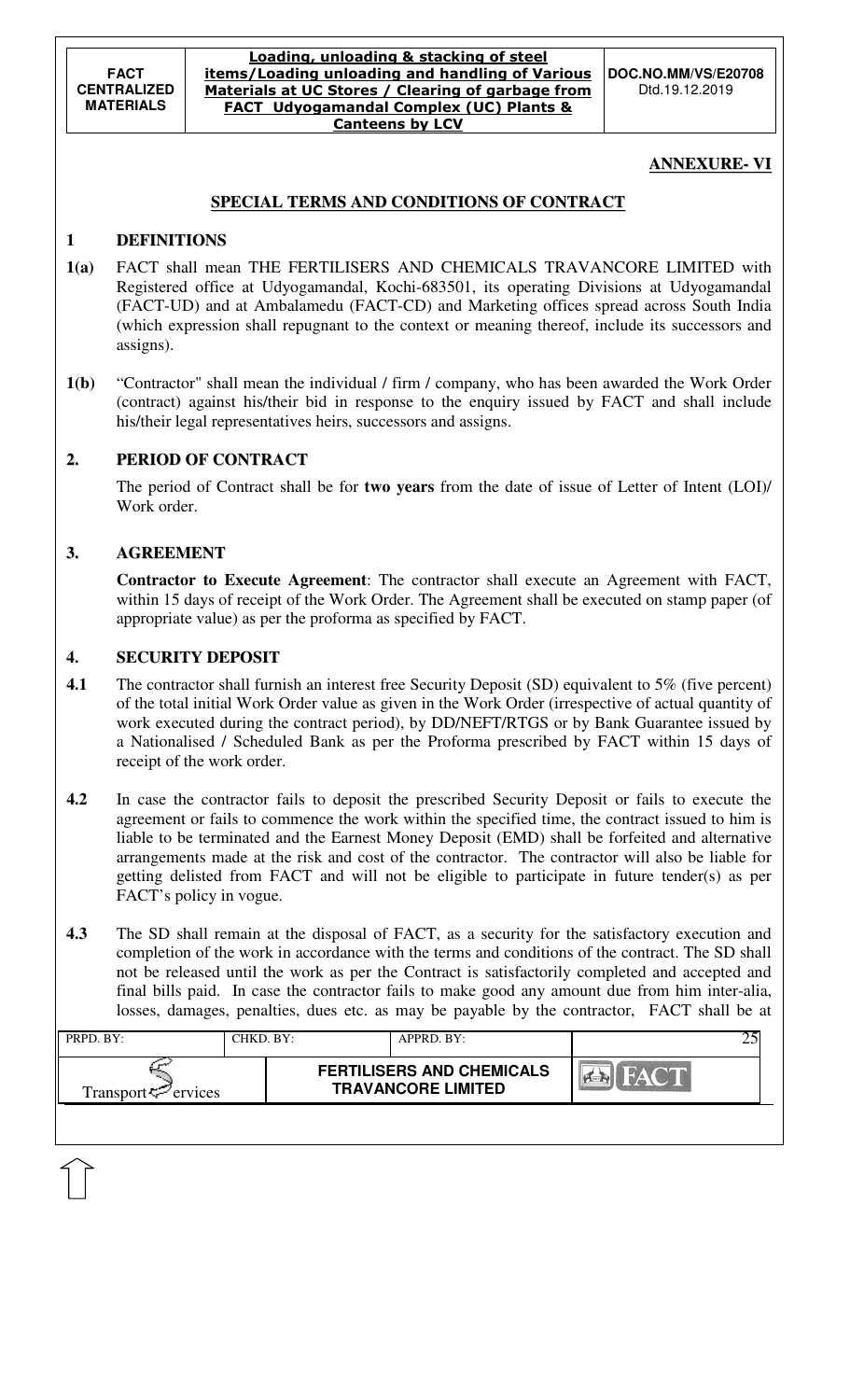liberty to deduct/ appropriate such payments from the security deposit without prejudice to FACT's right to claim balance amount from the contractor. Violation(s) of any of the terms and conditions of Contract by the contractor shall entail (i) forfeiture of the SD and (ii) disqualification from further work with FACT without prejudice to FACT's right to avail other remedies.

### **5. FIRMNESS OF RATES**

**5.1** The rates shall be firm throughout the contract period. No charge/claim on any account, incidental or otherwise, other than expressly provided in the contract, shall be payable by FACT.

### **6. QUANTUM OF WORK:**

 FACT reserves the right to reduce or increase the quantum of work at any time without assigning any reason whatsoever and the contractor shall carry out the work as per actual quantity requirements of FACT at the same rates and terms & conditions as per the W.O. The contractor has no right to claim loss / loss of profit on account of reduction in revenue arising out of variation in quantum of work.

#### **7. GOODS AND SERVCES TAX(GST)**

 **Rates given in the Work Order are exclusive of GST and the contractor or FACT, as the case may be, shall remit GST in compliance with the statute.** In case GST has to be paid by the contractor as per relevant Rules & Regulations the same shall be reimbursed to the contractor against documentary proof.

#### **The bidder shall furnish the following along with the offers.**

- 1. The GST registration Number and details. In the case of Provisional ID, GST Registration Number will be provided on receipt of the same.
- 2. Place of supply/Service
- 3. Address of the supplier / service provider's billing the item if it is different from 2 above
- 4. GST rates applicable for each item
- 5. HSN / SAC codes of each of the goods / services quoted

In case of unregistered contractor, a declaration to that effect with reason should be furnished.

FACT's GST ID in the state of Kerala is 32AAACT6204C1Z2.

The supplier/contractor shall do the following:

- d) Submit GST compliant tax invoice to FACT for payment for the service.
- e) Shall ensure uploading the above invoice as per statute &
- f) File monthly returns in time enabling FACT to claim the input tax credit.

GST charged by the supplier/contractor shall be released separately to the supplier/contractor only after filing of (i) the outward supply details & the monthly return on GSTN portal by the

| PRPD. BY:                   | CHKD. BY: | APPRD. BY:                                                    |                        |
|-----------------------------|-----------|---------------------------------------------------------------|------------------------|
| Transport $\approx$ ervices |           | <b>FERTILISERS AND CHEMICALS</b><br><b>TRAVANCORE LIMITED</b> | $-$ 6 $\sqrt{2}$ V $-$ |
|                             |           |                                                               |                        |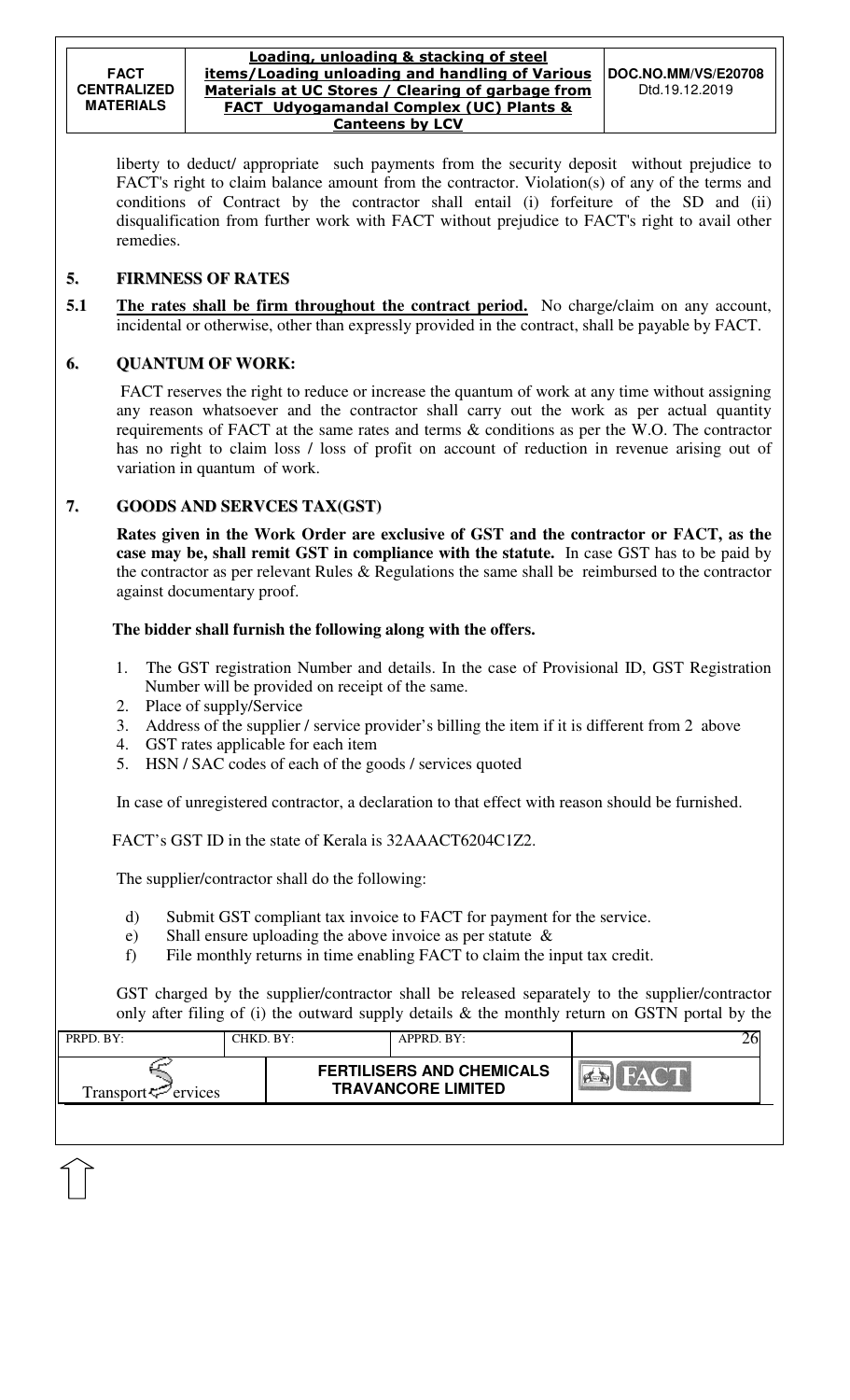supplier/contractor and (ii) on matching the input tax credit to such invoice with the corresponding details of outward supply of the supplier/contractor.

In case FACT incurs any liability (like interest, penalty etc.,) due to denial/reversal of such input tax credit in respect of the invoice submitted by the supplier/contractor, for the reasons attributable to the supplier/contractor, the same shall be recovered from the supplier/contractor

Further in case FACT is deprived of the input tax credit due to any reason attributable to the supplier/contractor, the same shall not be paid or recovered if already paid to the supplier/contractor.

- **8.0** The Contractor shall carry out works as scheduled as per instructions of the User department.
- 8.1 The quantity shown above is only indicative and therefore no guarantee for quantum of work involved can be given. FACT reserves the right to increase/decrease the quantity of individual services without affecting the total order value.
- 8.2 Works shall be executed in the specified manner to the satisfaction of FACT.
- **8.3** The contractor shall carry out all works incidental to the scope of work stated above, whether expressly mentioned herein or not, for executing the contract to the satisfaction of FACT.
- **8.4** The contractor or his representative or his workmen shall not interfere, obstruct, cause to be interfered with any work entrusted with other contractors by FACT and in the event of his noncompliance with the above FACT will take appropriate remedial action as deemed fit at the risk and cost of the contractor. Any damage caused to FACT's own or hired building/equipment or any property of Dealers of FACT etc., due to the negligence of the contractor or his workmen, will be to the account of the contractor and FACT shall be indemnified by him in all such cases.

#### **9.0 COMPLIANCE OF ACTS AND RULES & REGULATIONS:**

**9.1 The Employees' Provident Funds and Miscellaneous Provisions Act, 1952 (PF) & The Employees' State Insurance Act, 1948 (ESI) and the Rules and Regulations thereof:** The contractor shall ensure full compliance with the above Acts and Rules & Regulations. The workers deployed by the contractor for the work shall be covered under the above Acts. The contractor shall be responsible for making all payments to his workmen, including ESI and PF benefits etc., as applicable. The contractor shall maintain proper records relating to labour employed, wages paid etc in the prescribed proforma as per the relevant provisions of the Acts and Rules & Regulations. Copies of the returns acknowledged / accepted by the competent office/authority prescribed in the Act, duly attested by the authorised signatory of the contractor, shall be submitted to FACT before final settlement of the contract. In case FACT is to incur any expenditure/loss in the capacity as Principal Employer on account of the above, such expenditure/loss shall be reimbursed/compensated to FACT within a reasonable time, failing which FACT reserves the right to recover the same from the contractor from any payments due to him, without prejudice to FACT's rights for recovery of the same.

| PRPD. BY:                   | CHKD. BY: | APPRD. BY:                                                    |             |  |
|-----------------------------|-----------|---------------------------------------------------------------|-------------|--|
| Transport $\approx$ ervices |           | <b>FERTILISERS AND CHEMICALS</b><br><b>TRAVANCORE LIMITED</b> | <b>FACT</b> |  |
|                             |           |                                                               |             |  |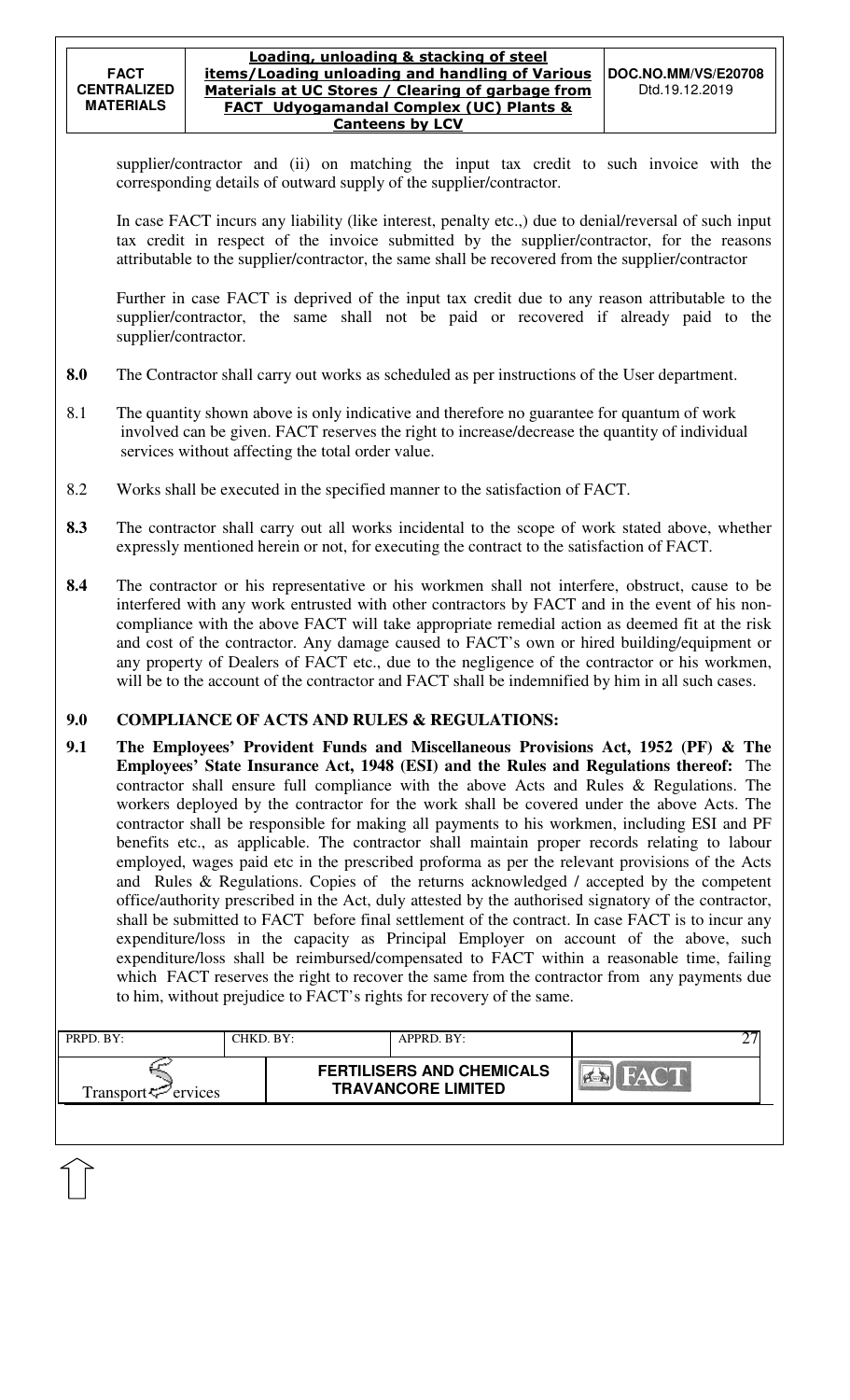- **9.2** Vehicles employed during the course of execution of the Contract, shall have valid permits in compliance with the Motor Vehicles Act, 1988 and the Central Motor Vehicle Rules, 1989 and regulations formulated from time to time.
- **9.3** The contractor shall comply with the requirements of all Local, State and Central Govt. Acts, Rules, Regulations, Bylaws, Orders etc, in force from time to time and in particular, the Factories Act, 1948, the Workmen's Compensation Act 1923, the Contract Labour (Regulation and Abolition) Act, 1970, the Minimum Wages Act,1948, The Mines Act 1952, the Explosives Act 1884 and all other relevant Acts and Rules as amended from time to time in so far as they are or may be applicable to the execution of works as per this contract. The contractor shall obtain at his cost all permits, license and other authorization, as required for his work, from Govt. authorities. The contractor shall maintain proper records & registers as required by the statutes concerned and submit them to FACT as and when required. In case the contractor fails to discharge his statutory obligations leading to a situation wherein FACT is to incur any expenditure/loss such expenditure/loss, including those in any proceedings or litigation, as a result of any claim or act on the part of the employees of the contractor, shall be reimbursed/compensated to FACT within a reasonable time, failing which FACT reserves the right to recover the same from the contractor from any payments due to him, without prejudice to FACT's rights for recovery of the same.

## **10.0 PAYMENT**

Payment shall be effected on fortnightly basis by NEFT/RTGS. The bills shall be certified by the user department and payment shall be made by the Finance Dept. of FACT Ltd. Payments shall be made after deduction of (1) amounts due from them to FACT on account of shortage / damages / loss to the goods entrusted to them, (2) statutory deductions/levies such as PF/ESI liability (as applicable), Income Tax, GST etc. if any as applicable and (3) any other amount due from the contractor for any other reason. If the amount due from the contractor is more than the amount due to the contractor, the contractor shall arrange to pay FACT the difference without delay.

## **11. ALTERNATE ARRANGEMENT AT THE RISK & COST OF CONTRACTOR**

In the event of failure on the part of the contractor to execute the contract to FACT's satisfaction, FACT may give notice in writing to the contractor calling him to make good the failure, neglect or contravention complained of within the said time. If the contractor still fails to make good failure as called for, FACT reserves the right to terminate the Contract in whole or part and make alternate arrangements to carry out the work through other agencies or by themselves **at the risk and cost of the contractor** without prejudice to FACT's other rights as per the Contract. FACT shall recover all additional costs incurred for such alternate arrangements from the contractor's running bills or from any amounts due to the contractor.

# **12. INDEMNITY**

Without prejudice to any other provisions in these conditions, the contractor shall be bound to keep FACT or any representative or employee of FACT fully indemnified against any action, claim or proceedings under the provisions of any rules, regulations, bylaws, notifications, directions or order having the force of law for anything done or omitted to be done by the

| PRPD. BY:                   | CHKD. BY: | APPRD. BY:                                                    |  |
|-----------------------------|-----------|---------------------------------------------------------------|--|
| Transport $\approx$ ervices |           | <b>FERTILISERS AND CHEMICALS</b><br><b>TRAVANCORE LIMITED</b> |  |
|                             |           |                                                               |  |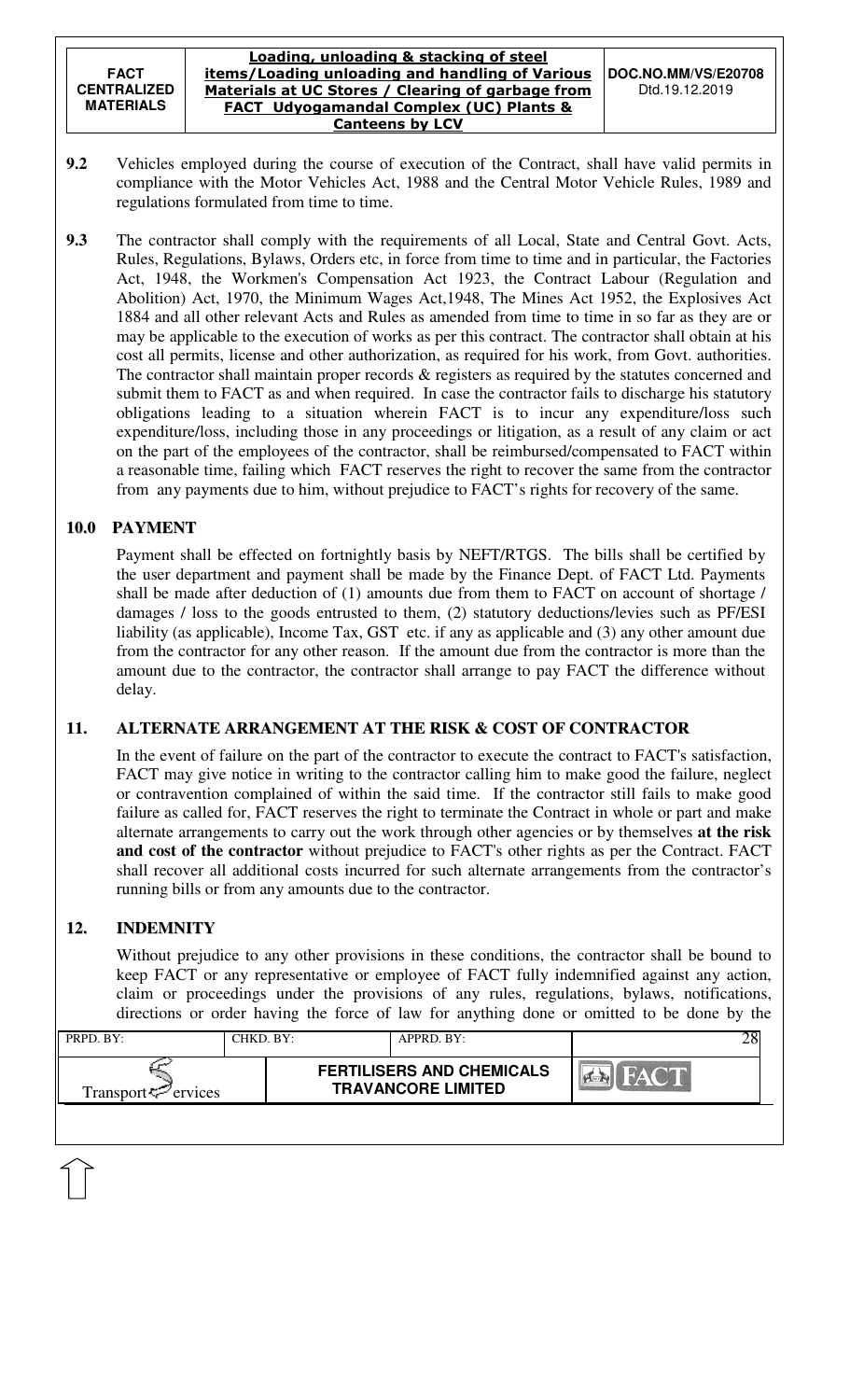contractor in contravention of such provisions etc. for the infringement or violation thereof by him in the course of the execution or completion of the work under the contract and if, as a result of any such action, claim or proceedings, the contractor or such representative of FACT, as the case may be, adjudged to be liable to any penalties or to pay any penalties or to pay any compensation, such liability, the contractor shall do so and if FACT has to take-over the liability, FACT shall deduct all amounts arising out of such liabilities from the security deposit of the contractor or from any other amount due and payable by FACT to the contractor under this Contract or any other Contract and without prejudice to any other legal remedy available to FACT.

### **13. ASSIGNMENT**

 The contractor shall not assign or transfer or sublet the contract or any part thereof without the prior written approval of FACT.

## **14. FACT'S LIEN ON ALL MONEYS DUE**

 FACT shall have a lien on all/any money that may become due and payable to the contractor under these presents, and/or also on the deposit or security amount or amounts made under the contract and which may become payable to the contractor under the conditions in that behalf herein contained for or in respect of any debt or sum that may become due and payable to FACT by the contractor either alone or jointly with another or others and either under this or under any other contract or transaction of any nature whatsoever between FACT and the contractor and further that FACT shall at all times be entitled to deduct the said debt or deposit which may become payable to the contractor under these presents.

### **15. TERMINATION OF CONTRACT**

FACT at its entire discretion may terminate the contract either in part or in full after giving 7 (Seven) days' notice in writing to the contractor.

#### **16. FORCE MAJEURE**

Neither the contractor nor FACT shall be considered in default in the performance of their obligations under the Work Order so long as the performance is prevented or delayed because of Force Majeure conditions like war or hostilities, riots or civil commotion, earth quake, flood or tempest, drought, accident, fire or explosion, labour strike or lock-out or Act-of-God or because of any law and order proclamation, regulation or ordinance of Government or subdivision thereof and situation arising out of FACT's plant break downs. Notice of a Force Majeure situation shall be given by the affected party to the other party with in one week of its occurrence. Should such a delay be for more than three months, FACT shall have the right to cancel the Work Order at no charge to FACT and FACT shall be entitled to reimbursement of any amount due from the contractor.

## **17. APPLICABLE LAW & SETTLEMENT OF DISPUTES**

 This contract shall be subject to and shall in all respects be governed by Indian law. Any legal proceedings relating to this contract shall be limited to courts of law under the jurisdiction of the Kerala High Court at Ernakulam.

| PRPD. BY:                   | CHKD, BY: | $APPRD$ . BY:                                                 |  |
|-----------------------------|-----------|---------------------------------------------------------------|--|
| Transport $\approx$ ervices |           | <b>FERTILISERS AND CHEMICALS</b><br><b>TRAVANCORE LIMITED</b> |  |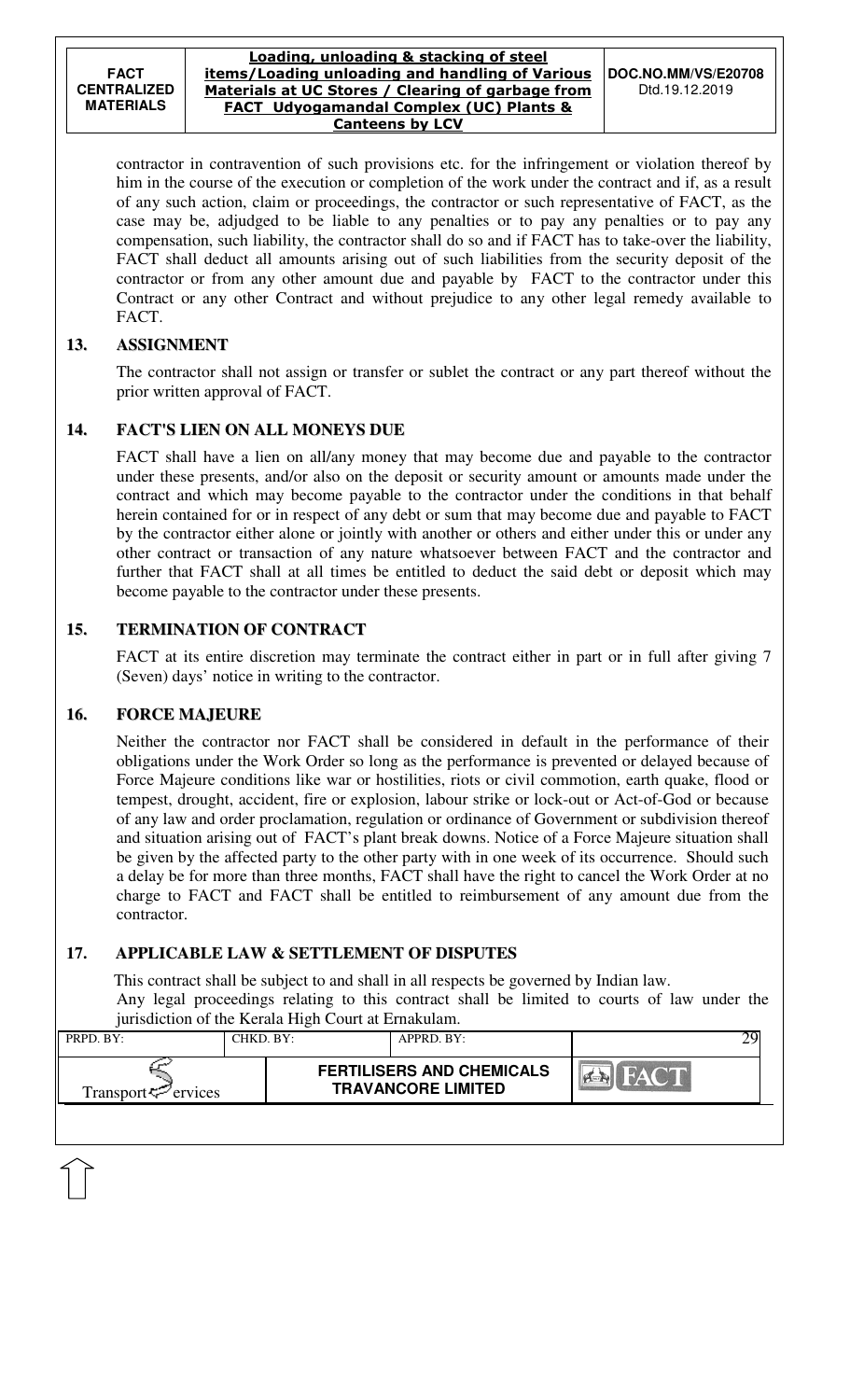### **18. FRAUD PREVENTION POLICY OF FACT**

FACT, a Central Public Sector Enterprise (PSE) follows Corporate Governance principles proactively and has formulated a Fraud Prevention Policy. Details of Fraud Prevention Policy of FACT 2012 can be viewed in FACT's website **www.fact.co.in**. contractor shall make himself aware of the above policy and comply with the same.

- 19. A muster roll of all the labourers employed at site shall be kept by noting the daily attendance and wages. The signature or thumb impression of the employees shall be obtained in respect of the wages on rolls and a copy of the attendance and wages register shall be produced to the Finance Department of FACT within 3 days after wage disbursement in the forms prescribed by FACT.
- 20. The Contractor will be responsible for the safe, prompt and time-to-time execution of the work as required by user Department.
- 21. The Contract shall not in any manner or to any extent imply that the Contractor or his workmen will be given work regularly and without interruption. Whenever it is found that the Department workmen are insufficient to cope with the handling and moving of incoming materials, the Contractor will be called to do such work and in such contingencies, the contractor is expected to carry out the work entrusted to him then and there.
- 22. The Contractor shall be responsible for all kinds of payment to his workmen including Employees State Insurance, Provident Fund and any other extra payment to labourers as applicable under statutory obligations. FACT will not pay any additional amount, on whatsoever account.
- 23. Contractors should employ only ESI registered workmen for any item of work inside the factory. If contractors have workmen who are not yet registered under the ESI, they should ensure that the workers have been duly registered before employing them in the work.
- 24. **PF & ESI Regulations**: The workers deployed by the Contractor for the work shall be covered under the PF & ESI Acts. The Contractor shall ensure full compliance to the above Acts. The Contractor shall be responsible for making all payments to his workmen, including ESI and Provident Fund benefits etc., as applicable. Deductions towards PF & ESI contributions on behalf of the workers will be made from the Contractor's bills, and remitted to the concerned Departments by FACT based on wage roll cum attendance roll to be furnished by the Contractor. If the workers are not presently registered with PF  $\&$  ESI, necessary applications signed by the workers shall be submitted by the Contractor for enabling their registration. It is also made clear that FACT shall not make any payments to the Contractor other than the rates agreed for the work. All extra payments, if any, to be made to the Contractor's workmen during the course of contract period shall be borne entirely by the Contractor. In case the Contractor fails to discharge his statutory obligations leading to a situation wherein FACT is to incur any expenditure/loss in their capacity as the Principal Employer, such expenditure/loss shall be realized from the Contractor.
- 25. If there is any default on the part of the contractor an estimated amount towards ESI/PF liability

| PRPD. BY:                   | CHKD. BY: | APPRD. BY:                                                    |  |
|-----------------------------|-----------|---------------------------------------------------------------|--|
| Transport $\approx$ ervices |           | <b>FERTILISERS AND CHEMICALS</b><br><b>TRAVANCORE LIMITED</b> |  |
|                             |           |                                                               |  |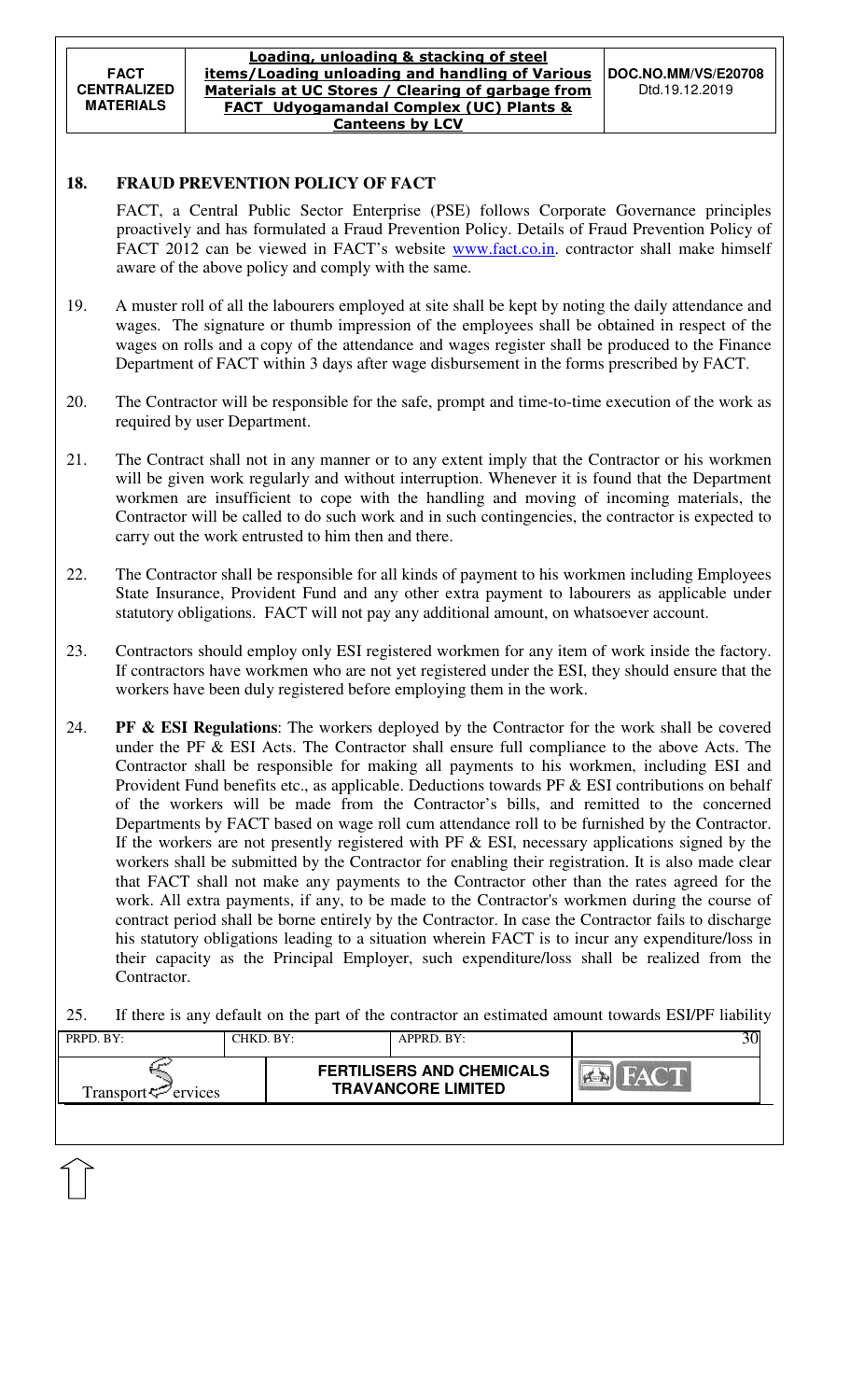- 26. All contract workers shall be enrolled with Kerala Labour Welfare Fund as per Government of Kerala Order No.3989/B1/2010/LBR. FACT shall deduct both employees and employer's contribution from the contractor's bill and remit the same to the fund.
- 27. Contractor should conform to all the laws governing employment and safety of labour and in particular with the provisions of Minimum Wages Act 1936; The Mines Act 1952; The explosive Act 1884 and the Rules and Regulations framed under the said Acts. If any amount become payable by FACT as a result of any claim or obligation in terms of the provisions of the said Acts and Rules and Regulations thereon, such amounts shall be recovered from Contractor.
- 28. Contractor should comply with the provisions of all Local, State and other Government Rules, Regulations, By-Laws and orders, etc. for the time being in force in the execution of works in the contract.
- 29. Contractor should conform to the provisions of given laws, rules, regulations and orders for the time being in force with reference to Factories Act, Provident Fund Act, Kerala Workmen's Compensation Act, Contract Labour (Regulation & Abolition) Act, 1970, etc. in the execution of the work and in particular the provisions of the Metalliferrous Mines Regulations 1961 and the rules framed thereon shall be kept in view.
- 30. The Contractor shall obtain valid license from the Labour Department for employing contract labour under the Contract Labour (Regulation and Abolition Act) before commencement of the work. The Contractor shall also ensure coverage of the labourers under the PF and ESI Acts, as applicable.
- 31. Contractor is liable for payment of all claims or damages, compensation or expenses payable as a result of any accident or injury sustained by the workmen employed or hired by contractor in the execution of the contract, which contractor is liable to pay by rule, law and order of Government. The expenses, if any incurred by FACT on the above, will be realised from any amount that may be due to contractor from FACT.
- 32. If any work entrusted with other parties by FACT is obstructed by, interfered with or caused to be interfered with, to the detriment of FACT's interest by contractor or their employees, the contract will be terminated without notice and the remaining work for the unexpired portion of this contract will be arranged by FACT through other parties at contractor's risk and cost. The decision, whether FACT's work has been interfered with or obstructed, will be taken by FACT and it will be final.
- 33. Final settlement of contractor's bill will be subject to clearance from PF Section regarding PF liability.
- 34. FACT will not be responsible for payment of any compensation for any hold-up of works due to strike or situation beyond the control of FACT.

| PRPD. BY:                       | CHKD. BY: | $APPRD$ . $BY$ :                                              |       |
|---------------------------------|-----------|---------------------------------------------------------------|-------|
| Transport <sup>ry</sup> ervices |           | <b>FERTILISERS AND CHEMICALS</b><br><b>TRAVANCORE LIMITED</b> | HAY T |
|                                 |           |                                                               |       |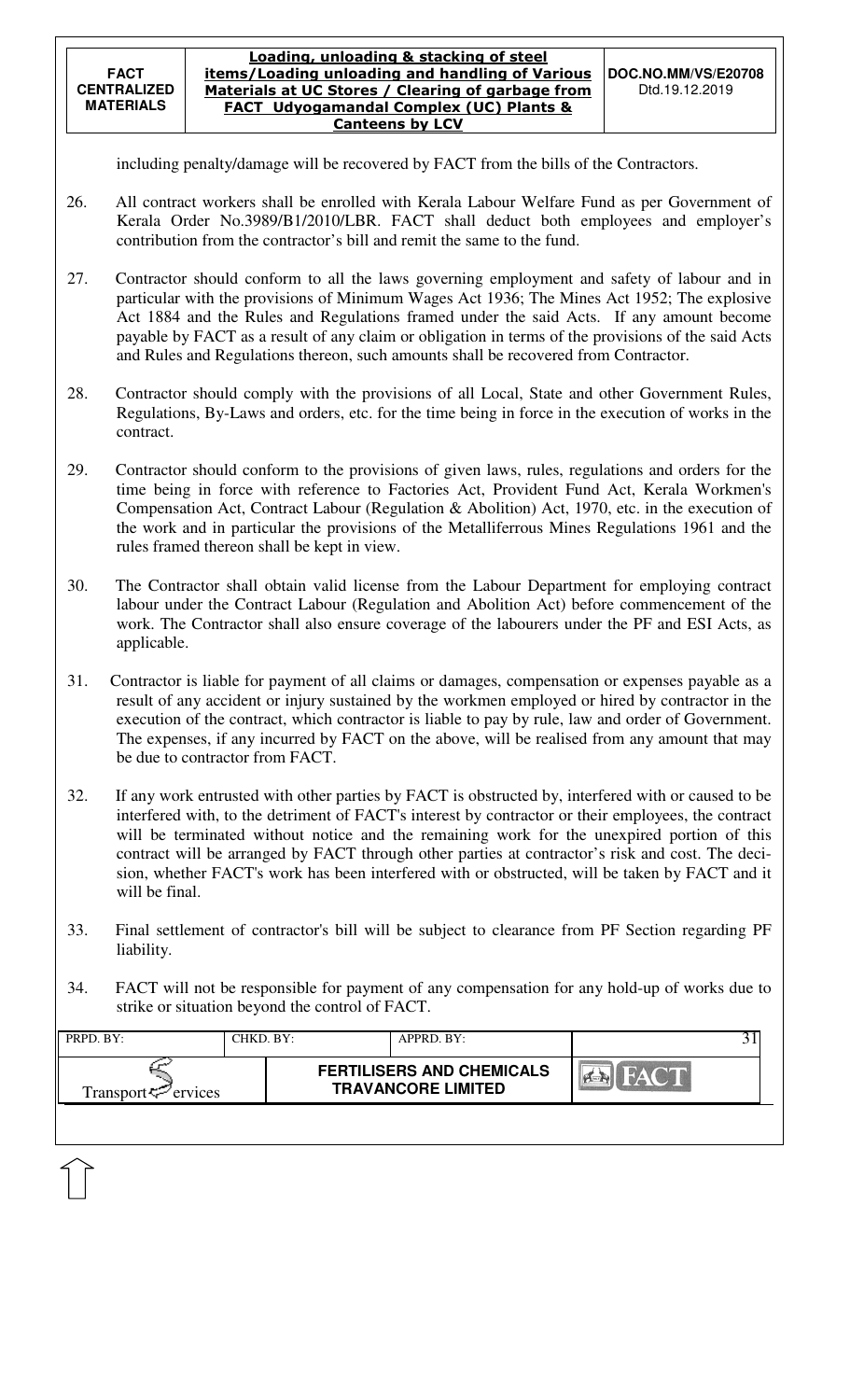- 35. Contractor should strictly observe the safety and security regulations of FACT. Any loss or damage, incurred by FACT on account of contractor's failure or that of their employees to observe the security and safety regulations of the Company shall be to their account.
- 36. Contractor should employ only adult workers not below 18 years of age. Contractor should not employ persons who are disabled, infirm, mentally unsound, women in advanced stage of pregnancy or very old persons.
- 37. If the work entails engaging more than 20 contract workers, the contractor should produce the license from the competent authority, as per provisions of Contract Labour (Regulations & Abolition) Act 1970.
- 38. The Site Engineer/Site-in-Charge will assess the damages to any of the equipments/materials and loss of tools issued to contractor and the cost thereof will be recovered from them.
- 39. In all cases of disputes the decision of the General Manager, F.A.C.T. Ltd., Udyogamandal Complex shall be binding.
- 40. The contract shall not mean continuous work for the Contractor. There will not be any payment towards idling charges on account of this.
- 41. FACT shall have the right to object to any unsafe practice used or resorted to by the Contractor and to direct the Contractor to carry out the job in a manner considered safe by FACT.
- 42. In case, the contractor fails to carry out the works satisfactorily as per the contract, FACT may give 24 hours notice in writing to the contractor calling him to make good the failure, neglect or contravention complained of, within the said time. In default of compliance of the said notice, the company shall have the option and be at liberty without prejudice to its rights, to arrange to complete the work by other means/other agencies and all losses, damages or extra expenditure incurred in this connection shall be to the contractor's account.
- 43. The security and safety of the Contractor's belongings shall be arranged by him at his own responsibility and cost.
- 44. Insurance coverage of the Contractor's belongings, personnel deployed for the job shall be arranged by him at his own responsibility and cost.
- 45. The Contractor shall exercise care, diligence and promptness in the work and adhere to all rules and regulations, statutory obligations and all other rules and laws that have a bearing on the work. Any damage, or any action legal or otherwise arising on account of the contractor's failure or negligence or breach of the statutory obligations, shall be to the contractor's account. If any loss/expenditure arising from the breach thereof is not satisfactorily met/settled by the contractor, FACT reserves the right to withhold payment of bills/security deposit and discharge the obligations of the contractor without prejudice to the company's right to claim from the

| PRPD. BY:                   | CHKD. BY: | APPRD. BY:                                                    |             |  |
|-----------------------------|-----------|---------------------------------------------------------------|-------------|--|
| Transport $\approx$ ervices |           | <b>FERTILISERS AND CHEMICALS</b><br><b>TRAVANCORE LIMITED</b> | <b>HACT</b> |  |
|                             |           |                                                               |             |  |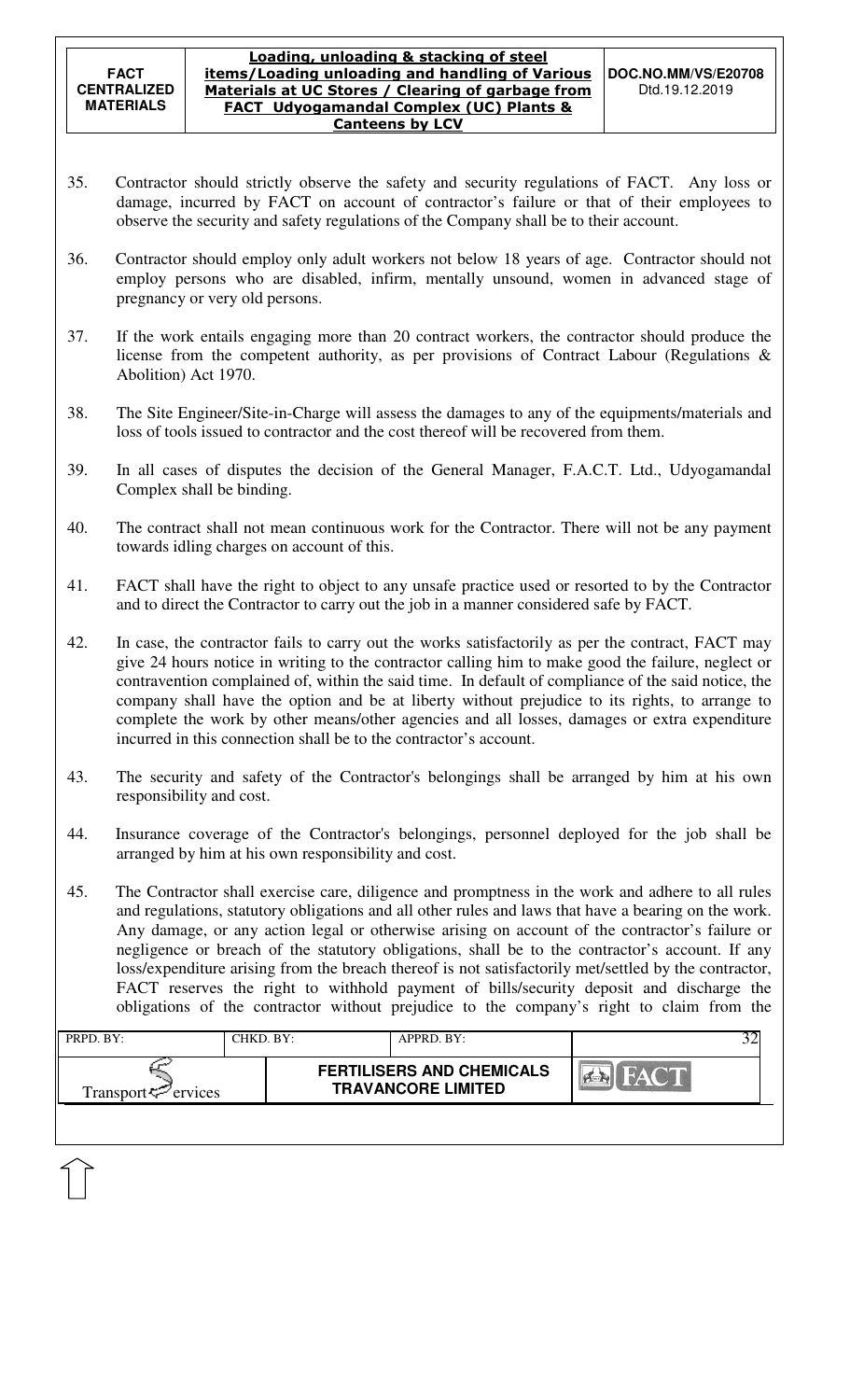contractor full value of damage/compensation. The Account rendered by FACT in this connection shall be treated as final.

- 46. The Contractor shall assume all liabilities for, and keep FACT wholly indemnified against all actions or suits, costs, damages, changes and expenses arising out of or in connection with carrying out of the work covered by the contract with respect to the labourers deployed by the contractor for the work.
- 47. Strike etc., by contractor's labour owing to any dispute pertaining to wages or otherwise will not be deemed to be a reason beyond the control of the contractor.
- 48. The Contract once awarded shall not imply that the Contractor will have the exclusive right for handling of FACT's materials in other related areas. The contract is not a guarantee to the Contractor either for continuity of work on all days or any definite volume of work at any time.

## 49 **Passes:**

The Contractor shall obtain passes for himself, his workers and vehicles for entry inside the premises of FACT and where unloading points are located. Passes are not transferable and shall be renewed on expiry. Passes must be surrendered to FACT's Security Department, when workers/representatives are changed or when the contract is completed/terminated, failing which, amount as fixed by FACT shall be payable for every pass thus not surrendered.

50. FACT reserves the right to suspend or terminate the contract partially or wholly at any date during the validity period of the contract.

| OTHER TERMS AND CONDITIONS:                                                      | All other terms and conditions shall be |
|----------------------------------------------------------------------------------|-----------------------------------------|
| as per our "Standard Terms and Conditions of Contract - Annexure - VIII. In case |                                         |
| of any contradiction between Special Terms and Conditions – Annexure – VII and   |                                         |
| Standard Terms and Conditions of Contract – Annexure – VIII, Annexure – VII      |                                         |
| will prevail.                                                                    |                                         |

| PRPD. BY:                                        | CHKD. BY: | APPRD. BY:                                                    |       |  |
|--------------------------------------------------|-----------|---------------------------------------------------------------|-------|--|
| Transport <sup><math>\infty</math></sup> ervices |           | <b>FERTILISERS AND CHEMICALS</b><br><b>TRAVANCORE LIMITED</b> | HAC'T |  |
|                                                  |           |                                                               |       |  |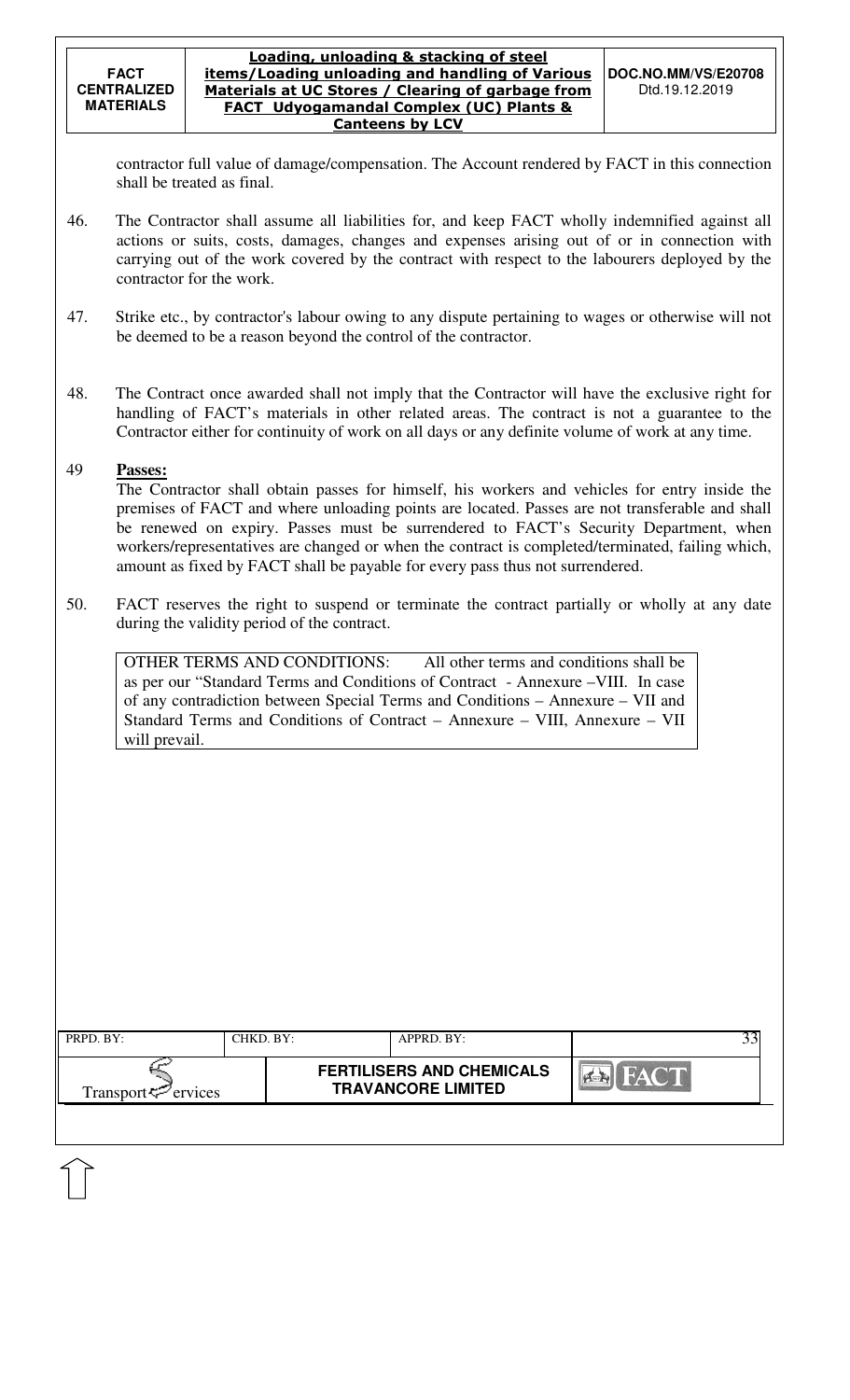#### **ANNEXURE VII**

#### **STANDARD TERMS AND CONDITIONS OF CONTRACT**

- *00. CONTENTS:*
- *01. GENERAL:*
- *02. SECURITY DEPOSIT:*
- *03. RATES:*
- *04. PAYMENT:*
- *05. QUANTITY:*
- *06. CONTINUITY OF WORK:*
- *07. RESPONSIBILITY FOR MATERIAL:*
- *08. SECURITY & SAFETY REGULATIONS*
- *09. STATUTORY OBLIGATIONS*
- *10. CONTRACTOR's WORKMEN*
- *11. DEFAULT*
- *12. TERMINATION:*
- *13. FORCE MAJEURE:*
- *14. ASSIGNMENT:*
- *15. APPLICABLE LAW & SETTLEMENT OF DISPUTES:*
- *16. FRAUD PREVENTION POLICY OF FACT*
- *17. ENVIRONMENT MANAGEMENT SYSTEM:*
- *18. ENTIRETY OF CONTRACT*

#### *01. GENERAL:*

**"FACT"** shall mean the Fertilisers and Chemicals Travancore Limited, with registered office at Udyogamandal and its operating Divisions at Udyogamandal and Ambalamedu.

**"Contractor"** shall mean the firm/company/individual, who has been awarded the work order (Contract) against their bid in response to the enquiry issued by FACT.

The Contractor shall return to FACT the duplicate copy of the work order with terms and conditions duly acknowledged and signed in confirmation of having accepted the order as per terms and conditions mentioned.

The Contractor shall execute within 15 days from the date of receipt of FACT's Letter of Intent, an agreement in stamp paper in the form prescribed by FACT and shall bear all expenses incidental thereto.

The contract once awarded will not imply that the Contractor has exclusive right for the particular job.

The Contractor is deemed to have carefully examined and satisfied himself on the nature and extent of work to be executed and no claims for any extra payment shall be admissible under any circumstances.

| PRPD. BY:                   | CHKD. BY: | APPRD. BY:                                                    |  |
|-----------------------------|-----------|---------------------------------------------------------------|--|
| Transport $\approx$ ervices |           | <b>FERTILISERS AND CHEMICALS</b><br><b>TRAVANCORE LIMITED</b> |  |
|                             |           |                                                               |  |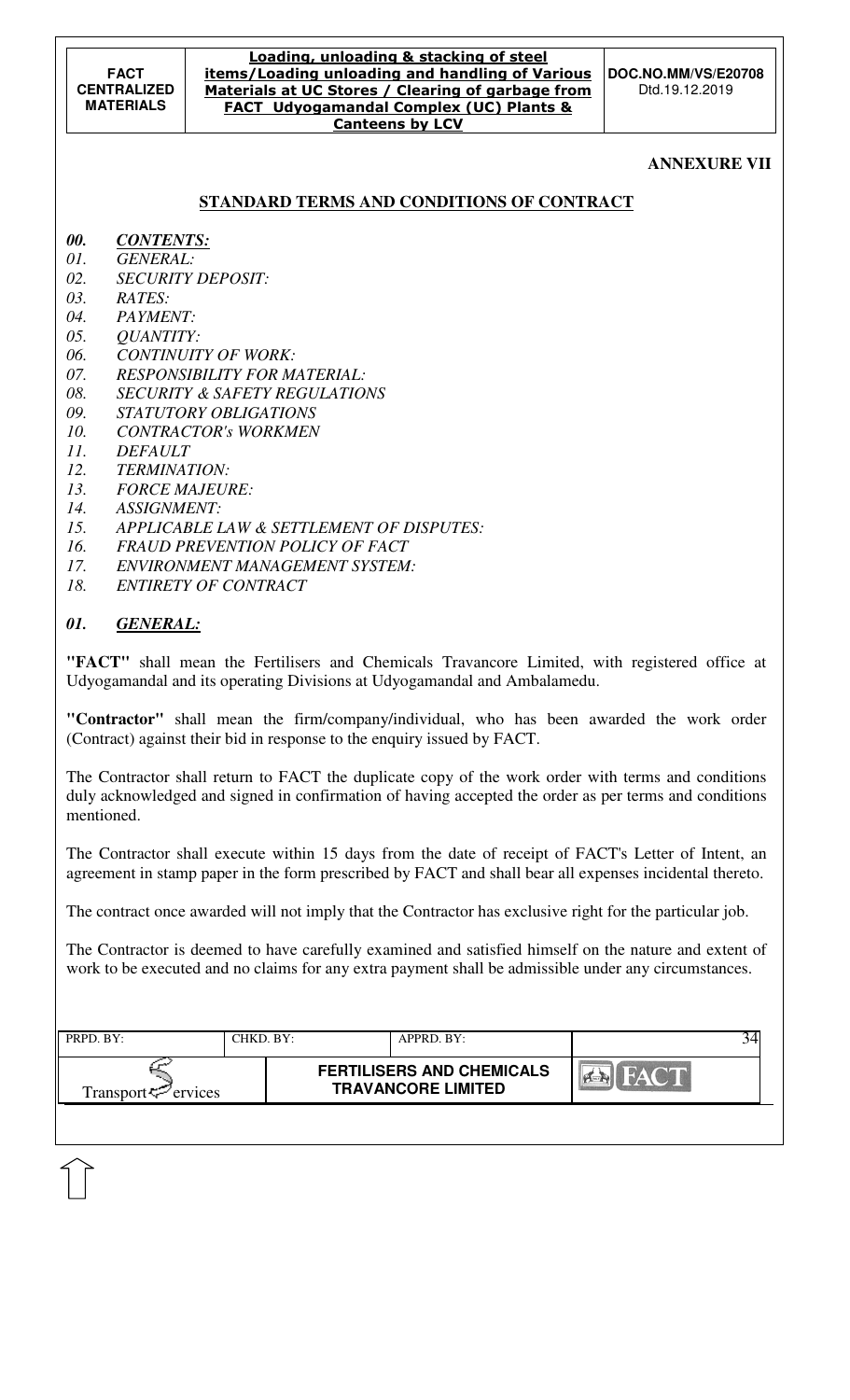#### Loading, unloading & stacking of steel items/Loading unloading and handling of Various Materials at UC Stores / Clearing of garbage from FACT Udyogamandal Complex (UC) Plants & Canteens by LCV

FACT shall not in any way be responsible to the Contractor for payment of compensation for hold up of work, if any, due to any situation beyond the control of FACT.

# *02. SECURITY DEPOSIT:*

The Contractor shall remit 5% of the total contract value as interest free Security Deposit or furnish a Bank Guarantee from a Nationalised/ Scheduled Bank in the format prescribed by FACT, for equivalent amount within 15 days of award of Letter Of Intent or contract, whichever is earlier. The Bank Guarantee shall be valid till the expiry of the contract with a claim period of six months thereafter.

The EMD remitted by the Contractor can be adjusted towards security deposit, if so desired by him. EMD shall be returned only on remittance of requisite Security Deposit.

The Security Deposit shall not be released until the work as per the Contract is satisfactorily completed and accepted and final bills paid. Any amount due from the Contractor to FACT shall be deducted from the Security Deposit without prejudice to FACT's right to claim balance amount, if any, from the Contractor.

The violation of any of the terms and conditions of Contract by the Contractor shall be liable to forfeiture of the Security Deposit and disqualification from further work with FACT without prejudice to FACT's right to avail other remedies.

# *03. RATES:*

The rates shall be inclusive of all incidental and other charges, which may have to be incurred by the Contractor in execution of the work as per this contract.

The rates shall be firm for the period of contract.

# *04***.** *PAYMENT:*

Payment shall be effected, on presentation of the bills to the Chief Manager (Fin)-Bills duly certified by the authorised person specified in the special conditions attached. Final settlement of contractors bill shall be made after deduction of (1) amounts due from them to FACT on account of shortage / damages / loss to the goods entrusted to them, (2) statutory levies such as PF/ESI liability, Income Tax etc. if any and (3) any other amount due from the contractor for any other reason. If the amount due from the contractor is more than the amount due to the contractor, the contractor shall arrange to pay FACT the difference without delay.

# *05 QUANTITY:*

Quantity given in the contract is only an approximate indication and FACT does not guarantee the total quantity to be transported. FACT reserves the right to reduce or increase the quantity at any time without assigning any reason whatsoever and does not give any guarantee regarding the quantity. The Contractor has no right to claim loss / loss of profit on account of reduction in revenue arising out of variation in

| PRPD. BY:                      | CHKD. BY: | APPRD. BY:                                                    |                                         |
|--------------------------------|-----------|---------------------------------------------------------------|-----------------------------------------|
| Transport <sup>2</sup> ervices |           | <b>FERTILISERS AND CHEMICALS</b><br><b>TRAVANCORE LIMITED</b> | <b>Yekin</b><br>$\mathbb{Z}/\mathbb{Z}$ |
|                                |           |                                                               |                                         |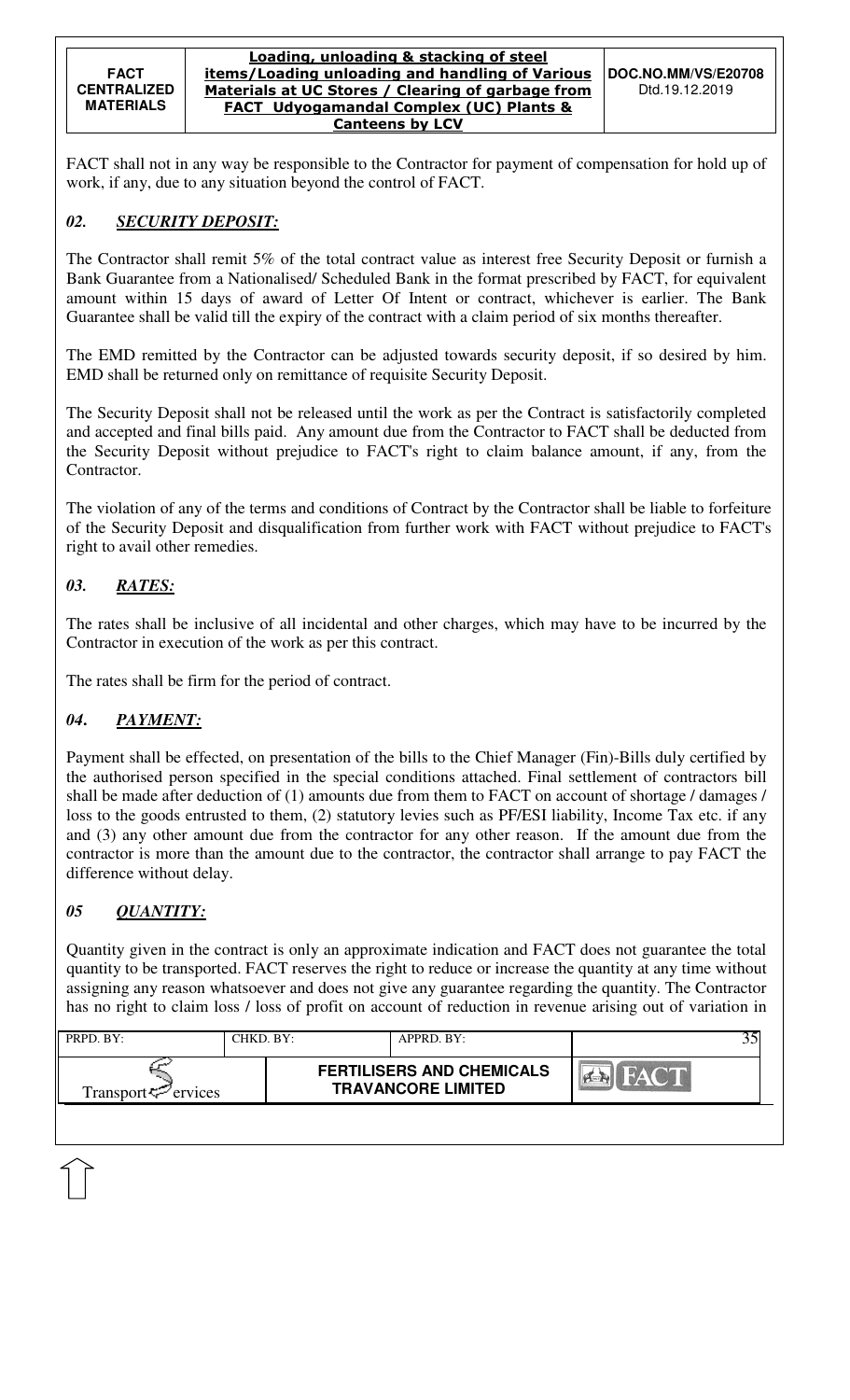quantity made available for transport.

### *06. CONTINUITY OF WORK:*

The contract shall not mean continuity of work for the Contractor. The Contractor shall contact the authorised representatives of FACT for obtaining instructions. The instructions given over telephone have also to be complied with.

# *07. RESPONSIBILITY FOR MATERIAL:*

The Contractor shall be responsible for the materials entrusted to him and shall compensate FACT for any shortage or damage while the goods are in his custody.

## *08. SECURITY & SAFETY REGULATIONS:*

The Contractor shall strictly observe the Security and Safety Regulations of FACT. Any loss or damage incurred by FACT, on account of the neglect or failure of the Contractor or the Contractor's employees, representatives including the crew of the vehicles/tankers to observe the security and safety regulations shall be to the Contractor's account.

Smoking and carrying smoking material (including matches) inside FACT premises is prohibited due to safety reasons and the Contractor shall ensure that his employees, representatives and crew comply with this.

Any damage caused to any of FACT's buildings, equipment, vehicles, crafts etc. and that of any other contractor/s due to the negligence of the Contractor, his employees, his representatives and crew shall be to the account of the Contractor and FACT shall be indemnified and compensated in all such respects by the Contractor.

All precautions in transporting and handling whether stipulated or not shall be adhered to by the Contractor. The Contractor shall exercise care, diligence and promptness in the work and adhere to transport Rules and regulations, statutory obligations and all other Rules and Laws that have a bearing on the work. Any damages/shortages/penalties or any action legal or otherwise arising out of the Contractor's delay or failure or negligence or breach of statutory obligations shall be to the Contractor's account. If any loss/expenditure arising from the breach thereof is not met satisfactorily by the Contractor, FACT reserves the right to withhold payment of bills/Security Deposit and discharge the obligations of the Contractor without prejudice to FACT claiming from the Contractor full value of damages/compensation. The account rendered by FACT in this connection shall be treated as final.

The vehicles/tankers, if any, employed during the course of the execution of the Contract, shall have valid permits for carrying out the intended task.

Due safety requirements in handling and transporting hazardous chemicals like liquid Sulphuric Acid, Sulphuric Acid etc. filled in tankers, as provided vide Motor Vehicles Act 1988 and the Central Motor Vehicle Rules 1989 and regulations formulated from time to time by the proper authority, shall be adhered to by the Contractor at his own expense. The vehicles shall be legibly and conspicuously

| PRPD. BY:                      | CHKD. BY: | $APPRD$ . BY:                                                 |              |
|--------------------------------|-----------|---------------------------------------------------------------|--------------|
| Transport <sup>2</sup> ervices |           | <b>FERTILISERS AND CHEMICALS</b><br><b>TRAVANCORE LIMITED</b> | $M^{\prime}$ |
|                                |           |                                                               |              |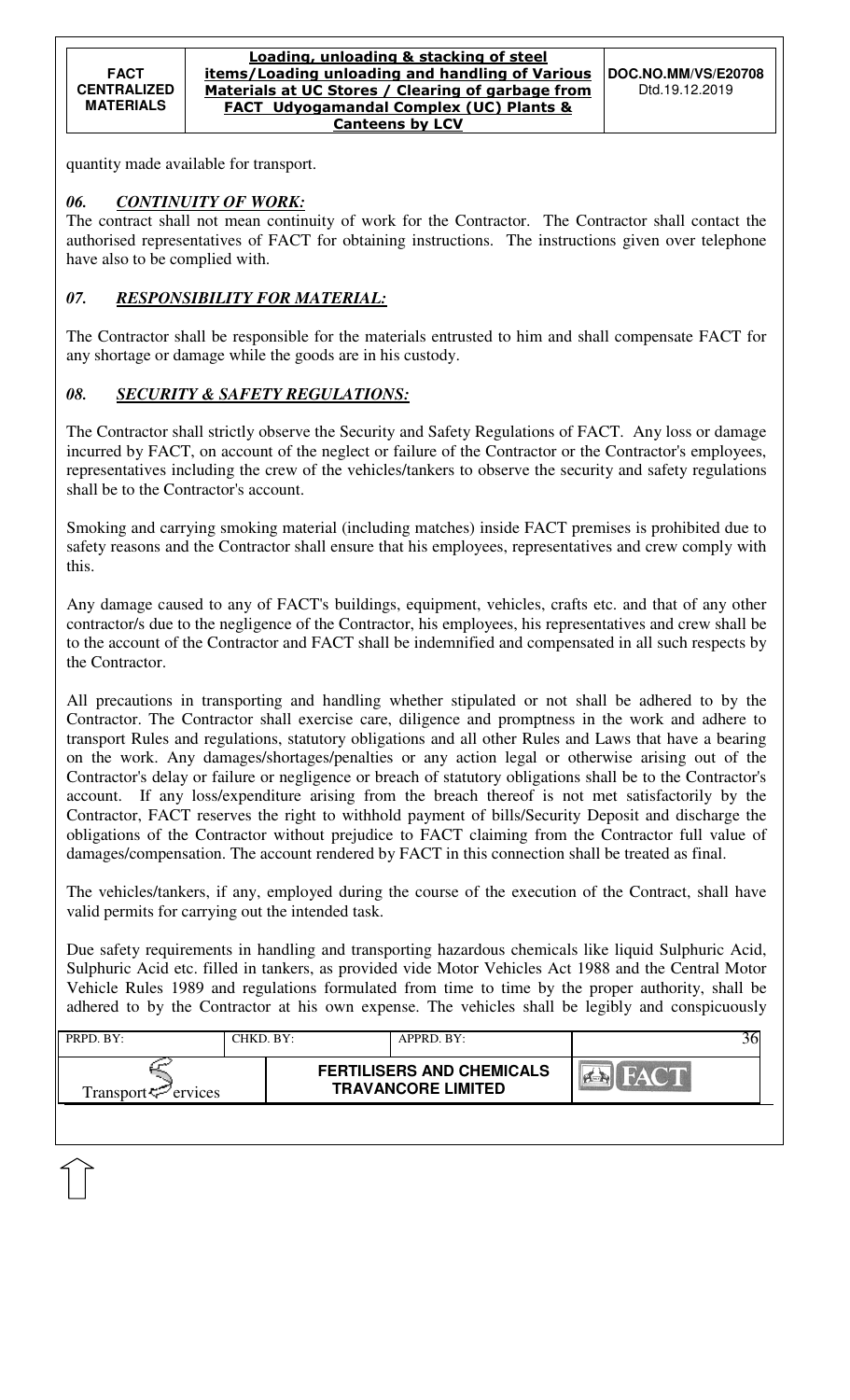marked with an emergency information panel, as applicable, in each of the three places as per Rule 134 of the Central Motor Vehicle Rules 1989. Further any person driving the vehicle employed in the work as per the Contract shall have the ability to read and write at least one Indian language as per rule 9 of the Central Motor Vehicle Rules 1989 and Rules 4 of the Central Motor Vehicles (amended) Rules 1993.

The vehicles shall be equipped with all the necessary safety appliances/equipment for emergency and rescue purpose as stipulated in Motor Vehicles Act 1988 and rules thereto.

# *09. STATUTORY OBLIGATIONS*

The Contractor shall comply with the requirements of all Local, State and Central Govt. Acts, Rules Regulations, By-Laws, Orders etc, in force from time to time and in particular Indian Factories Act, Workmen's Compensations Act, Contract Labour (regulations and abolition) Act 1970, Minimum Wages Act 1936, The Mines Act 1952, The Explosives Act 1884 and all other relevant Acts and Laws as amended from time to time in so far as they are or may be applicable to the execution of works as per this contract.

The Contractor shall obtain at his cost all permits, license and other authorisation, as required for his work, from Govt. authorities. The Contractor shall maintain proper records & registers as required by the concerned statutes and submit them to FACT as and when required.

Proper records of payment of wages to workers/labourers/crew etc. engaged in the work shall be maintained by the Contractor and produced for inspection when required by FACT.

The Contractor shall be responsible for all payments to his workmen including Employees State Insurance and Provident Fund benefits etc., if any, i.e. FACT shall not make any payments to the Contractor other than the rates agreed for the work. All extra payments, if any, to be made to the Contractor's workmen during the course of contract period shall be borne entirely by the Contractor.

In case the Contractor fails to discharge his statutory obligations leading to a situation wherein FACT is to incur any expenditure/loss in their capacity as the Principal Employer such expenditure/loss shall be realised from the Contractor.

# *10. CONTRACTOR'S WORKMEN*

FACT shall have no dealing with the Contractor's workmen or their Union. FACT reserves the right to debar any of the contractor's vehicles/employees/workmen/crew from entering FACT premises for whatever reason FACT deems fit.

# *11. DEFAULT:*

In the event of failure on the part of the Contractor to execute the Contract to FACT's satisfaction, FACT may, at their option, either recover from the Contractor liquidated damages as prescribed in the "Special Conditions", if any, or at the risk and cost of the Contractor and without prejudice to FACT's other rights as per the Contract, terminate the Contract wholly or partially and carry out the work through other contractors or by themselves.

| PRPD. BY:                   | CHKD. BY: | APPRD. BY:                                                    |             |  |
|-----------------------------|-----------|---------------------------------------------------------------|-------------|--|
| Transport $\approx$ ervices |           | <b>FERTILISERS AND CHEMICALS</b><br><b>TRAVANCORE LIMITED</b> | <b>EVAN</b> |  |
|                             |           |                                                               |             |  |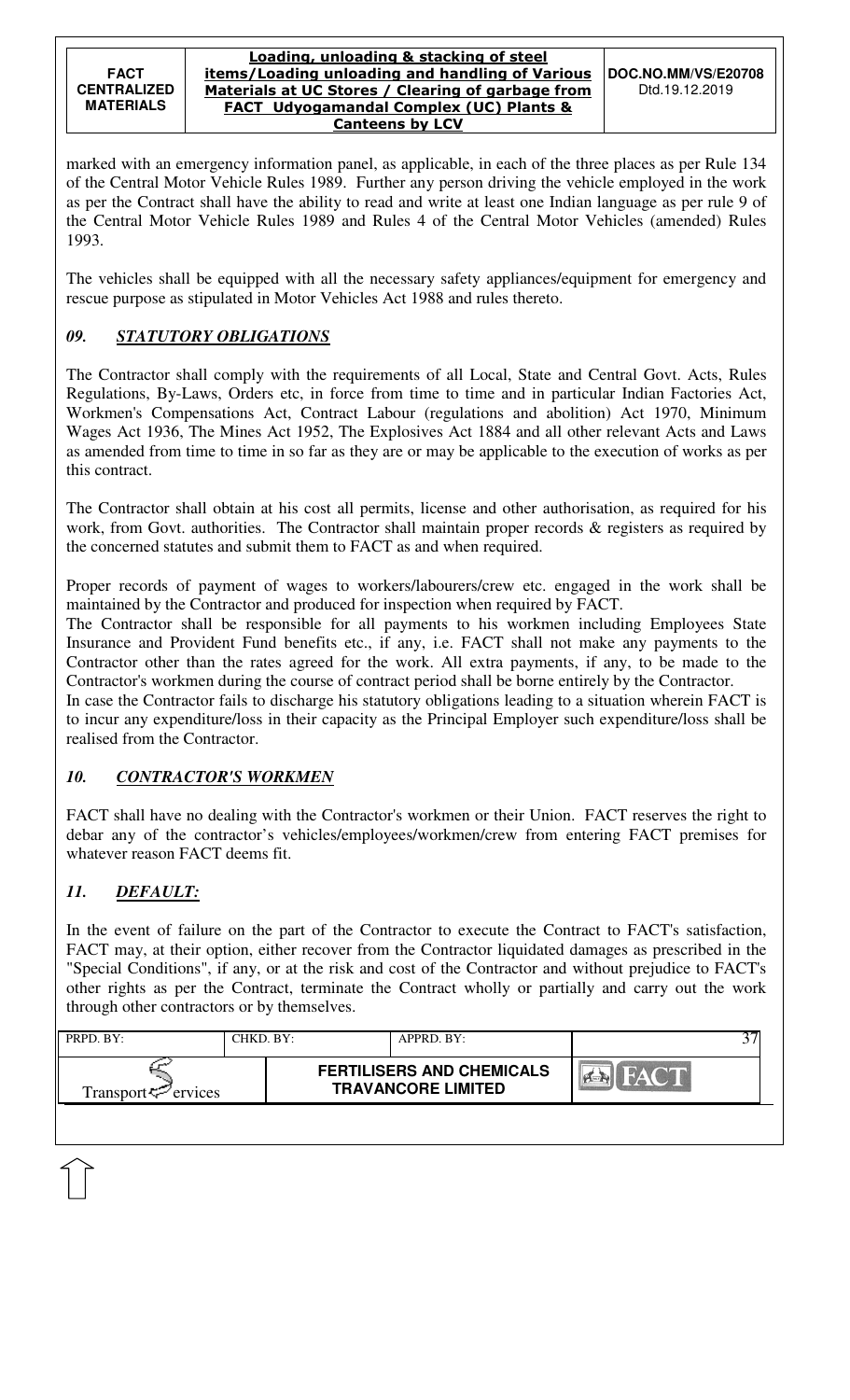# *12. TERMINATION:*

If any work entrusted with other contractors by FACT is obstructed by, interfered with or caused to be interfered with by the Contractor, his employees, his representatives or crew, the contract shall be terminated without notice and the remaining work for the un-expired portion of the contract arranged by FACT through others at the Contractor's risk and cost.

The contract can be terminated by FACT with one month's notice at any time during the pendency of the contract.

# *13. FORCE MAJEURE:*

Neither the Contractor nor FACT shall be considered in default in the performance of their obligations under the Work Order so long as the performance is prevented or delayed because of Force Majeure conditions like war or hostilities, riots or civil commotion, earth quake, flood or tempest, drought, accident, fire or explosion, labour strike or lock-out or Act-of-God or because of any law and order proclamation, regulation or ordinance of Government or sub-division thereof and situation arising out of our plant break downs. Notice of a Force Majeure situation shall be given by the affected party to the other party within one week of its occurrence. Should such a delay be for more than three months, FACT shall have the right to cancel the Work Order at no charge to FACT and FACT shall be entitled to reimbursement of any amount due from the Contractor.

# *14. ASSIGNMENT:*

The Contractor shall not assign, transfer or sub-let this work order without the prior written approval of FACT.

## *15. APPLICABLE LAW & SETTLEMENT OF DISPUTES:*

This contract shall be subject to and shall in all respects be governed by Indian law.

If any dispute(s) arises out of or in connection with this contract, or in respect of any defined legal relationship associated therewith or derived there from, the parties agree to submit the disputes to arbitration under the ICADR (International Centre for Alternative Dispute Resolution) Arbitration Rules 1996. The authority to appoint the Arbitrator shall be the International Centre for Alternative Dispute Resolution. The number of Arbitrator shall be one and the language of the arbitration proceedings shall be English. The place of arbitration proceedings shall be Ernakulam in Kerala.

Any legal proceedings relating to this contract shall be limited to courts of law under the jurisdiction of the Kerala High Court at Ernakulam.

| PRPD. BY:                       | CHKD. BY: | $APPRD$ . $BY$ :                                              |  |
|---------------------------------|-----------|---------------------------------------------------------------|--|
| Transport <sup>ry</sup> ervices |           | <b>FERTILISERS AND CHEMICALS</b><br><b>TRAVANCORE LIMITED</b> |  |
|                                 |           |                                                               |  |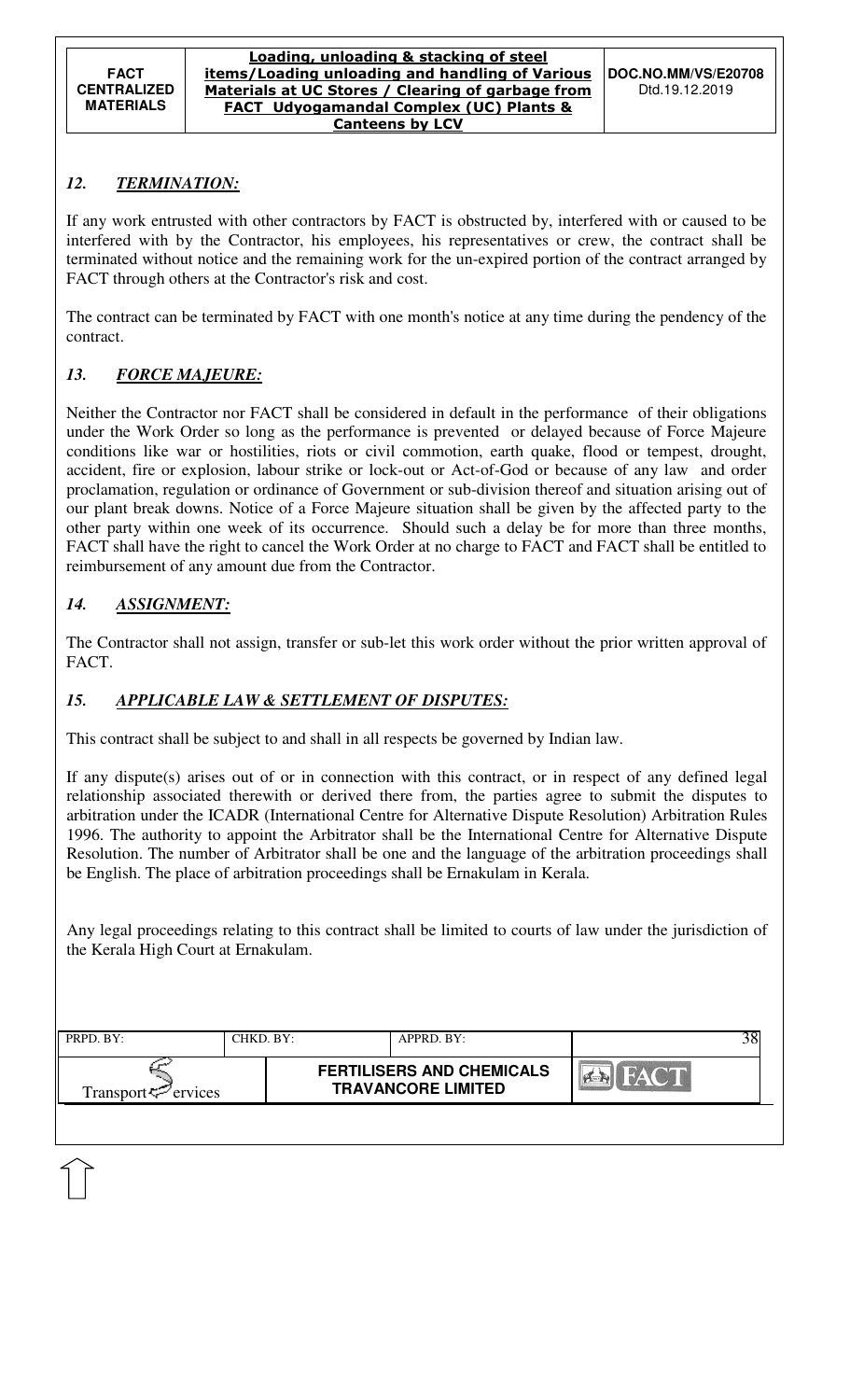#### Loading, unloading & stacking of steel items/Loading unloading and handling of Various Materials at UC Stores / Clearing of garbage from FACT Udyogamandal Complex (UC) Plants & Canteens by LCV

# *16. FRAUD PREVENTION POLICY OF FACT:*

FACT a Central Public Sector Undertaking (PSU) follows Corporate Governance principles proactively and has formulated a Fraud Prevention Policy. Details of Fraud Prevention Policy of FACT-2012 can be viewed in FACT's Website www.fact.co.in. Contractors shall make themselves aware and also ensure compliance of the same.

# *17. ENVIRONMENT MANAGEMENT SYSTEM:*

FACT is a company having Environmental Management System according to ISO 14001 standard. The Contractor shall ensure that none of their activities cause damage to the environment.

# *18. ENTIRETY OF CONTRACT:*

All of the terms agreed to between the Contractor and FACT are included in the Work Order and no other communication, written, oral, or implied shall be considered to be included in the Work Order or form part of the Work Order, unless specifically agreed to in writing by FACT.

\*\*\*\*\*\*\*

| PRPD. BY:                   | CHKD. BY: | APPRD. BY:                                                    |             |  |
|-----------------------------|-----------|---------------------------------------------------------------|-------------|--|
| Transport $\approx$ ervices |           | <b>FERTILISERS AND CHEMICALS</b><br><b>TRAVANCORE LIMITED</b> | <b>FACT</b> |  |
|                             |           |                                                               |             |  |
|                             |           |                                                               |             |  |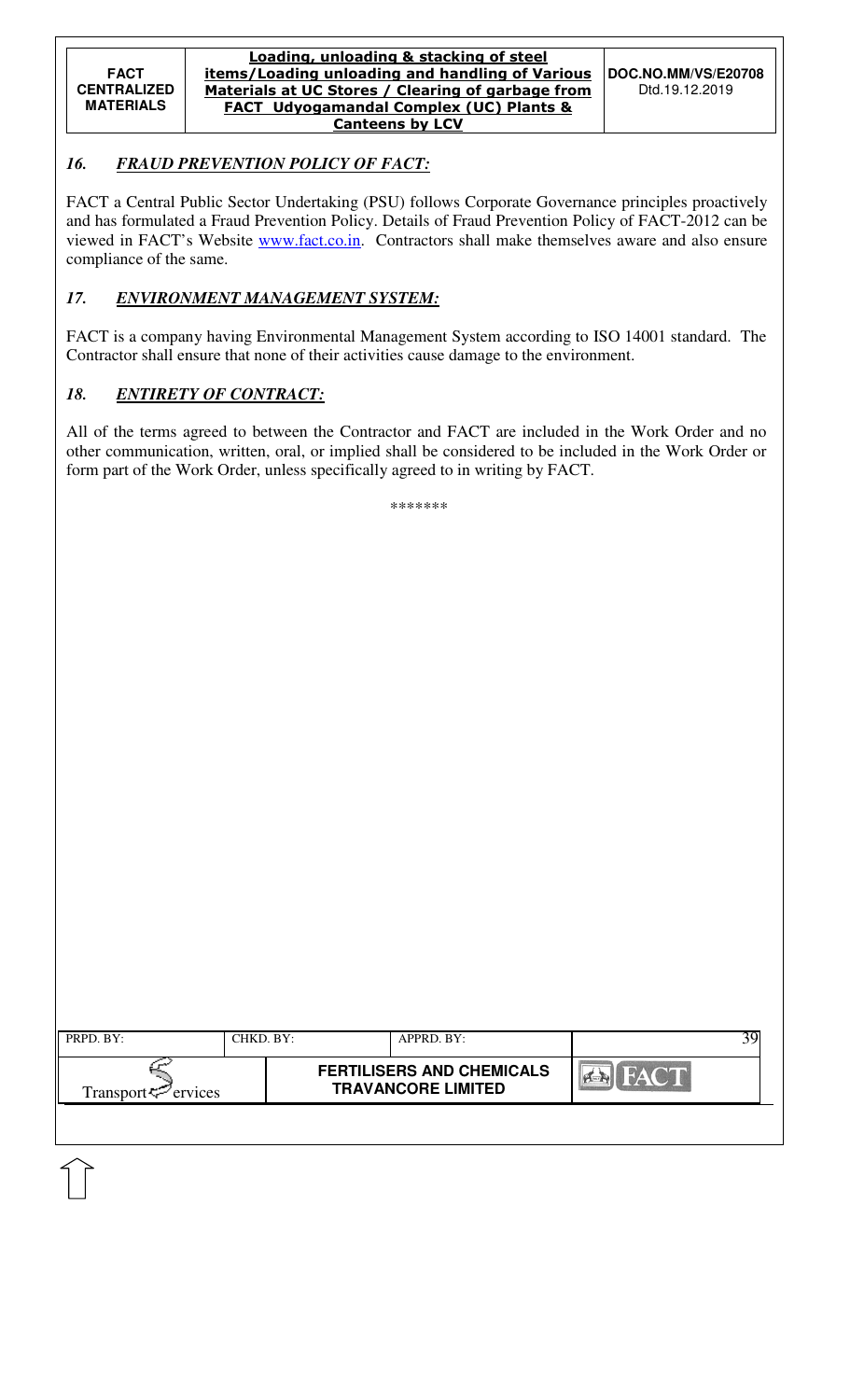#### Loading, unloading & stacking of steel items/Loading unloading and handling of Various Materials at UC Stores / Clearing of garbage from FACT Udyogamandal Complex (UC) Plants & Canteens by LCV

**DOC.NO.MM/VS/E20708**  Dtd.19.12.2019

## **ANNEXURE -X**

#### PROFORMA OF BANK GUARANTEE FOR SECURITY DEPOSIT (TO BE OBTAINED FROM A INDIAN NATIONALISED/SCHEDULED BANK ON STAMP PAPER WORTH Rs.200/-)

The Fertilisers and Chemicals Travancore Ltd., Udyogamandal Cochin-683 501.

|                               | Whereas FACT, Udyogamandal P.O., Kerala (hereinafter called referred to as FACT) has placed a work |
|-------------------------------|----------------------------------------------------------------------------------------------------|
|                               |                                                                                                    |
|                               |                                                                                                    |
|                               |                                                                                                    |
|                               |                                                                                                    |
| order by the said Contractor. |                                                                                                    |

In consideration of FACT having agreed to accept a Bank Guarantee from us towards such security deposit in lieu of the cash deposit in accordance with the terms and conditions of the above work order, we................... the Bank (hereinafter referred to as the Bank) do hereby undertake to pay\_FACT merely on demand any sum or sums from time to time demanded by FACT up to a maximum of Rs.................. (Rupees.......................only) being the amount of the security deposit against any loss or damage caused to or suffered by or would be caused to or suffered by FACT by reason of any breach by the said Contractor of any of the terms and conditions contained in the said work order.

We, the said Bank, do hereby undertake to pay the amount so demanded by FACT without any demur merely on a demand from FACT stating that the amount claimed is due by way of loss or damage caused to or suffered or would be caused to or suffered by FACT by reason of breach by the said Contractor of any of the terms and conditions contained in the said contract. Any such demand made on the Bank shall be conclusive as regards the amount due and payable by the Bank under this guarantee.

We undertake to pay to FACT any money so demanded not withstanding any dispute or disputes raised by the said Contractor in any suit or proceeding pending before any court or Tribunal relating thereto our liability under this present being absolute and unequivocal.

The payment so made by us under this Guarantee shall be a valid discharge of our liability for payment thereunder and the said Contractor shall have no claim against us for making such payment.

We.......................... further agree that the guarantee herein contained shall remain in full force and effect during the period that would be take for the performance of the said contract and that it shall continue to be enforceable till all the dues of FACT under or by virtue of the said contract have been fully paid and its claim satisfied or discharged or till FACT certifies that the terms and conditions of the said contract have been fully and properly carried out by the said Contractor and accordingly discharges this guarantee.

We............................. further agree with the said company that they shall have the fullest liberty without

| <b>FERTILISERS AND CHEMICALS</b><br><b>TRAVANCORE LIMITED</b><br>Transport <sup>-</sup> ervices | PRPD. BY: | CHKD. BY: | APPRD. BY: |  |
|-------------------------------------------------------------------------------------------------|-----------|-----------|------------|--|
|                                                                                                 |           |           |            |  |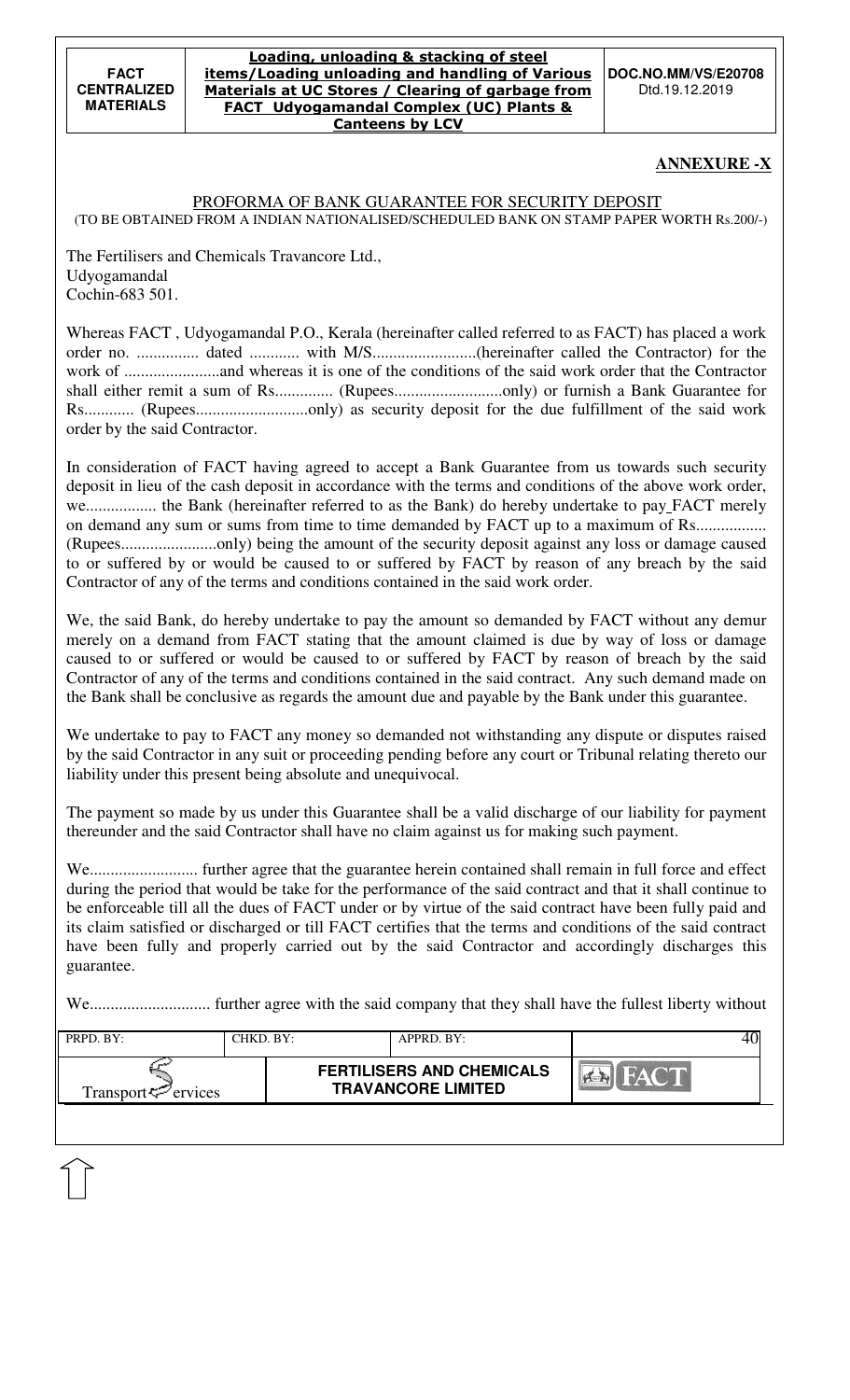#### Loading, unloading & stacking of steel items/Loading unloading and handling of Various Materials at UC Stores / Clearing of garbage from FACT Udyogamandal Complex (UC) Plants & Canteens by LCV

our consent and without affecting in any manner our obligations hereunder to vary any of the terms and conditions of the said contract or to extend time of performance by the said Contractor or to postpone for any time and from time to time any of the powers exercisable by it against the said Contractor and either to enforce or forebear from enforcing any of the terms and conditions governing the said contract or securities available to FACT and the said Bank shall not be released from its liability under these presents by any exercise by FACT of the liberty with reference to the matters aforesaid or by reason of time being given to the said Contractor or any other forbearance, act or omission on the part of FACT or any indulgence by FACT to the said Contractor or any other matter of thing whatsoever which under the law relating to sureties, but for this provision, have the effect of so relieving us.

This guarantee shall not be affected by any change in the constitution of the Bank or FACT or the said Contractor nor shall this guarantee be affected by any change in the constitution of FACT or the said Contractor by absorption with any other body or corporation and this guarantee shall be available to or enforceable by such body or corporation.

Our guarantee shall remain in force until................. Unless a claim or demand is made within six months after the expiry of the above date, all FACT's rights under the guarantee shall be deemed as waived/forfeited and we shall be relieved and discharged from all liabilities there under. Notwithstanding anything contained hereinbefore, our liability under this guarantee shall be limited to an amount not exceeding Rs.................... (Rupees.............................. only).

Any notice by way of request, demand or otherwise hereunder may be sent by post to the Bank addressed as aforesaid and if sent by post, it shall be deemed to have been given at the time when it would be delivered in due course of post and in proving such notice when given by post, it shall be sufficient to prove that the envelope containing the notice was posted and certificate signed by an officer of FACT that the envelope was so posted shall be conclusive.

Disputes/differences, if any, relating to or arising out of this Bank Guarantee, shall be settled by courts having jurisdiction over Udyogamandal, in Kerala State, where the registered office of FACT is situated and no other court shall have jurisdiction in the matter.

We ........................................ Bank, lastly undertakes not to revoke this guarantee during its currency except with the previous consent of FACT in writing.

Dated this ........................ day of ................................ Two Thousand and Seventeen.

| For (Name of Bank) :       |        |
|----------------------------|--------|
| <b>Authorised Official</b> |        |
| Name                       |        |
| Designation                | Place: |

Full address of the Branch issuing this guarantee:

| PRPD. BY:                      | CHKD. BY: | APPRD. BY:                                                    |  |
|--------------------------------|-----------|---------------------------------------------------------------|--|
| Transport <sup>7</sup> ervices |           | <b>FERTILISERS AND CHEMICALS</b><br><b>TRAVANCORE LIMITED</b> |  |
|                                |           |                                                               |  |